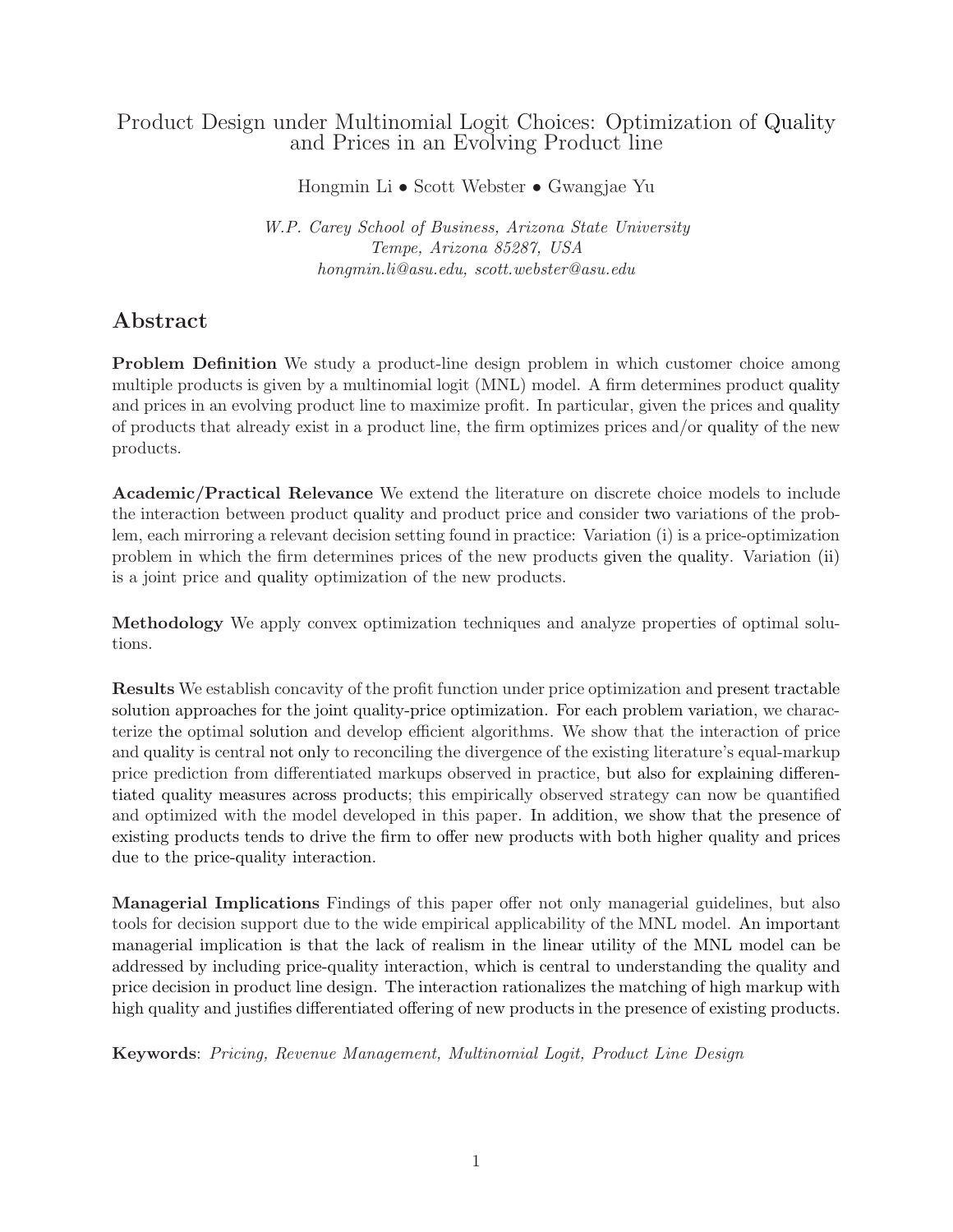# 1 Introduction

Firms frequently introduce new products and retire old products to renew customers' interests in purchasing and consuming new products. For example, restaurants regularly add new items to its menu to spur new interests. Hotels introduce new room choices (e.g., free breakfast combo, executive package, and so on) from time to time to attract more customers. Manufacturers of home appliances periodically launch new models with improved features and efficiency driven by new trends in customer preference and life style. This phenomenon is even more pronounced in the high-tech industry due to a faster industry clockspeed. At Intel, for example, new microprocessor products are released on a quarterly basis. Such a product cadence leads to constantly evolving product lines and, at each change epoch, a firm has to determine what products to add to an existing product line and at what price points. That is, given the quality and prices of the existing products, the firm optimizes the quality and/or prices of the new products to maximize the total profit from the product line. In this paper, we interpret "quality" as a general term referring to any dimension of product attributes that can be vertically differentiated. Such business decisions are plagued by multiple complications. Higher quality and lower prices increase product appeal and attract more customers, but higher quality is costly and lower prices decrease unit revenue, both of which contribute to lower margins. In addition, the attractiveness of new products affects the market share of existing products and may cannibalize the profit of existing products. Thus, the firm needs to strike a balance between these competing forces.

This decision problem arises in a variety of industries but the nature of the problem is similar across industries. Consider a resort hotel that is adding new room choices to its existing offerings. Management would like to offer value packages that include basic room service plus resort credit to be used for ancillary services such as restaurants, gift shop, spa and entertainment. Table 1 provides information on existing products and a plausible set of new product offerings. The hotel's decision problem is to set the proper resort credit level and price for each new offer. In another example, a

|          |            |                  |       |     | rapio 1: 100 0111 O 1101 11150 ao a 1000010 110001; |                  |       |
|----------|------------|------------------|-------|-----|-----------------------------------------------------|------------------|-------|
| Existing | Room       | Resort<br>Credit | Price | New | Room                                                | Resort<br>Credit | Price |
|          | One King   |                  | 259   |     | One King                                            | 50               | 289   |
| っ        | Two Queen  |                  | 299   | 5   | Two Queen                                           | 80               | 359   |
|          | King Suite |                  | 359   | 6   | King Suite                                          | 100              | 429   |

Table 1: Room Offerings at a Resort Hotel.

smart phone manufacturer introduces a new model (M2) of phones to its product line, which will be sold concurrently with an existing phone model (M1). The manufacturer offers several storage-size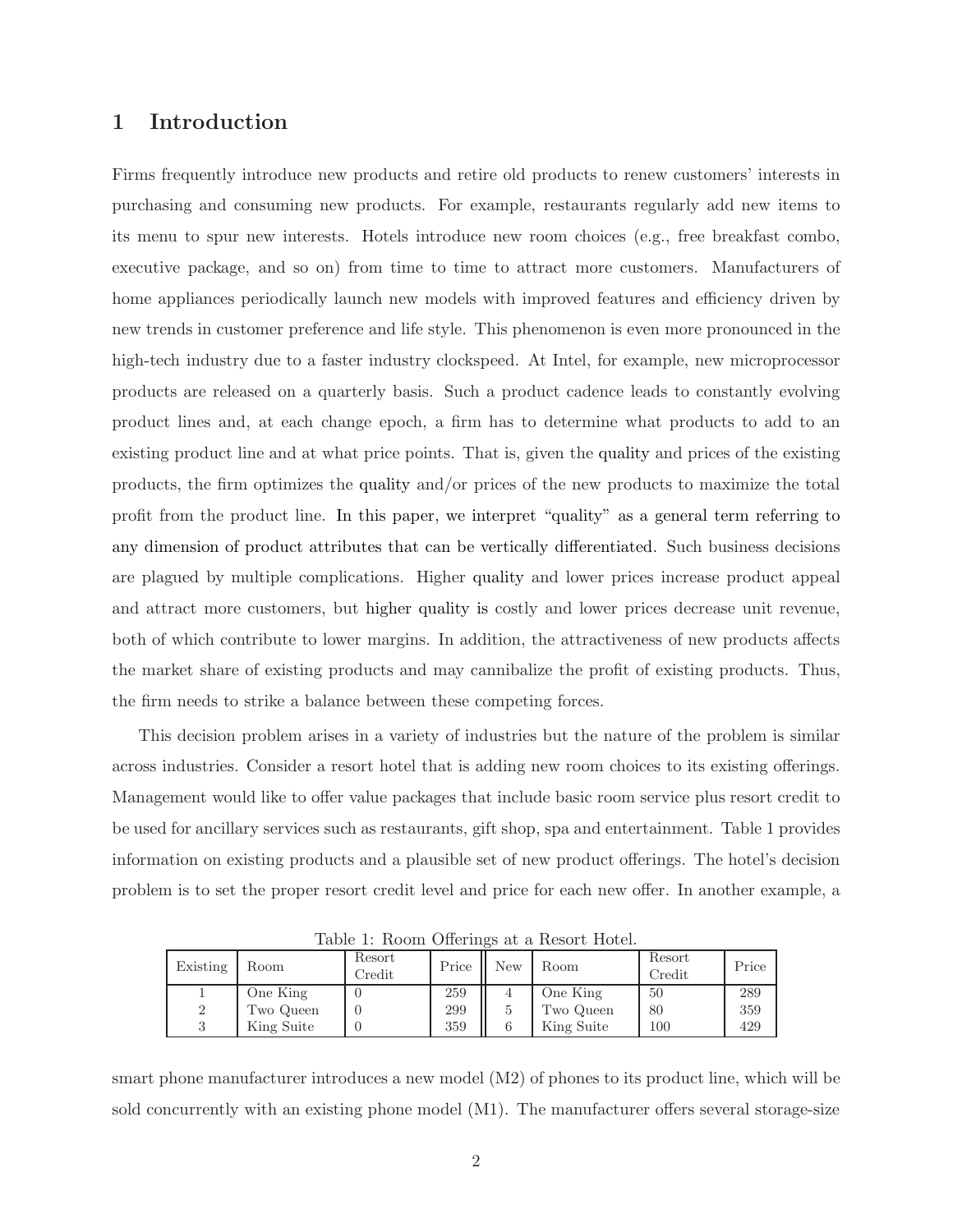variations of each model and needs to determine the storage size and price of each variation of the new model (Table 2). In both examples, the attribute to be optimized (i.e., quality) is a dimension

|          | Table 2. Existing and New I hold models for a smartphone manufacturer |         |       |     |       |         |       |
|----------|-----------------------------------------------------------------------|---------|-------|-----|-------|---------|-------|
| Existing | Model                                                                 | Storage | Price | New | Model | Storage | Price |
|          | Μ1                                                                    | 16      | 149   |     | M2    | 64      | 299   |
|          | M1                                                                    | 32      | 199   |     | M2    | 128     | 349   |
|          | M1                                                                    | 64      | 269   |     | M2    | 256     | 499   |

Table 2: Existing and New Phone Models for a Smartphone Manufacturer

that vertically differentiates the products and the firm optimizes the new products in the presence of existing products.

In this paper, we explore the quality and price decisions for a product line. Specifically, we consider two variations of the problem that are relevant in practice. In variation (i), the quality levels of all products are given and the firm optimizes the prices of the new products. This often arises when quality is pre-determined during the design and engineering stage and price is decided close to product launch. In variation (ii), the firm optimizes both price and quality of the new products. The joint decision on price and quality typically occurs during strategic planning when a firm plans the next generation of product offerings. In practice, variations (i) and (ii) may be adopted by the same firm for different decision scopes and contexts. For instance, a firm may solve a joint quality-price optimization problem during strategic planning but may re-optimize prices later by solving a variation (i) problem as a tactical adjustment.

We model demand using a widely-adopted choice model for customers facing multiple product options – the multinomial logit (MNL) model, which can be parameterized with consumer choice or sales data and is realistic for decision support. A new feature we include in the MNL model is the interaction between product quality and product price, which allows the marginal utility of quality to depend on the price level of the product, and likewise, marginal utility of price to depend on the quality level of the product. This captures the commonly observed phenomenon that customers are less sensitive to price changes in high-quality product than low-quality product (Tversky and Kahneman, 1981). Historically, two schools of thought dominate the literature on price quality relations. One proposes that consumers use price as a cue for product quality and thus price elasticities are reduced for high quality products (e.g., Monroe and Krishnan 1985); the other argues that customers' marginal quality valuation changes with willingness-to-pay of customers, hence effectively modifies price elasticity (e.g., Spence 1975). As a result, an interaction term is often used in empirical studies to test how quality (resp. price) moderates the effect of price (resp. quality) on customer utility or demand (e.g., Hagerty 1978, Siderelis et al. 2000). A few studies have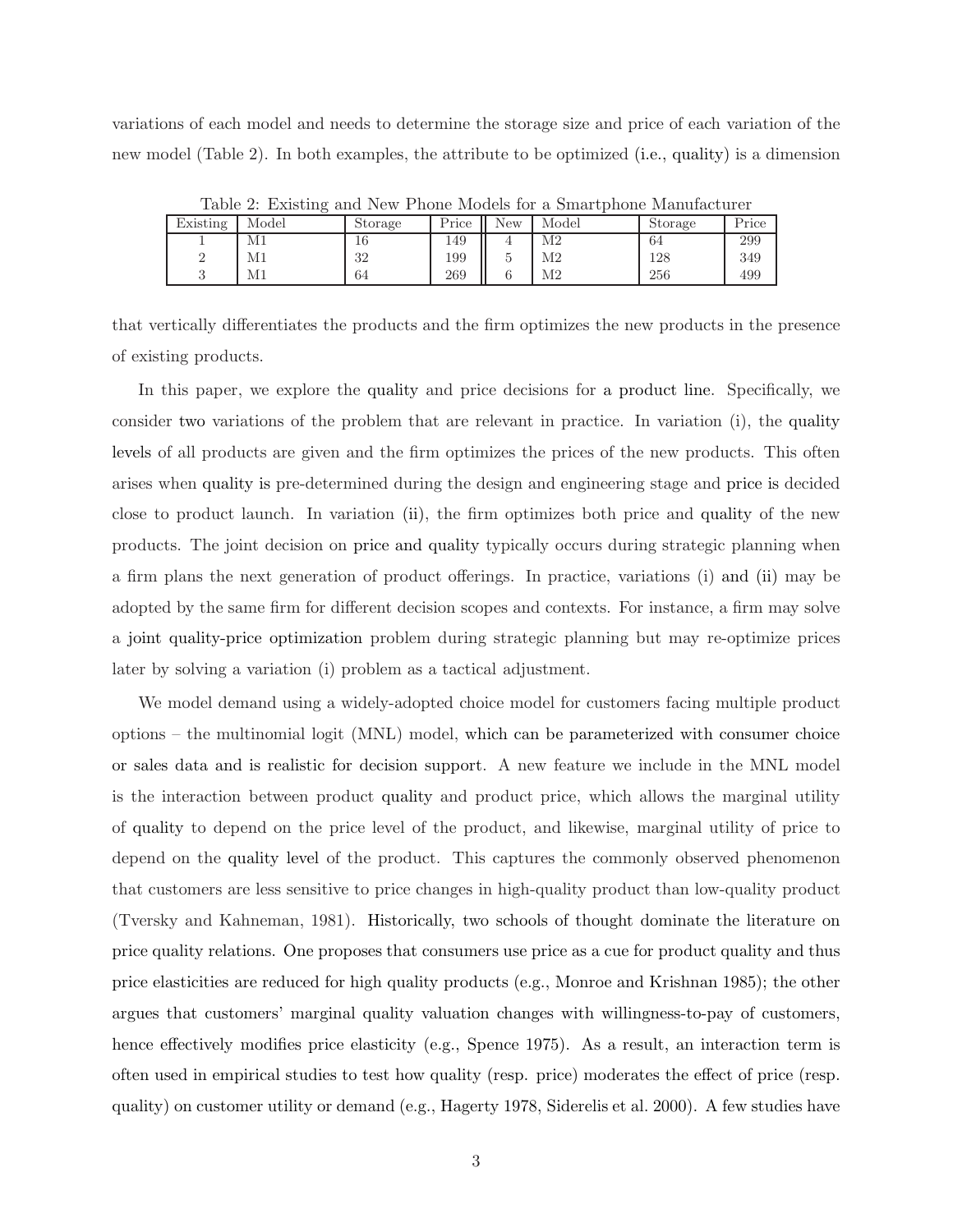included the price-quality interactions in logit choice models. Carpenter and Lehmann (1985) point to earlier studies for the fact that price and quality may interact to affect each product's utility ratings and conduct empirical studies including interactions of price with product quality in the MNL model. Crawford (2012) and Crawford et al. (2015) present logit models with a price-quality interaction term and provide interpretations for the coefficient of the interaction. From a theoretical perspective, Keeney (1968) extends the von Neumann and Morgenstern (1947) expected utility theory to accommodate multiple attributes and shows that with two additional axioms governing individual preferences among alternatives with two attributes (e.g., quality x and price  $p$ ), an individual's utility has the following quasi-separable form:  $u(x, p) = u_1(x) + u_2(p) + ku_1(x)u_2(p)$ where k is a real number. Our utility model of a product with attribute x and price  $p$  is consistent with this bivariate utility function form.

The ease of use and interpretation makes the interaction term a simple but powerful tool for incorporating the moderating effect of price and quality on how they each affect customer utility or demand. We build on this addition and adopt the interaction term in the MNL model in a normative decision setting. To our knowledge, we are the first to apply this modification to a firm's product line decision under MNL demand. We show that this interaction rationalizes the matching of high markup with high quality which supplements the equal-markup pricing result in the literature. The equal-markup result derives from the orthogonality of price and quality in their effect on customer utility and is not always consistent with observations in practice (Berry et al., 1995). For example, Morris and Bronson (1969) study quality-price rank correlation for 48 commodity data sets and find that 38 out of the 48 studies exhibit positive correlations. Gerstner (1985) considers a data set of 145 products and finds that price and quality are positively correlated for most durable items. Berry et al. (1995) and Feenstra and Levinsohn (1995) empirically estimate markups in the automobile industry and find evidence that markup is generally increasing in price. The practice of charging higher markups for high quality is ubiquitous in today's market as well. For example, Apple currently sells two models of iPhone 7 at \$549 and \$649 for 32GB and 128GB capacity respectively, while the two models of iPhone 8 with 64GB and 256GB capacity are selling for \$699 and \$849 respectively (Apple Corporation Website,, 2018b). Intel has a long history of selling its top-bin products (those with higher speed performance) at a much higher margin than the lower-bin products (Intel Corporation Website,, 2018). Therefore, our result presents a more realistic characterization of the pricing decision. More significantly, it has important implications for decisions involving product quality. We show that the sequence of optimal quality values among the newly offered products matches the sequence of prices, controlling for other parameters. Our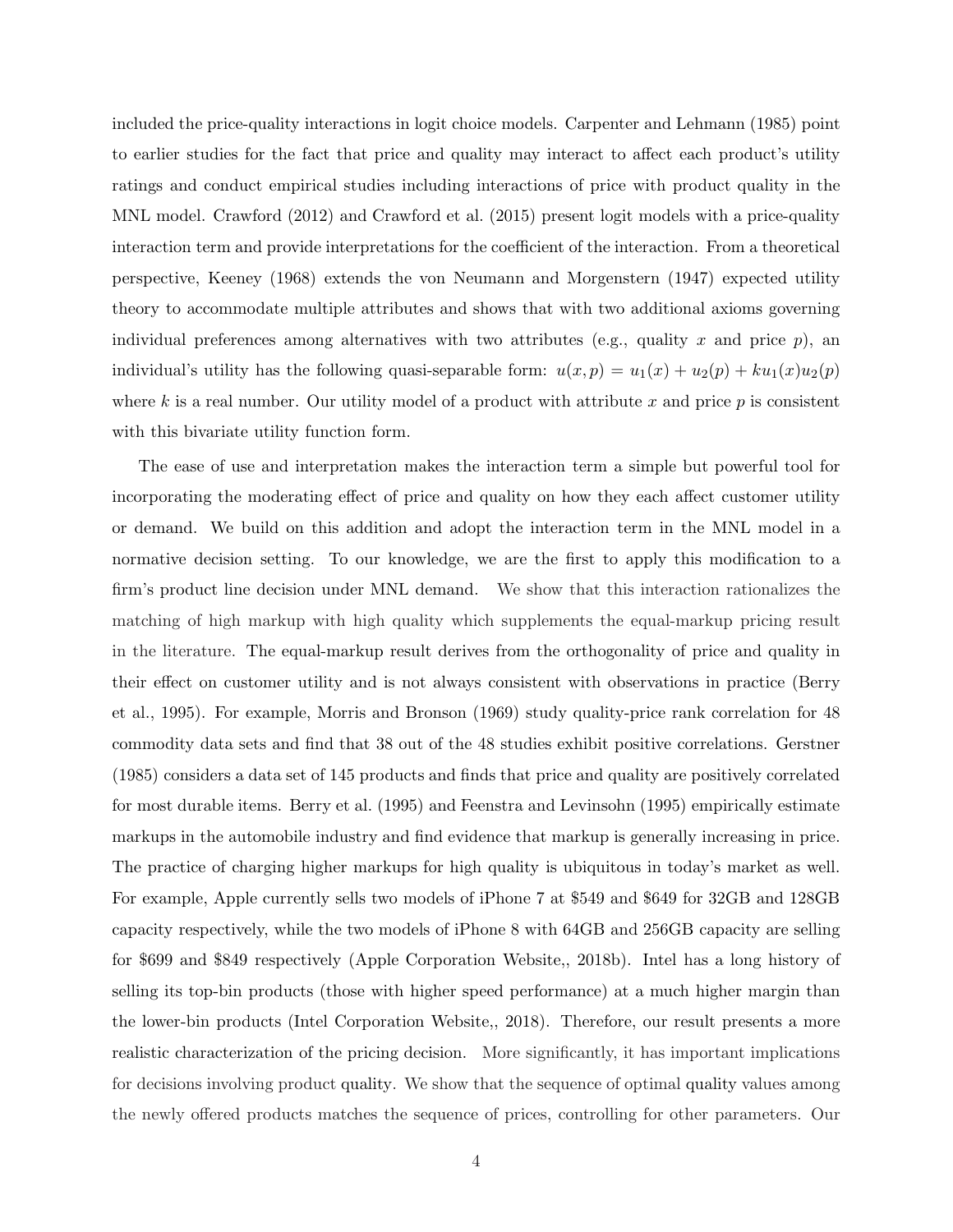analysis indicates that the interaction term plays a central role in justifying differentiated offering of new products. With the interaction effect of price and quality, the optimal quality and markup vary across products even under identical price sensitivity and cost function, which is a commonlyadopted strategy that can now be quantified and optimized with the model developed in this paper.

Our theoretical contributions are threefold: First, ours is the first in the literature to solve joint pricing and quality decisions under the MNL model allowing continuous quality values. Existing literature that addresses joint pricing and quality decisions examines a given assortment of products, i.e., the quality values are a finite set of pre-selected discrete values and thus the insights are limited to assortment selection. Our paper, in contrast, yields strategic insights on how firm should design its product line and optimally set product quality on a continuum in conjunction with prices, providing decision support with a new dimension. We establish concavity of the profit functions under price optimization and with considerations of existing products in the product line and we identify a sufficient condition for unique optimal solution for the joint price-quality optimization as well as providing a tractable solution method when the condition does not hold. Second, we characterize the optimal price and quality and develop efficient algorithms for each problem variation. Third, we are the first to include price-quality interaction in the optimization which helps reconcile the divergence of existing literature's equal-markup price prediction from empirical practices and uncovers new insights on product quality decisions as the product line evolves.

The remainder of the paper is organized as follows. In Section 2, we review relevant literature and further elaborate on our contributions. In Section 3, we present the model formulations, the solution methods, structural properties as well as numerical examples. We conclude with a discussion in Section 4.

# 2 Literature Review

Understanding customers' behavior when they make choices has been an interesting topic of study and has captured attention from scholars in economics and marketing. Thurstone (1927) develops a utility model to estimate the choice probability which is later refined by Marschak et al. (1959) and Luce (1959) to a Random Utility Maximization (RUM) model. A commonly adopted RUM model is the multinomial logit (MNL) model which describes customer choices among multiple alternatives (e.g., McFadden et al. 1973; McFadden 1980, 1986; Anderson et al. 1992; Berry 1994). The MNL model has been applied to predict and understand behavior in different markets, including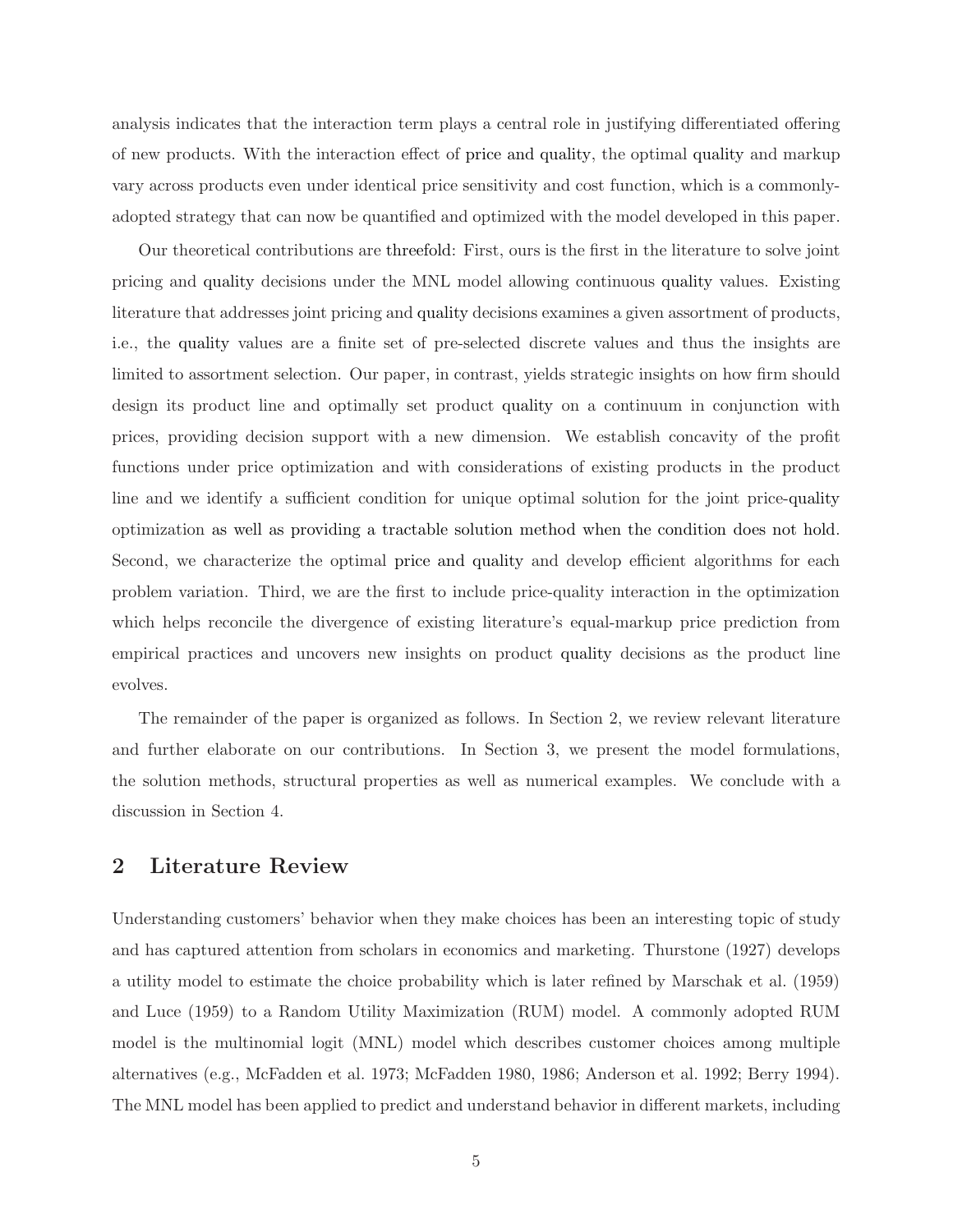transportation (McFadden, 1974), housing (McFadden, 1978), grocery (Guadagni and Little, 1983), and telephone services (Train et al., 1987). A key advantage of the MNL model is attributed to its flexibility in incorporating customer preference and sensitivity toward various product attributes and price. This allows a firm to take advantage of both past sales data and customer preference information to make informed decisions.

One of the widely studied applications of customer choice is pricing, in which companies set prices of multiple substitutable products considering customers' choice preferences. There exists a large body of pricing literature based on the MNL model. One early study by Greene (1991) introduces an automobile pricing problem considering the fuel efficiency of each product. Further studies of product line pricing include Chen and Hausman (2000), Aydin and Ryan (2000), and Luo et al. (2007) among others. For theoretical developments, Hanson and Martin (1996) show that profit is not concave in price. They introduce a heuristic method based on a path-following approach to set prices. Many researchers have studied joint pricing and inventory decisions under the MNL demand (e.g., Aydin and Porteus 2008; Hopp and Xu 2005; Maddah and Bish 2007; Akçay et al. 2010). Song and Xue (2007) and Dong et al. (2009) show that the problem is not concave in price, but is concave in the choice probability. Dong et al. (2009) identify an interesting "equal-markup" property, i.e., the optimal markups of all products are the same. Such a property diverges from differentiated markups commonly observed in practice, which drives researchers to search for more complex models that do not need to conform to this property (Alptekinoğlu and Semple, 2016). Li and Huh (2011) and Gallego and Wang (2014) consider pricing under the nested logit model in which the choice alternatives are grouped into "nests". Li and Huh (2011) generalize the concavity property to the nested model and Gallego and Wang (2014) identify an "adjusted equal-markup" property. In this paper, we show that, due to the interaction of price and quality in customer utility, not only does the optimal markup vary with product quality in price optimization, but both the optimal markup and optimal quality vary across products in the joint optimization of price and quality. While the mixed MNL (MMNL) may also result in non-equal markups in optimal pricing decision, both the underlying driving mechanism and insights differ from that accomplished with the interaction. The MMNL model addresses heterogeneity in customer price sensitivity that is independent of quality. For example, Li et al. (2018) model a discrete MMNL model in which the customer population consists of multiple segments each with segment-specific price sensitivity. The optimal prices, therefore, have to balance the marginal utilities of different customer segments in addition to the standard tradeoffs captured in a MNL model to maximize the total profit. This often leads to markups that do not follow the sequence of product quality such as the steak versus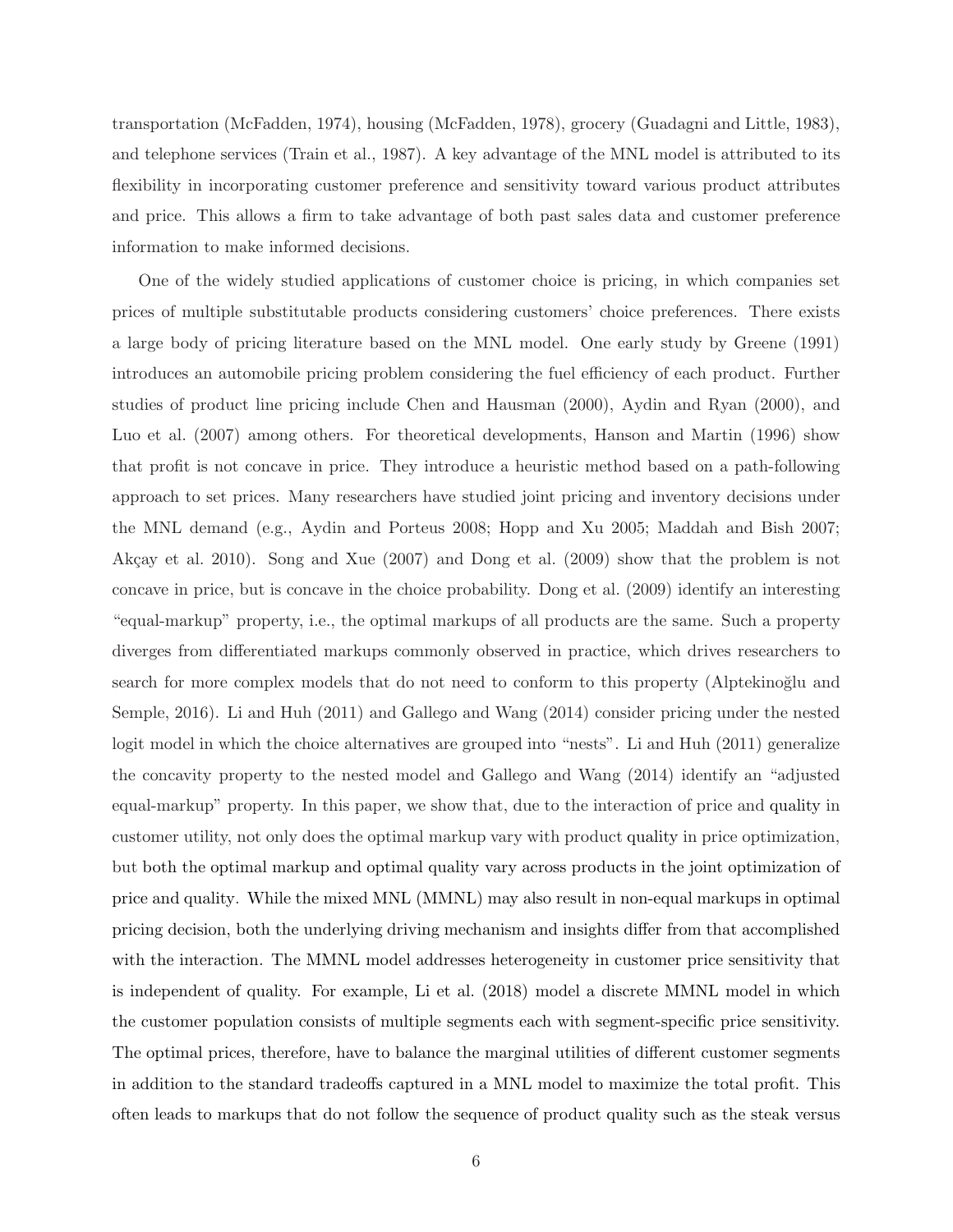tofu scenario illustrated in Li et al. (2018). Although many other generalizations of the MNL model address certain limitations of the MNL model, they do not capture the price-quality interactions. For example, the nested Logit (NL) model overcomes the Independence of Irrelevant Alternatives (IIA) limitation by grouping the choice alternatives into nests, which in effect allows correlated choice alternatives (e.g., McFadden 1978, 1980). The cross nested logit (CNL) further extends it by allowing fractional group membership (i.e., each choice alternative can be included in multiple nests) thus enabling more complex correlation structures (e.g., Small 1987, Vovsha 1997). Like the MNL, when price sensitivities are symmetric across products, both NL and CNL maintain the equal markup property (see a detailed discussion in Li and Webster (2017)). In other words, correlation among choice alternatives itself does not drive differentiated markups. Naturally, the analysis and solution approaches developed in this paper for including the price-quality interaction in the MNL model will also pave a foundation for extending these more complex logit models with price-quality interaction.

Assortment decisions under the MNL model is also well studied (e.g., Cachon and Kök 2007; Maddah and Bish 2007; Kök and Fisher 2007; Cachon et al. 2008). In these problems, there is a finite set of pre-determined product alternatives and the firm decides which alternatives to include in its assortment. Such an assortment optimization is a combinatorial problem and a well-known result of the optimal assortment is the "revenue-ordered" structure which includes a subset of products with higher revenues than the rest (Talluri and van Ryzin, 2004). Some consider joint assortment and pricing problems under MNL (e.g., Cachon et al. 2008; Wang 2012; Wang and Sahin 2017) and related models (e.g., Kök and Xu 2011; Li et al. 2015). With joint pricing and assortment optimization, the optimal decision is to include all available products in the assortment (Wang, 2012). In contrast to this literature, we examine a problem in which the number of products is given and we search for optimal quality values that are continuously adjustable. Further, we analytically characterize the relationships between the optimal quality or price and the model primitives to shed light on the optimal product line design.

Our work also relates broadly to the literature on product line design. There are two lines of research in this literature – those that seek analytical properties of the optimal solution on a continuum and those that seek practical solutions for optimal product selections among discrete options (see Dobson and Kalish 1993).

The former often focuses on product quality and/or price decisions under diversity of customer preferences (e.g., Mussa and Rosen 1978; Moorthy 1984; Oren et al. 1984; Villas-Boas 1998; Kim and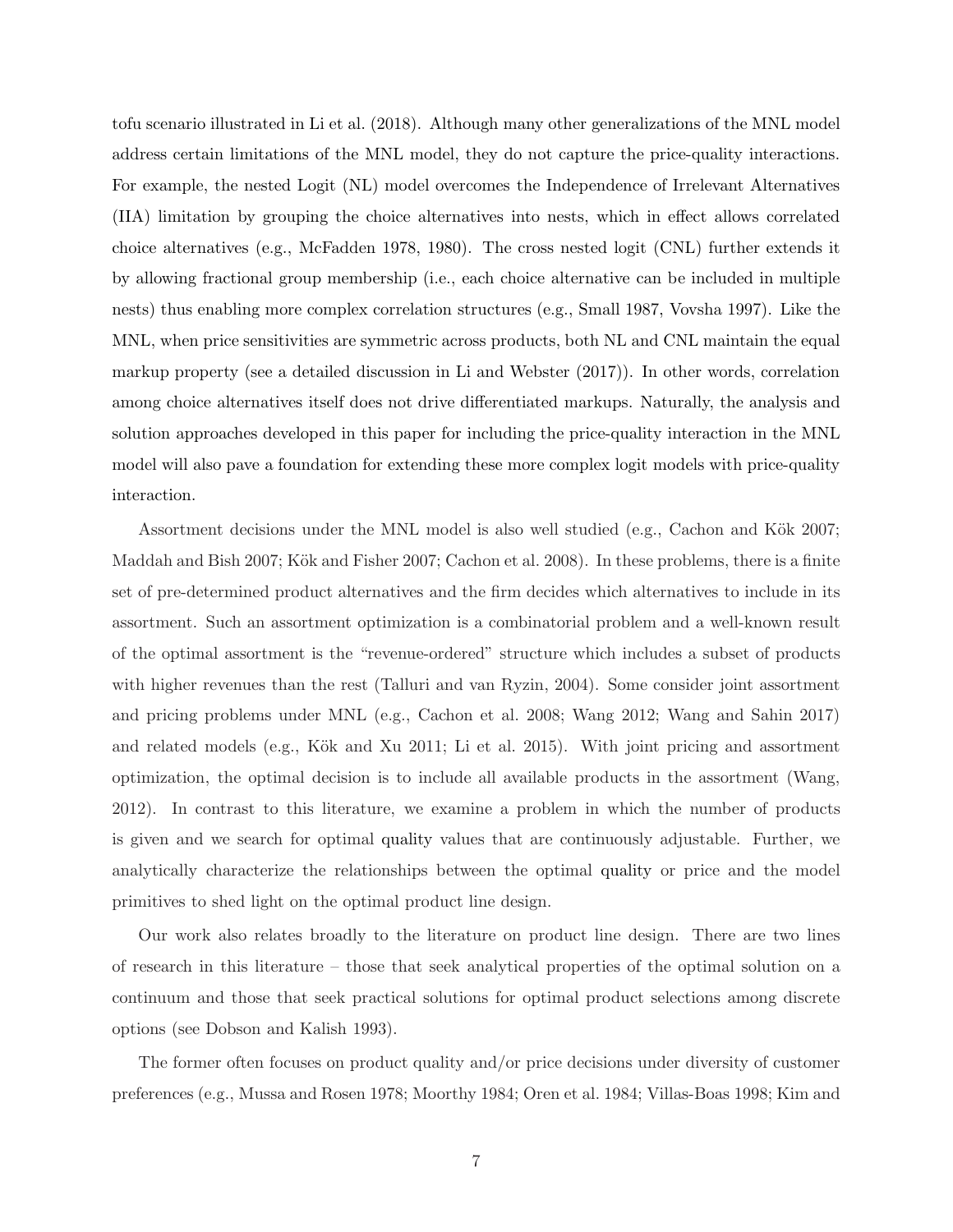Chhajed 2002; Netessine and Taylor 2007; Pan and Honhon 2012). A key tradeoff identified in these papers is that, when facing a heterogenous customer population, selling to low-valuation customers may create negative externality on high-value customers and thus it is important that firms set quality and/or prices such that customers self select. Common in this stream of work is that the price schedule is dictated by a pre-assumed willingness-to-pay schedule, and thus price increases with quality when differentiation is possible. This is consistent with our result of higher markup for higher quality. However, these stylized models are difficult to parameterize with real data and do not accommodate practical complexities of a large product line, i.e., a multitude of product offerings that differentiate across multiple dimensions including product features and prices. They are useful for conceptual illustration but not designed to identify optimal price/quality decisions for a discrete product line in a practical business setting. In comparison, rigorous econometric methods have long been established for the multinomial logit (MNL) model to parameterize customer choices, to fit and predict demand of multiple differentiated products (Greene, 2003), providing the pertinent input to subsequent price/quality optimizations. Lancaster (1990) summarizes the structural properties identified for the Chamberlinian and Hoteling models and their analogs or extensions in this context; specifically, the optimal level of product variety is affected by (i) scale economy (ii) customer sensitivity to product differentiation and (iii) market competitiveness. Papers in this line of research adopt highly stylized demand models that yield strategic guidance but are not ideal for decision support. Compared to this line of work, we consider the product quality and price decisions in the MNL model, which has empirical support (McFadden, 1974, 1978; Guadagni and Little, 1983; Train et al., 1987) and is efficient to parameterize (Greene, 2003; Train, 2003). In addition, we explicitly model the quality and price interaction. We provide not only structural properties, but also efficient solution methods to joint price and quality optimizations on a continuum.

The latter line of work focuses on discrete decision of product selection and the focus is on heuristic algorithms that achieve efficiency. This line of work further diverges into two branches: (1) one that selects products from a predefined set (i.e., optimizing over the product scope, e.g., McBride and Zufryden 1988; Green and Krieger 1985, 1993; Bertsimas and Mišić 2016) which is essentially the assortment optimization problem, and (2) one that selects discrete attribute levels of the products (i.e, optimizing over the attribute space, see, e.g., Kohli and Sukumar 1990; Wang et al. 2009). In addition, some papers consider assortment in conjunction with price and typically optimize over the product scope but allow price to be continuous (e.g., Dobson and Kalish 1988, 1993; Kraus and Yano 2003; Schön 2010b) or discrete (e.g., Schön 2010a; Chen and Hausman 2000). Belloni et al. (2008) identify a method to find a guaranteed optimal solution and use it to evaluate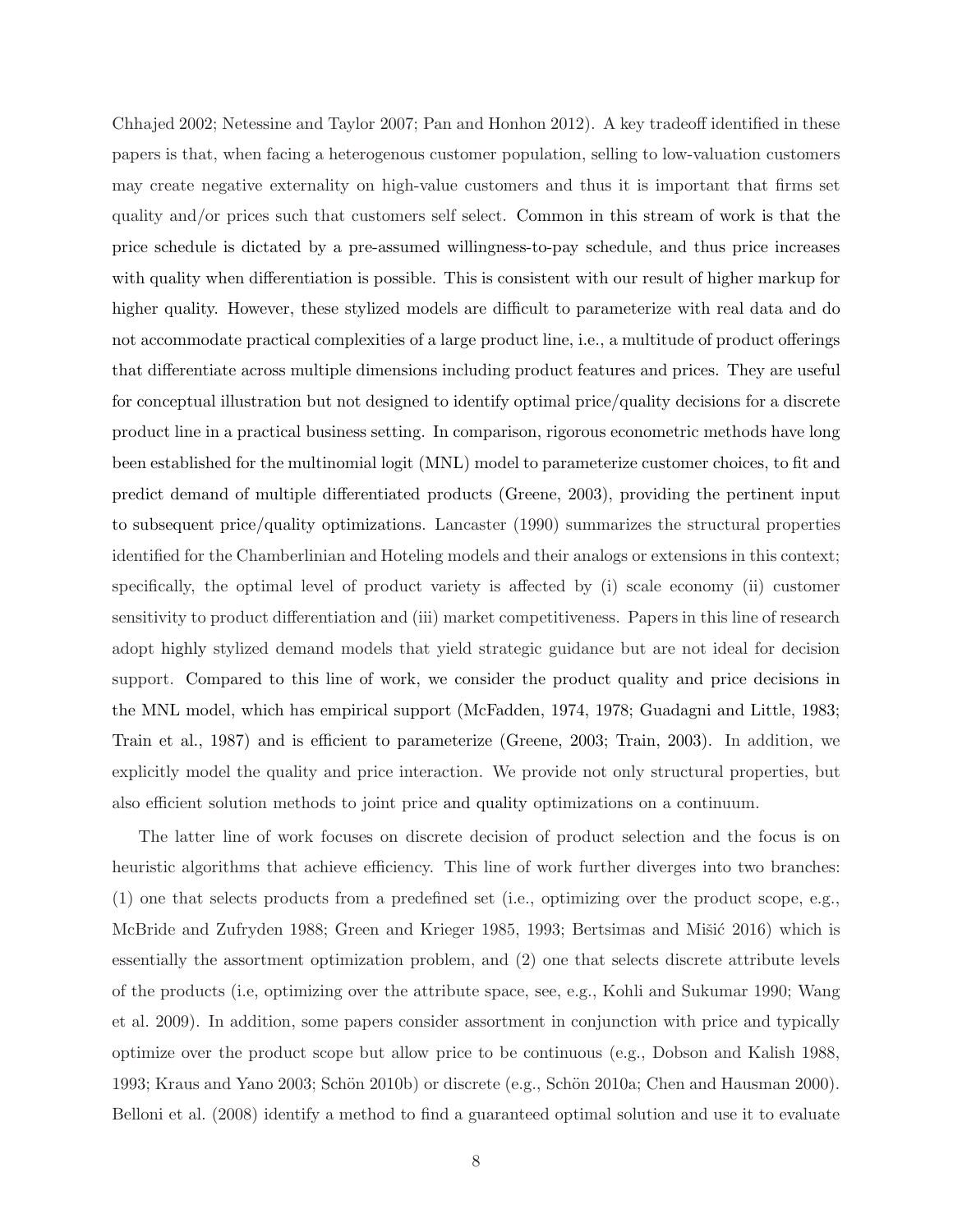heuristic but speedier methods. Several of the above papers, Chen and Hausman (2000) and Schön (2010a,b) use the MNL demand model. The primary goal of these papers is to seek efficient solution methods for the discrete optimization, but they do not offer insights on structural properties of the solution due to the combinatorial nature of the problem formulation.

In contrast with existing work, our research contributes to the literature by addressing three novel issues. First, we consider the situation when a company is given an existing product line and determines the prices of the new products, which is a realistic setting, yet has not been addressed. Secondly, we develop a continuous quality optimization model with joint pricing decisions under the MNL model which is new to the product line design literature, as well as to the pricing and revenue management literature. We present both efficient solution methods and structural property characterizations for two realistic problem variations. Thirdly, we allow for a nonlinear interaction among price and quality in consumer utility, which enables us to more accurately model how consumer utility changes over multiple dimensions (e.g., price and quality) and derive useful insights for the quality and pricing decisions.

## 3 Model

A customer makes a selection of one of n product choices and a no-purchase alternative. The product purchase probabilities are given by the MNL model. Let the utility of product  $i, i =$  $1, 2, \ldots, n$  be

$$
u_i = x_i - b_i p_i + \beta_i x_i p_i + a_i + \epsilon_i
$$

where  $x_i$  is the quality,  $p_i$  is the price of product i,  $a_i$  represents an observable utility term that is independent of  $x_i$  and  $p_i$ , and  $\epsilon_i$  is a noise term which is a Gumbel random variable that represents unobserved utility. We remark that  $a_i$  refers to utility from attributes that are exogenously determined and orthogonal to  $x_i$ . For example, for hotel rooms,  $a_i$  may capture utility associated with the type of room such as King, Queen and Suite, whereas  $x_i$  reflects utility of ancillary services such as packages that include resort credit, event activities and meals. For smart phone products,  $a_i$  may be associated with the model type (e.g., iPhone 7, iPhone 7plus), and  $x_i$  may be associated with the storage size (e.g.,  $64GB$ ,  $256GB$ ), similar to the example in Table 2. That is, the quality measure x is a linear utility scale transformed from the nominal scale of a certain attribute such as storage size or resort credit. Without loss of generality, we assume  $x_i \in [0, x_i^+]$  where  $x_i = 0$  and  $x_i = x_i^+$  align with the lowest and highest possible quality level respectively. For example, the quality scale for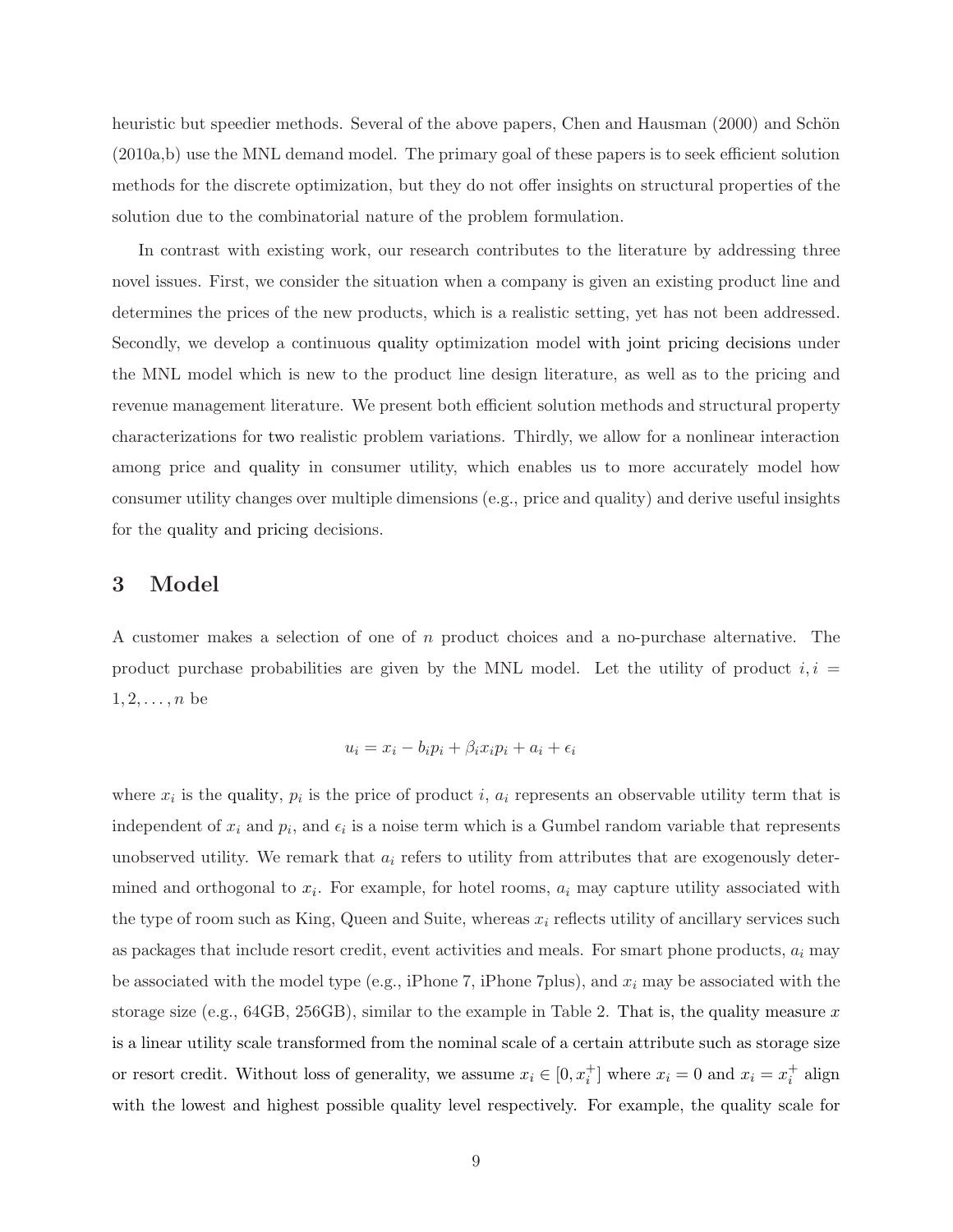smart phones could be the logarithm transformation of the nominal storage size. Then, adjusting for a minimum required size of 16GB (i.e., align  $x_i = 0$  with 16GB), nominal values of 64GB, 128GB and 256GB correspond to x values of 0.6, 0.9, and 1.2 respectively, while the maximum  $x_i^+$ may correspond to the scaled value of some practical upper limit of storage size. Parameters  $b_i > 0$ and  $\beta_i \geq 0$  are the coefficients for price sensitivity where  $b_i$  is quality-independent sensitivity and  $\beta_i$  is the coefficient for the interaction term and captures the heterogeneity in customer sensitivity towards the product price at different quality levels. We assume that  $b_i - \beta_i x_i$  is always positive for all  $x_i \in [0, x_i^+]$ , i.e., customers always experience a disutility toward higher prices.

Interaction terms in regression models are used to capture how the marginal effect of one explanatory variable on the dependent variable is modified by another explanatory variable and are prevalent in statistics and econometric applications (Allison, 1977; Rajan and Zingales, 1998; Greene, 2003). An interaction term is typically modeled as the product of two variables in the regression equation

$$
Y = \beta_0 + \beta_1 X_1 + \beta_2 X_2 + \beta_{12} X_1 X_2 + \epsilon.
$$

The same form of interaction terms is also commonly adopted in logit and probit models (Nagler, 1994; Ai and Norton, 2003). The interaction term in the utility function of the logit model allows the marginal utility of quality x to depend on price  $p$  and equivalently, the marginal disutility of price  $p$  to depend on  $x$ . Specifically, rewrite the utility function in two alternative forms

$$
u_i = x_i - (b_i - \beta_i x_i)p_i + a_i + \epsilon_i \quad \text{and} \tag{1}
$$

$$
u_i = (1 + \beta_i p_i)x_i - b_i p_i + a_i + \epsilon_i . \qquad (2)
$$

The marginal disutility of  $p_i$  is given by  $(b_i - \beta_i x_i)$  which decreases with attribute; the marginal utility of  $x_i$  is  $(1 + \beta_i p_i)$  which increases with price. As discussed in the introduction, this in effect models the empirical observation that customers are less sensitive to price change at high quality, or equivalently, customers are more sensitive to quality change at high price (i.e.,  $-\frac{\partial}{\partial x}$  $\frac{\partial}{\partial x_i} \left( \frac{\partial (-u_i)}{\partial p_i} \right)$  $\left(\frac{-u_i)}{\partial p_i}\right) =$  $\frac{\partial}{\partial p}\left(\frac{\partial u_i}{\partial x_i}\right)$  $\frac{\partial u_i}{\partial x_i}$  ≥ 0 where  $\frac{\partial (-u_i)}{\partial p_i}$  is the marginal disutility of price).

Let  $J$  be the set of existing products and  $I$  be the set of new products. Assume the no-purchase option has a utility of zero. For product  $j \in J$ , its price, quality, and cost values are fixed at  $\bar{p}_j$ ,  $\bar{x}_j$ , and  $\bar{c}_j$  respectively. Let  $\mathbf{x} = (x_i)_{i \in I}$  be the vector of quality of the new products. For the ease of notation, we also define  $\bar{u}_j = \bar{x}_j - b_j \bar{p}_j + \beta_j \bar{x}_j \bar{p}_j + a_j$ ,  $\bar{m}_j = \bar{p}_j - \bar{c}_j$  and  $\bar{\pi}_J = \frac{\sum_{j \in J} \bar{m}_j e^{\bar{u}_j}}{1 + \sum_{j \in J} a_{j,j}^{\bar{u}_j}}$  $\frac{\sum_{j\in J}m_jc}{1+\sum_{j\in J}e^{\overline{u}_j}}$ . Note that  $\bar{\pi}_J$  is the firm's expected profit prior to the addition of the new products.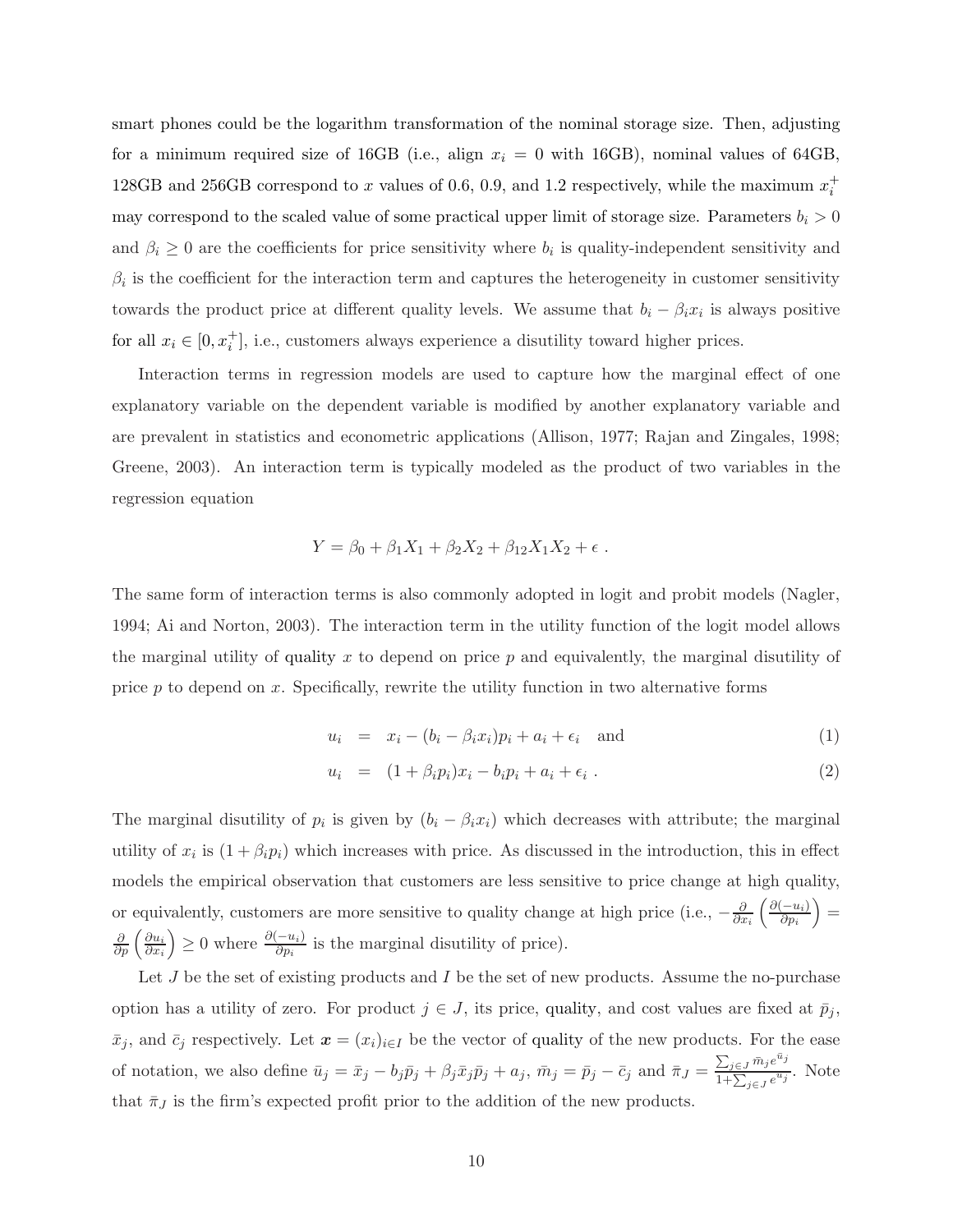The purchase probability of a new product  $i \in I$  is

$$
q_i = \frac{e^{x_i - b_i p_i + \beta_i x_i p_i + a_i}}{1 + \sum_{j \in J} e^{\bar{u}_j} + \sum_{i' \in I} e^{x_{i'} - b_{i'} p_{i'} + \beta_{i'} x_{i'} p_{i'} + a_{i'}}},
$$
\n(3)

the purchase probability of an existing product  $j \in J$  is

$$
q_j = \frac{e^{\bar{u}_j}}{1 + \sum_{j' \in J} e^{\bar{u}_{j'}} + \sum_{i \in I} e^{x_i - b_i p_i + \beta_i x_i p_i + a_i}} \text{ and } (4)
$$
  
\n
$$
q_0 = \frac{1}{1 + \sum_{j \in J} e^{\bar{u}_j} + \sum_{i \in I} e^{x_i - b_i p_i + \beta_i x_i p_i + a_i}}
$$

is the no-purchase probability. Therefore,

$$
q_i = q_0 e^{x_i - b_i p_i + \beta_i x_i p_i + a_i} \quad \text{and} \tag{5}
$$

$$
q_j = q_0 e^{\bar{u}_j} \tag{6}
$$

#### 3.1 Price Optimization

Price optimization arises when the firm sets prices of the new products to maximize the total profit from the product line. For instance, in Table 1, the resort hotel decides the prices of the new room offers based on the information of existing room offers and the planned service packages for each room type in the new offers; similarly in Table 2, the smartphone manufacturer decides the prices of the new phones given all other information. Price optimization under the MNL model is well-established and we provide incremental contributions to this problem through two features: (1) consideration of existing products in the product line, and (2) consideration of quality-price interaction. In the presence of existing products, the pricing decision of the new products affects not only the relative market share of the new products, but also those of the existing products. Hence, it does not merely imply an enlarged no-purchase utility with the additional constant term  $\sum_{j\in J}e^{\bar{u}_j}$  as equation (3) might have suggested. Incorporating the interaction of quality and price enables us to characterize how quality differences translate to price differences across products, thereby reconciling the counterintuitive equal-markup solution in the literature.

Let  $p = (p_i)_{i \in I}$  be the vector of prices of the new products. The firm's price optimization problem is

$$
\max_{\boldsymbol{p}} \pi(\boldsymbol{p}) = \sum_{i \in I} (p_i - c_i) q_i(\boldsymbol{p}) + \sum_{j \in J} \bar{m}_j q_j(\boldsymbol{p}) ,
$$

which is not a concave or a quasiconcave maximization even for the special case of  $J = \emptyset$  (Dong et al., 2009). We rewrite profit as a function of choice probabilities of the new products,  $q = (q_i)_{i \in I}$ ,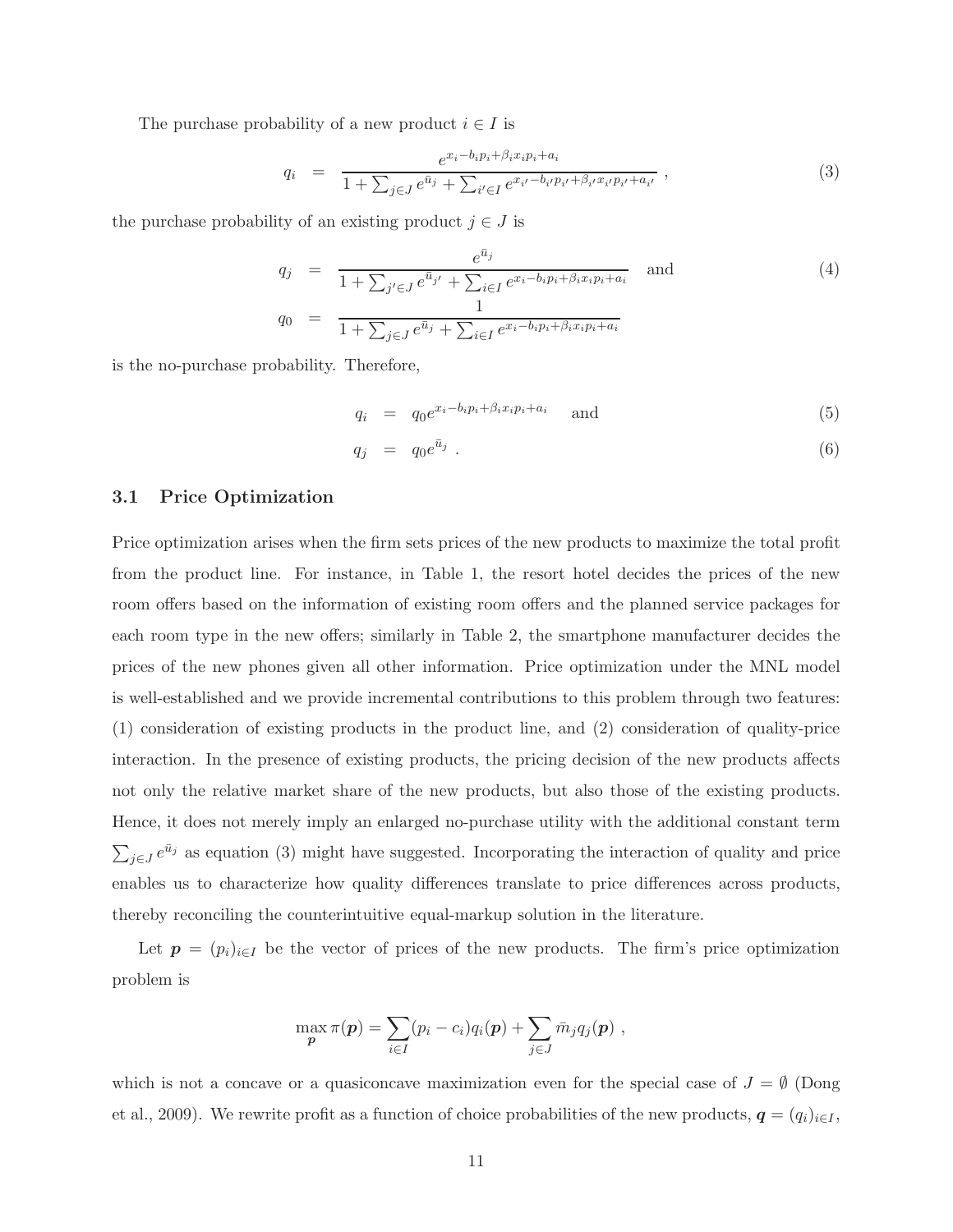and show that this function is concave. From (5) and (6),

$$
p_i = (\bar{x}_i + a_i + \log q_0 - \log q_i)/(b_i - \beta_i \bar{x}_i) \text{ and}
$$
  
\n
$$
q_0 = 1 - \sum_{i \in I} q_i - \sum_{j \in J} q_j = 1 - \sum_{i \in I} q_i - \left(\sum_{j \in J} e^{\bar{u}_j}\right) q_0,
$$
\n(7)

the latter of which is equivalent to

$$
q_0 = \frac{1 - \sum_{i \in I} q_i}{1 + \sum_{j \in J} e^{\bar{u}_j}} \tag{8}
$$

Therefore, the price optimization problem can be restated as

$$
\max_{\boldsymbol{q}} \hat{\pi}(\boldsymbol{q}) = \sum_{i \in I} (p_i(\boldsymbol{q}) - c_i) q_i + \sum_{j \in J} \bar{m}_j q_j(\boldsymbol{q}), \tag{9}
$$

where

$$
p_i(\mathbf{q}) = \left[ \bar{x}_i + a_i + \log \left( \frac{1 - \sum_{i \in I} q_i}{1 + \sum_{j \in J} e^{\bar{u}_j}} \right) - \log q_i \right] / (b_i - \beta_i \bar{x}_i) \text{ and}
$$
  

$$
q_j(\mathbf{q}) = \frac{1 - \sum_{i \in I} q_i}{1 + \sum_{j \in J} e^{\bar{u}_j}} e^{\bar{u}_j}.
$$

**Theorem 1.**  $\hat{\pi}(q)$  is concave in q.

Dong et al. (2009) and Song and Xue (2007) have shown that the profit is concave in the choice probability vector for a clean-slate problem in which  $J = \emptyset$ . Theorem 1 extends the state-of-art literature and establishes a unique optimal solution in the presence of existing products.

Theorem 2. The optimal prices of the new products and the firm's optimal total profit are

$$
p_i^* = c_i + \frac{1}{b_i - \beta_i \bar{x}_i} + \theta
$$

$$
\pi^* = \theta
$$
 (10)

where  $\theta$  solves the single-variable equation

$$
\theta = \bar{\pi}_J + \frac{\sum_{i \in I} e^{\bar{x}_i + a_i - 1 - (b_i - \beta_i \bar{x}_i)(c_i + \theta)} / (b_i - \beta_i \bar{x}_i)}{1 + \sum_{j \in J} e^{\bar{u}_j}} \,. \tag{11}
$$

From Theorem 2, all else equal, the optimal markup is higher for higher-quality product, and for product with lower  $b_i$  and higher  $\beta_i$  values, as stated in the following corollary.

**Corollary 1.** At optimality, the following holds for  $i, i' \in I, i \neq i'$ : (i) Let  $b_i = b_{i'}$  and  $\beta_i = \beta_{i'}$ . Then  $p_i^* - c_i > p_{i'}^* - c_{i'}$  if and only if  $\bar{x}_i > \bar{x}_{i'}$ . (ii) Let  $\beta_i = \beta_{i'}$  and  $\bar{x}_i = \bar{x}_{i'}$ . Then  $p_i^* - c_i > p_{i'}^* - c_{i'}$ if and only if  $b_i < b_{i'}$ . (iii) Let  $b_i = b_{i'}$  and  $\bar{x}_i = \bar{x}_{i'}$ . Then  $p_i^* - c_i > p_{i'}^* - c_{i'}$  if and only if  $\beta_i > \beta_{i'}$ .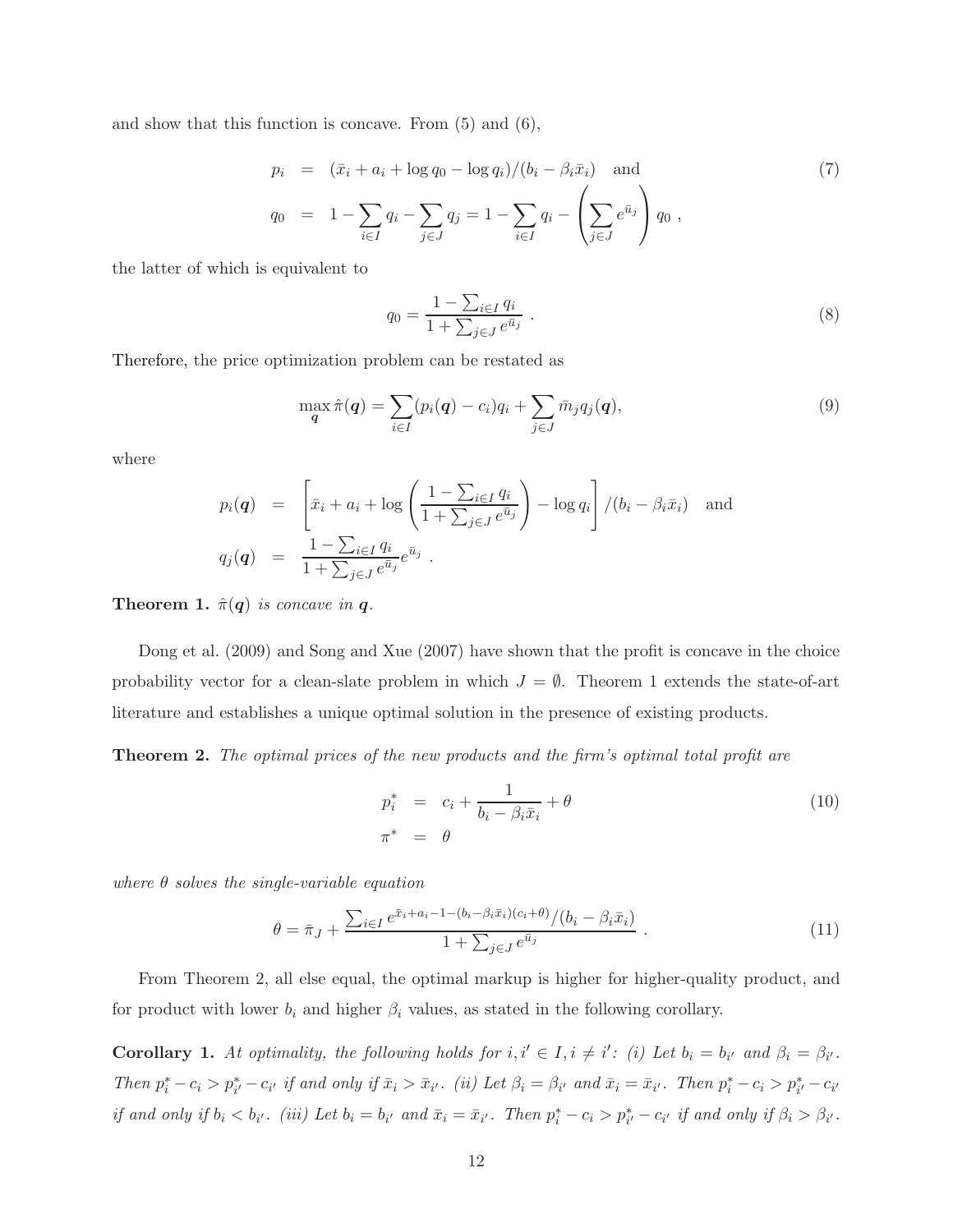Hence, controlling other parameters, a hotel room with a higher resort credit package or a smartphone with larger storage size should command a higher markup than its peer products. The next corollary implies that the well-known equal mark-up property holds if  $\beta_i = 0$  and  $b_i = b$  for all  $i \in I$ .

**Corollary 2.** If  $b_i = b$  and  $\beta_i = 0$  for all  $i \in I$ , then the optimal prices become

$$
p_i^* = c_i + \bar{\pi}_J + \frac{1}{b} \left[ 1 + W \left( \frac{\sum_{i \in I} e^{\bar{x}_i + a_i - bc_i - 1 - b\bar{\pi}_J}}{1 + \sum_{j \in J} e^{\bar{u}_j}} \right) \right]
$$

where  $W(\cdot)$  is the Lambert W function.

We remark that, treating  $b_i - \beta_i \bar{x}_i$  as the effective price sensitivity, the relationship in (10) reproduces the more general equal "adjusted mark-up" property identified in Gallego and Topaloglu (2014) but specializes it in terms of quality-price interaction.

Theorem 2 also leads to the following bounds for  $\pi^*$ .

Corollary 3. 
$$
\bar{\pi}_J \leq \pi^* \leq \bar{\pi}_J + \frac{\sum_{i \in I} e^{\bar{x}_i + a_i - 1 - (b_i - \beta_i \bar{x}_i)(c_i + \bar{\pi}_J)} / (b_i - \beta_i \bar{x}_i)}{1 + \sum_{j \in J} e^{\bar{u}_j}}
$$
.

These bounds, along with equation (11), lead to an efficient bisection search algorithm for solving the optimal profit and prices.

Algorithm 1. (Price Optimization)

- 1. Let  $\theta^- = \bar{\pi}_J$  and  $\theta^+ = \bar{\pi}_J + \frac{\sum_{i \in I} e^{\bar{x}_i + a_i 1 (b_i \beta_i \bar{x}_i)(c_i + \bar{\pi}_J)} / (b_i \beta_i \bar{x}_i)}{1 + \sum_{i \in I} e^{\bar{u}_i}}$  $1+\sum_{j\in J}e^{\bar{u}_j}$
- 2. Let  $\theta = (\theta^- + \theta^+)/2$ .
- 3. Compute  $f = \bar{\pi}_J + \frac{\sum_{i \in I} e^{\bar{x}_i + a_i 1 (b_i \beta_i \bar{x}_i)(c_i + \theta)} / (b_i \beta_i \bar{x}_i)}{1 + \sum_{i \in I} e^{\bar{a}_i}}$  $\frac{1+\sum_{j\in J}e^{\bar{u}_j}}{1+\sum_{j\in J}e^{\bar{u}_j}}$ .
- 4. If  $f > \theta$ , let  $\theta^- = \theta$ ; if  $f < \theta$ , let  $\theta^+ = \theta$ .
- 5. Repeat Steps 2-4 until  $f = \theta$ .
- 6. Compute optimal prices according to equation (10).

#### Examples

Consider a manufacturer with a product cost function  $c(a, x) = 0.5a + x^2$ . Suppose the manufacturer currently offers three products with  $a_j$ ,  $\bar{x}_j$  and  $\bar{p}_j$  values shown in Table 3. The manufacturer plans to add three new products, products 4-6, with quality given in Table 3, while still keeping products 1-3 in its portfolio and maintaining their current prices. The price coefficients are  $b_i = b_j = 1$  and  $\beta_i = \beta_j = 0.2$  for all  $i \in I$  and  $j \in J$ . Algorithm 1 is applied to obtain the optimal prices for the new products. We observe that the optimal markups vary across products despite that all products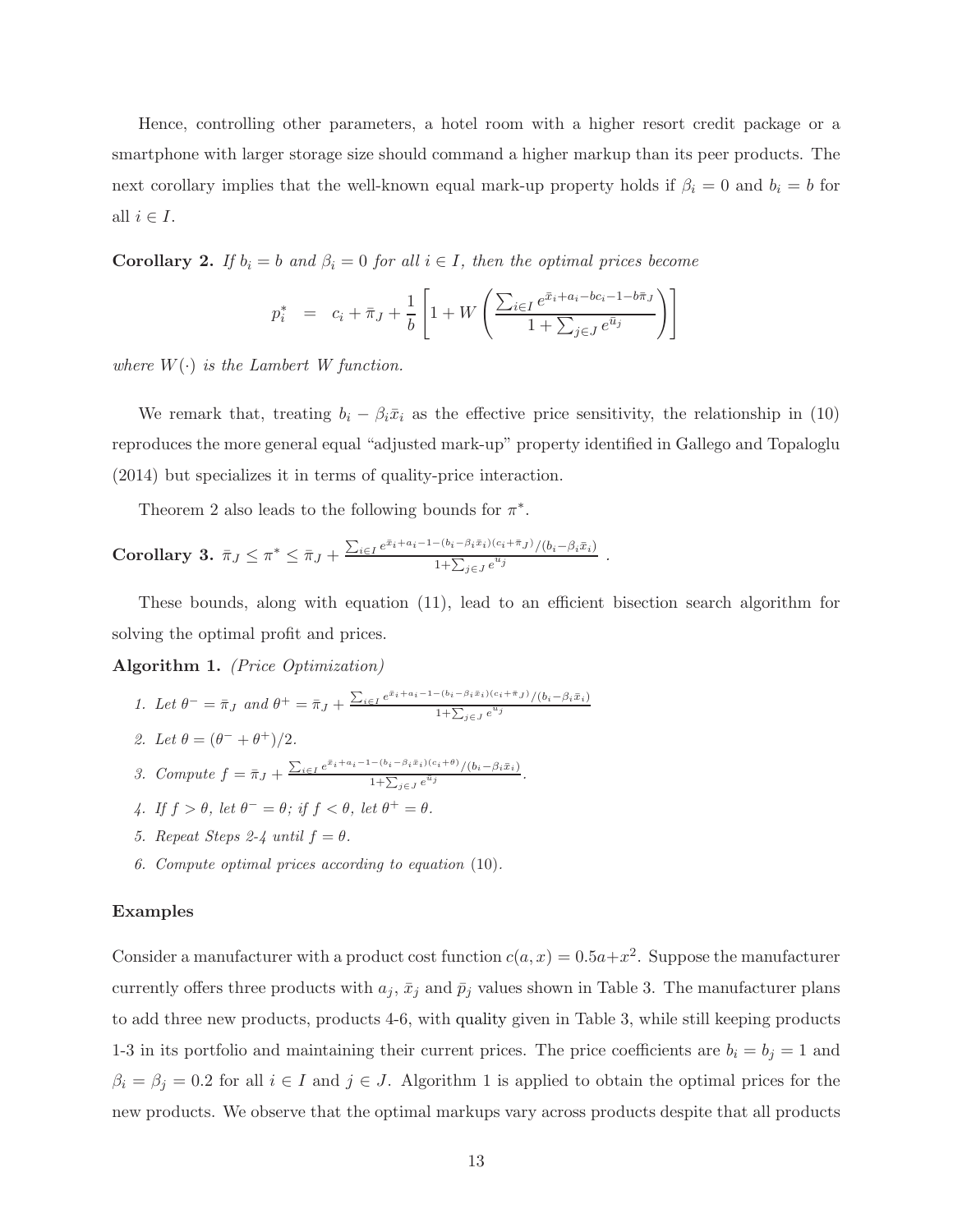Table 3: Price Optimization.

| Initial Products (<br>$(j \in$<br>$J^+$ | $a_i$      | $\bar{x}_i$ | $\bar{p}_j$    | $\bar{m}_i$ | New Products $(i \in I)$<br>Ш. | $a_i$ | $\bar{x}_i$ | $\boldsymbol{n}$ . | $m_i$         |
|-----------------------------------------|------------|-------------|----------------|-------------|--------------------------------|-------|-------------|--------------------|---------------|
|                                         | 0.0        | $_{0.5}$    | $\Omega$<br>∸  | 1.75        |                                | 0.0   | $0.8\,$     | 3.39               | 275<br>2.10   |
|                                         | T.A        | U.O         | $\Omega$<br>J. | 1.86        |                                | 1.U   | 1.0         | 4.31               | $\angle 0.01$ |
|                                         | $\angle$ . | 1.U         | 4              | 2.00        |                                | 4.U   | <b>1.</b> 2 | 5.39<br>0.04       | 2.86          |

have the same b and  $\beta$  values. This is more inline with practice than the equal-markup solution.

Table 4 presents a comparison of problem instances and sheds light on how optimal prices are affected by the magnitude of b,  $\beta$  and the quality of the new products. In these examples, the quality and prices for three existing products are  $\{a\}_{j\in J} = [0,1,2], \{\bar{x}\}_{j\in J} = [0.5,0.8,1.0]$  and  ${\bar{p}}_{j\in J} = [2, 3, 4]$ . The cost function is the same as in the example of Table 3. The comparison

Table 4: Optimal Quality Vary with Prices.

|                |                  |      |             | New Quality |             |       | Optimal Prices |       |        |
|----------------|------------------|------|-------------|-------------|-------------|-------|----------------|-------|--------|
| Instance       | $\boldsymbol{b}$ |      | $\bar{x}_4$ | $\bar{x}_5$ | $\bar{x}_6$ | $p_4$ | $p_{5}$        | $p_6$ | profit |
|                | 2.00             | 0.05 | 0.8         | 1.0         | $1.2\,$     | 1.39  | 2.25           | 3.19  | 0.24   |
| $\overline{2}$ | 1.00             | 0.05 | 0.8         | 1.0         | 1.2         | 2.95  | 3.83           | 4.78  | 1.27   |
| 3              | 0.50             | 0.05 | 0.8         | 1.0         | $1.2\,$     | 5.09  | 6.00           | 6.99  | 2.27   |
| 4              | 1.00             | 0.10 | 0.8         | 1.0         | 1.2         | 3.09  | 3.98           | 4.94  | 1.36   |
| 5              | 1.00             | 0.20 | 0.8         | 1.0         | $1.2\,$     | 3.39  | 4.31           | 5.32  | 1.56   |
| 6              | 1.00             | 0.05 | 0.3         | 0.5         | 0.7         | 2.42  | 3.09           | 3.85  | 1.32   |
| 7              | 1.00             | 0.05 | 0.2         | 0.4         | 0.6         | 2.36  | 3.00           | 3.71  | 1.31   |
| 8              | 1.00             | 0.05 | 0.2         | 0.5         | 0.8         | 2.36  | 3.09           | 3.99  | 1.31   |
| 9              | 1.00             | 0.05 | 0.5         | 1.0         | 1.5         | 2.51  | 3.79           | 5.57  | 1.24   |

of instances 1-3 demonstrates the effect of the parameter b while the comparison of instances 2, 4 and 5 demonstrates the effect of the parameter  $\beta$  – the optimal prices decrease in b and increase in  $\beta$ . Instances 2, 6, and 7 suggest that higher quality levels lead to higher prices while instances 7-9 show that a larger quality gap between products (i.e., larger  $\bar{x}_i - \bar{x}_{i'}$  value) results in a larger price gap (i.e., larger  $p_i^* - p_{i'}^*$  value).

## 3.2 Quality and Price Optimization

In this section, we study the joint optimization of product quality and price. For example, the resort hotel considers optimizing both the service package value and the price of each new room offer to maximize the total profit. Let  $\mathbf{x} = (x_i)_{i \in I}$  denote the vector of quality levels for the new products and define  $\Omega = \{ \boldsymbol{x} | 0 \leq x_i \leq x_i^+, i \in I \}.$ 

$$
\max_{\boldsymbol{x}\in\Omega,\boldsymbol{p}} \pi(\boldsymbol{x},\boldsymbol{p}) = \sum_{i\in I} (p_i - c_i(x_i))q_i(\boldsymbol{x},\boldsymbol{p}) + \sum_{j\in J} \bar{m}_j q_j(\boldsymbol{x},\boldsymbol{p}).
$$

Recall that in the hotel example,  $a_i$  represents customers' utility for a particular room type (i.e., King, Queen or Suite) and  $x_i$  represents customers' utility for a particular service package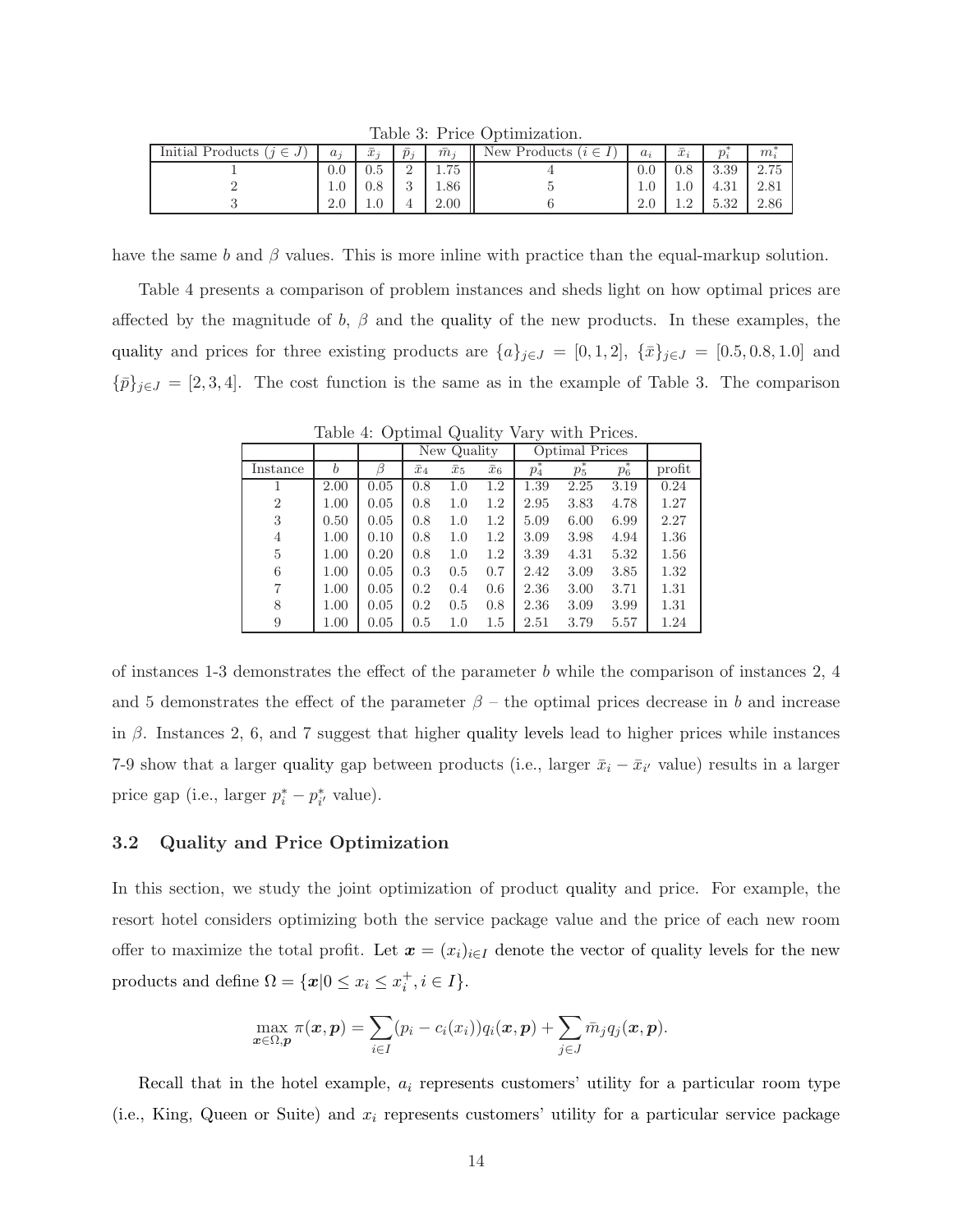(e.g., \$50, \$80, or \$100 resort credit). In general, the value of  $a_i$  reflects the composite utility of all attributes of product i that are not part of the design decision (i.e., features of the product that are not to be changed), whereas quality  $x_i$  is the utility from the attribute to be optimized. For example,  $a_i$  may reflect a certain product type, for example, room type in a hotel, type of seats in an airplane (main cabin, business class, first class), or size of a rental car (compact, mid-size, full-size) and  $x_i$  may represent add-on services. The joint quality-price optimization model helps us optimally set both the level of add-on services and the price for the product to be offered in each type.

The choice of quality affects product cost. Let  $c_i(x_i)$  be the unit cost of product  $i \in I$  at quality  $x_i$ , which is assumed to be nonnegative. The product cost function may differ across products, reflecting differences in fixed and variable attributes, i.e.,  $c_i(x_i) = c(a_i, x_i)$ . For brevity, we denote the cost function with  $c_i(x_i)$  but we emphasize that it is also a function of  $a_i$ . To ensure that the cost function  $c_i(x_i)$  is well-behaved, we make the following assumption.

**Assumption 1.** The cost function  $c_i(x_i)$ ,  $i \in I$  is twice differentiable, increasing and convex in  $x_i$ for all  $x_i \in [0, x_i^+]$ .

We remark that convexity of  $c_i(x_i)$  does not necessitate convexity of the nominal cost curve of a product attribute. Note that  $x_i$  is a linear utility measure of quality that can be different from its natural or nominal measure. In the smart phone example, suppose that the cost of memory increases linearly with size. Since the  $x$  values are generated by taking logarithm, the cost function in terms of x becomes exponential which is convexly increasing. A similar argument holds for the hotel example. Suppose customer utility does not grow linearly with the resort credit amount, but at a lower order of growth (e.g., the rate of a square root function) while the cost of the resort credit grows linearly with the amount. Then the cost function in terms of x becomes convex (e.g., quadratic). In other words, Assumption 1 is satisfied if the cost of the focal attribute is convexly increasing in its linear utility contribution  $x$ , or equivalently, the utility of the focal attribute exhibits diminishing return on cost. For the remainder of the paper we assume that Assumption 1 holds.

Let  $\mathbf{m} = (m_i)_{i \in I}$  where  $m_i = p_i - c_i(x_i)$ . From (5),  $q_i = q_0 e^{x_i + a_i - b_i p_i + \beta_i x_i p_i} = q_0 e^{x_i + a_i - (b_i - \beta_i x_i)p_i}$  $=q_0e^{x_i+a_i-(b_i-\beta_ix_i)c_i-(b_i-\beta_ix_i)m_i}$  and thus solve  $m_i$  as a function of x and q:

$$
m_i = [x_i + a_i - (b_i - \beta_i x_i)c_i(x_i) - \log q_i + \log q_0]/(b_i - \beta_i x_i).
$$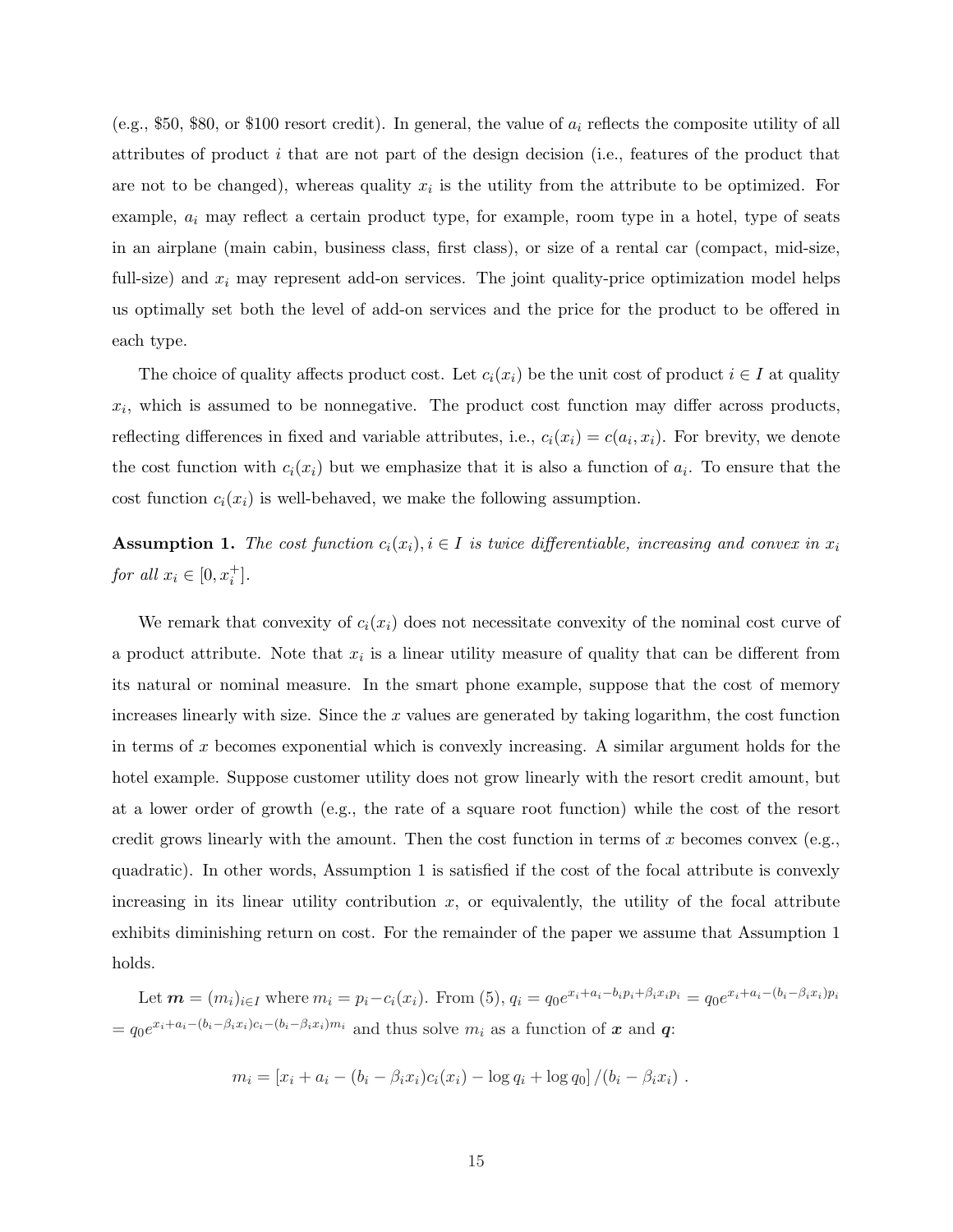We can express the total profit as

$$
\hat{\pi}(\bm{x},\bm{q}) = \sum_{i \in I} \frac{q_i}{b_i - \beta_i x_i} \left[ x_i + a_i - (b_i - \beta_i x_i)c_i(x_i) - \log q_i + \log q_0(\bm{q}) \right] + \left( \sum_{j \in J} \bar{m}_j e^{\bar{u}_j} \right) q_0(\bm{q}) \; .
$$

**Theorem 3.** Given  $x$ ,  $\hat{\pi}(x, q)$  is concave in the choice probability vector q. The optimal markup is given by

$$
m_i^*(\boldsymbol{x}) = \frac{1}{b_i - \beta_i x_i} + \theta(\boldsymbol{x})
$$

where  $\theta(x)$  solves

$$
\theta = \frac{\sum_{i \in I} e^{x_i + a_i - (b_i - \beta_i x_i)c_i(x_i) - 1 - (b_i - \beta_i x_i)\theta} / (b_i - \beta_i x_i)}{1 + \sum_{j \in J} e^{\bar{u}_j}} + \frac{\sum_{j \in J} \bar{m}_j e^{\bar{u}_j}}{1 + \sum_{j \in J} e^{\bar{u}_j}}.
$$
(12)

Let  $\tilde{\pi}(\mathbf{x}) = \max_q \hat{\pi}(\mathbf{x}, \mathbf{q})$ . We can establish the following relationship.

Lemma 1.  $\tilde{\pi}(\boldsymbol{x}) = \theta(\boldsymbol{x})$ .

Therefore, to maximize  $\tilde{\pi}(\boldsymbol{x})$ , we only need to maximize  $\theta(\boldsymbol{x})$ .

In the special case when  $\beta_i = 0$ , the optimal solution is unique and given in the following theorem.

**Theorem 4.** Let  $x^* = (x_i^*)_{i \in I}$  and  $p^* = (p_i^*)_{i \in I}$  be the optimal solution to the joint quality and price optimization problem. Suppose  $\beta_i = 0$ . Then the optimal solution is given by

$$
x_i^* = \begin{cases} c_i'^{-1}\left(\frac{1}{b_i}\right), & \text{if } c_i'^{-1}\left(\frac{1}{b_i}\right) \in [0, x_i^+] \\ 0, & \text{if } c_i'^{-1}\left(\frac{1}{b_i}\right) < 0 \\ x_i^+, & \text{if } c_i'^{-1}\left(\frac{1}{b_i}\right) > x_i^+, \end{cases} \quad (13)
$$

$$
p_i^* = c_i(x_i^*) + \frac{1}{b_i} + \theta^* \tag{14}
$$

where  $\theta^*$  solves

$$
\theta = \frac{\sum_{i \in I} e^{x_i^* + a_i - b_i c_i(x_i^*) - 1 - b_i \theta} / b_i}{1 + \sum_{j \in J} e^{\bar{u}_j}} + \bar{\pi}_J .
$$

Theorem 4 describes the optimal solution of the joint quality and price optimization in the absence of interaction. Consider a cost function  $c_i(\cdot)$  that is additively separable in  $a_i$  and  $x_i$ . Also, consider a case with symmetric  $b_i$ , i.e.,  $b_i = b$  for all  $i \in I$ . From equations (13) and (14), it must be that  $x_i^* = x_{i'}^*$  and  $p_i^* - c_i(x_i^*) = p_{i'}^* - c_i(x_{i'}^*)$  for all  $i, i' \in I$ . That is, the optimal prices and quality are such that all new products have equal markup and equal quality, as summarized in the following corollary.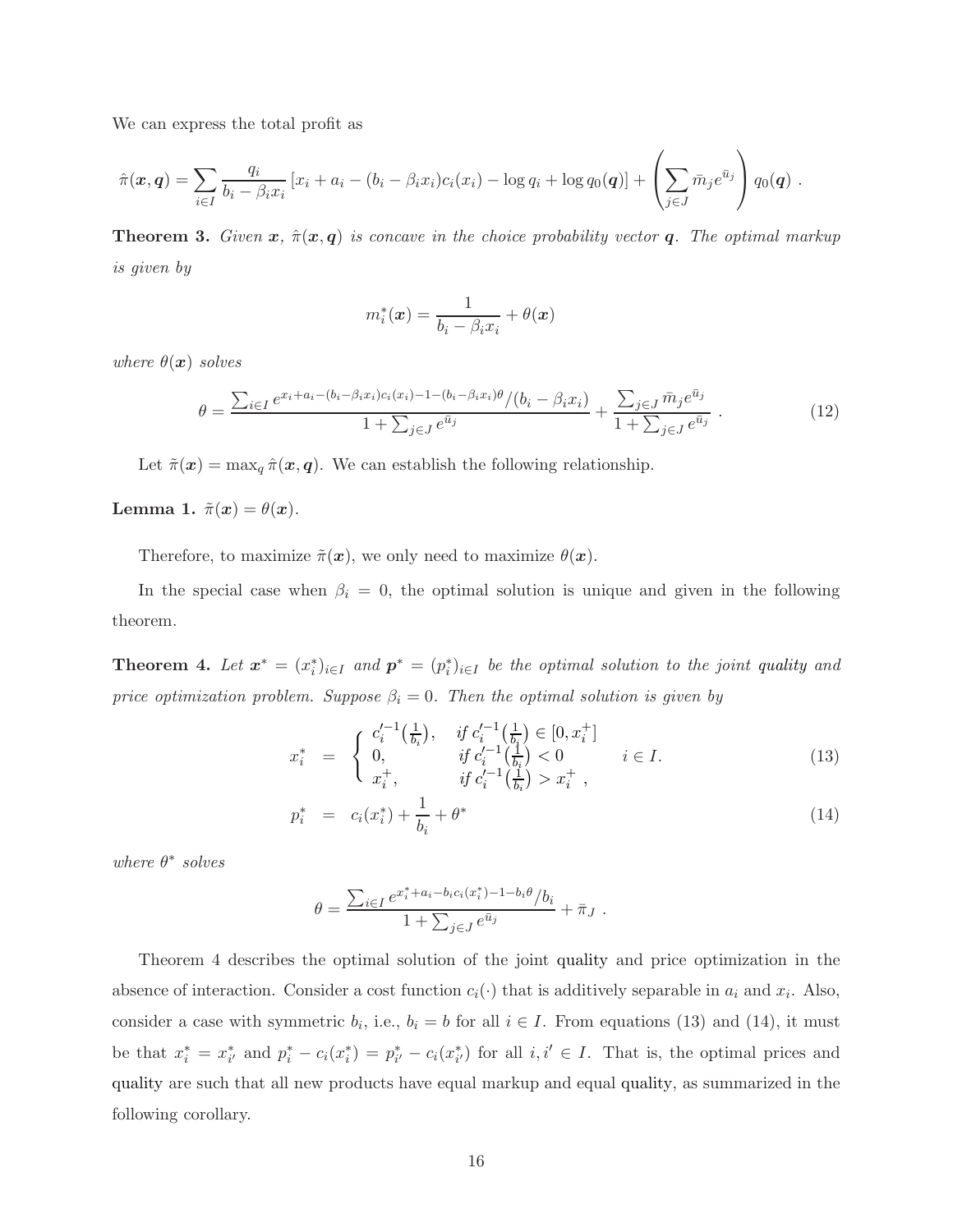**Corollary 4.** Suppose that the cost function is additively separable in  $a_i$  and  $x_i$ , i.e.,  $c_i(x_i)$  =  $c_a(a_i) + c_x(x_i)$  and that  $b_i = b$  and  $\beta_i = 0$  for all  $i \in I$ . Then at optimality,  $x_i^* = x_{i'}^*$  and  $m_i^* = m_{i'}^*$ for any  $i, i' \in I$ .

The result in Corollary 4 lacks realism and is an oversimplification of the effect of quality and price on customers' utility. However, it serves as a benchmark case for understanding the impact of interaction. Next, we illustrate how the inclusion of a simple quality and price interaction term leads to a different conclusion by capturing a more realistic relationship between customer preference and product quality/price.

In general,  $\beta_i > 0$  and  $\theta(x)$  is defined by the implicit function (12). Taking derivatives with respect to  $x_i$ , and with algebraic transformation, we obtain

$$
\frac{\partial \theta(\boldsymbol{x})}{\partial x_i} = \frac{q_i}{b_i - \beta_i x_i} \left[ 1 - (b_i - \beta_i x_i) c_i'(x_i) + \beta_i c_i(x_i) + \beta_i \theta + \frac{\beta_i}{b_i - \beta_i x_i} \right] \tag{15}
$$

From (15), a necessary condition for an internal optimal solution is

$$
h_i(\boldsymbol{x}) := -1 - \beta_i \left( \theta(\boldsymbol{x}) + c_i(x_i) \right) + (b_i - \beta_i x_i) c'_i(x_i) - \frac{\beta_i}{b_i - \beta_i x_i} = 0 \text{ for all } i \in I , \qquad (16)
$$

which can be rewritten as

$$
(b_i - \beta_i x_i)c'_i(x_i) - \beta_i \left(c_i(x_i) + \frac{1}{b_i - \beta_i x_i}\right) = 1 + \beta_i \theta \quad \text{for all } i \in I
$$
 (17)

If for any given  $\theta$ , there exists a unique  $x_i$  such that the above is satisfied, then the joint quality and price optimization is reduced to a single-variable fixed point solution. If, in addition, the Jacobian of  $h(\boldsymbol{x}) = (h_1(\boldsymbol{x}), h_2(\boldsymbol{x}), \dots, h_n(\boldsymbol{x}))$  evaluated at  $\boldsymbol{x}^*$ 

$$
J(\boldsymbol{x}^*) = \left[\begin{array}{ccc} \frac{\partial h_1(\boldsymbol{x}^*)}{\partial x_1} & \cdots & \frac{\partial h_1(\boldsymbol{x}^*)}{\partial x_n} \\ \vdots & \ddots & \vdots \\ \frac{\partial h_n(\boldsymbol{x}^*)}{\partial x_1} & \cdots & \frac{\partial h_n(\boldsymbol{x}^*)}{\partial x_n} \end{array}\right]
$$

is positive semidefinite for any  $x^*$  satisfying (16), then  $x^*$  is a global maximum.

In the following theorem, we identify a sufficient condition for positive semidefinite  $J(\boldsymbol{x}^*)$  that uses a lower bound on the value  $\frac{c''_i(x)}{c'(x)}$  $c_i^{\{x\}}(x)$  which is a measure of the normalized convexity of the cost function  $c_i(\cdot)$ . The value of  $\frac{c''_i(x)}{c'(x)}$  $\frac{c_i(\mathcal{X})}{c_i(\mathcal{X})}$  is generally not difficult to evaluate. For example, for polynomial cost functions of the form  $c_i(x) = a + bx^n$  where  $n > 1$ ,  $\frac{c''_i(x)}{c'(x)}$  $\frac{c_i''(x)}{c_i'(x)} = \frac{n-1}{x}$  $\frac{-1}{x}$ ; for exponential cost functions of the form  $c_i(x) = a + be^{\alpha x}$  where  $\alpha > 0$ ,  $\frac{c''_i(x)}{c'(x)}$  $\frac{c_i(x)}{c_i'(x)} = \alpha.$ 

**Assumption 2.** For any  $x_i \in [0, x_i^+]$ , the cost function  $c_i(\cdot)$  satisfies  $c''_i(x_i)$  $\frac{c_i''(x_i)}{c_i'(x_i)} > \frac{3\beta_i}{b_i - \beta_i}$  $b_i - \beta_i x_i$ .  $(18)$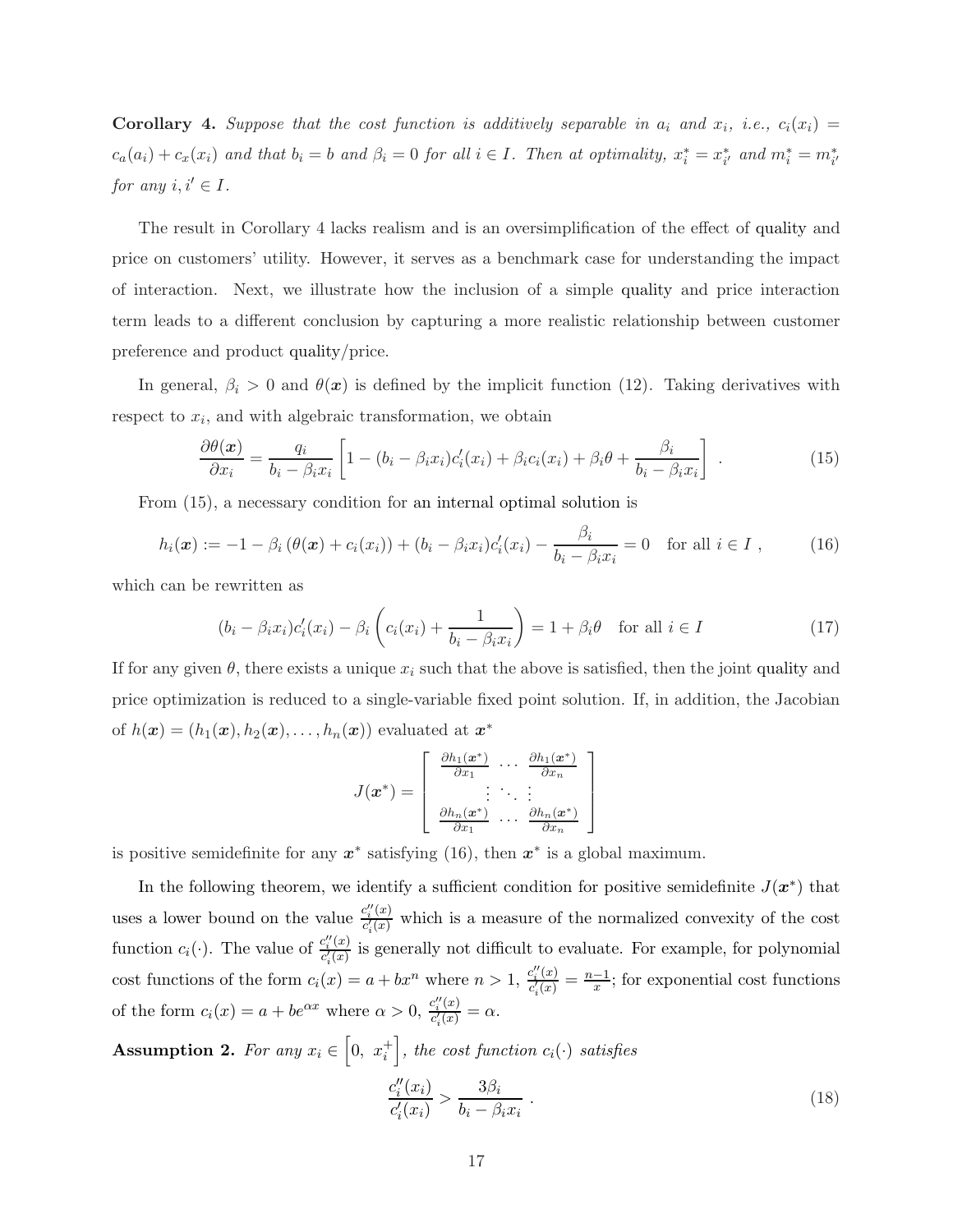Assumption 2 ensures that for a given  $\theta$ , the left side of (17) can only cross  $1 + \beta_i \theta$  from below. Therefore, if a solution to (17) exists, it must be unique. Under Assumption 2, the Jacobian matrix  $J(x^*)$  is a diagonal matrix with nonnegative diagonal elements (note that  $\frac{\partial h_i(x)}{\partial x_i} = (b_i \beta_ix_i^*)c_i''(x_i^*)-2\beta_i c_i'(x_i^*)-\Big(\frac{\beta_i}{b_i-\beta_i^*}$  $\overline{b_i - \beta_i x_i^*}$  $\int^2$  > 0 according to Lemma 2 in the appendix and  $\frac{\partial h_i(x)}{\partial x_j}$  = 0), which is positive semi-definite. This implies global optimality. Later in the paper we also consider the setting where Assumption 2 does not hold and identify an optimization procedure that accommodates multiple stationary points.

Assumption 2 requires that the cost function be "sufficiently" convex. In most realistic scenarios, the interaction effect is small relative to the main effect of price and we expect the fraction  $\frac{\beta_i}{b_i-\beta_i x_i}$ to be small. Thus the condition is not as restrictive as it might appear. For polynomial cost functions of the form  $c_i(x) = a + bx^n$ , it can be shown that the condition reduces to  $\frac{n-1}{3} > \frac{\beta_i x_i^+}{b_i - \beta_i x_i^+}$ ; for exponential cost functions of the form  $c_i(x) = a + be^{\alpha x}$ , condition (18) reduces to  $\frac{\alpha}{3} > \frac{\beta_i}{b_i - \beta_i}$  $\frac{\rho_i}{b_i-\beta_ix_i^+}$ .

**Theorem 5.** If Assumption 2 holds, then the optimal profit  $\theta^*$  to the joint quality and price optimization problem is the fixed-point solution to

$$
\theta = \frac{\sum_{i \in I} e^{x_i(\theta) + a_i - (b_i - \beta_i x_i(\theta))c_i(x_i(\theta)) - 1 - (b_i - \beta_i x_i(\theta))\theta} / (b_i - \beta_i x_i(\theta))}{1 + \sum_{j \in J} e^{\bar{u}_j}} + \bar{\pi}_J . \tag{19}
$$

where  $x_i(\theta)$  is the unique solution of (17) for any given  $\theta$  if a solution to (17) exists and  $x_i(\theta)$  = 0 or  $x_i^+$  otherwise (specifically, if  $1 - b_i c_i'(0) + \beta_i c_i(0) + \beta_i \theta + \frac{\beta_i}{b_i}$  $\frac{\beta_i}{b_i} < 0$ , then  $x_i(\theta) = 0$ ; if  $1 - (b_i \beta_i x_i^{\pm} \big) c_i'(x_i^{\pm}) + \beta_i c_i(x_i^{\pm}) + \beta_i \theta + \frac{\beta_i}{b_i - \beta_i}$  $\frac{\beta_i}{b_i-\beta_ix_i^+} > 0$ , then  $x_i(\theta) = x_i^+$ ). In addition, the optimal quality and price values are given by

$$
x_i^* = x_i(\theta^*) \tag{20}
$$

$$
p_i^* = c_i(x_i^*) + \frac{1}{b_i - \beta_i x_i^*} + \theta^* \ . \tag{21}
$$

We remark that, given additively separable cost functions and symmetric b and  $\beta$ , the optimal quality is not identical across products but varies based on  $a_i$  values, which can be derived from equation (17). As a result, the optimal markup must also differ across products with different  $a_i$ values due to equation (21). The following corollary provides a key insight into the implication of the interaction term.

Corollary 5. Suppose Assumption 2 holds. In addition, assume that the cost function is additively separable in  $a_i$  and  $x_i$ , i.e.,  $c_i(x_i) = c_a(a_i) + c_x(x_i)$  where  $c_a(\cdot)$  is a non-decreasing function, and that  $b_i = b$  and  $\beta_i = \beta$  for all  $i \in I$ . Then  $x_i^* \geq x_{i'}^*$  and  $m_i^* \geq m_{i'}^*$  if and only if  $a_i \geq a_{i'}$  for any  $i, i' \in I$ .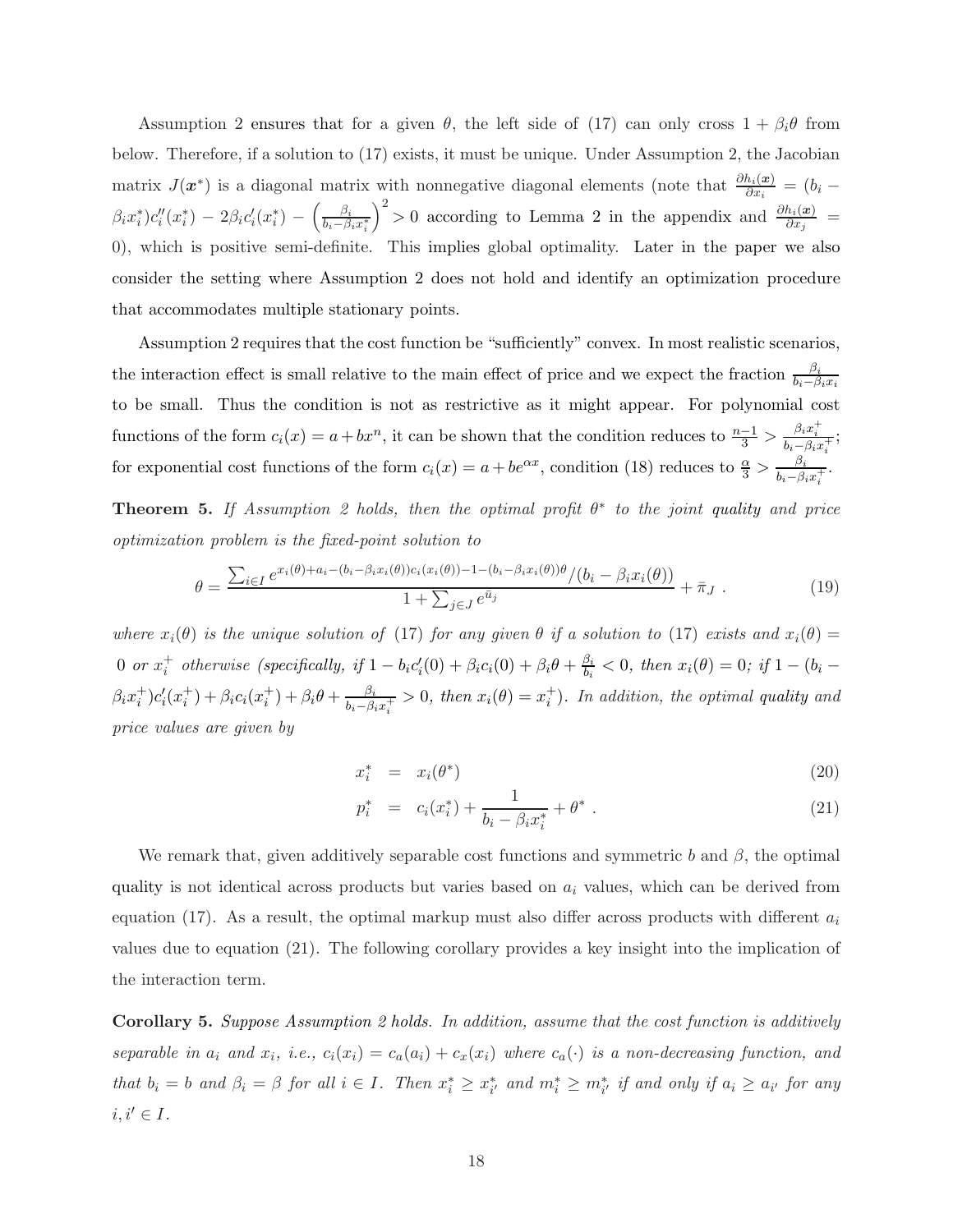Contrasting this with Corollary 4, the optimal quality levels and markups now differ by  $a_i$  values and products with a larger  $a_i$  value is matched with a higher quality as well as a higher markup. In a practical setting, this implies, for example, that the smart phone manufacturer shall design its product line such that a premium model (which corresponds to a high  $a_i$  value) is matched with a premium storage size as well as a premium price – a commonly-adopted strategy which can now be quantified and optimized with the model developed in this paper.

From (21), we also observe that the properties of the optimal prices identified in Corollary 1 for the price optimization problem continue to hold for the joint optimization problem. When price and quality can be determined jointly, lower price sensitivity of a product allows the firm to charge a higher price for the product, and subsequently to also set a higher quality value. Thus the relative magnitude of  $x_i$  versus other products depends on both  $\beta_i$  and  $b_i$ , as shown in the following corollary.

**Corollary 6.** Suppose Assumption 2 holds. For any  $i, i' \in I$  and  $i \neq i'$ ,

- (i) let  $b_i = b_{i'}, \beta_i = \beta_{i'}$  and  $c_i(\cdot) = c_{i'}(\cdot)$ , then  $x_i^* > x_{i'}^*$  if and only if  $p_i^* > p_{i'}^*$ .
- (ii) if  $\beta_i = \beta_{i'}$  and  $c_i(\cdot) = c_{i'}(\cdot)$ , then  $x_i^* > x_{i'}^*$  if and only if  $b_i < b_{i'}$ .

In addition, we derive the following bounds for  $\theta^*$ .

Corollary 7. Under Assumption 2, 
$$
\bar{\pi}_J \leq \theta^* \leq \bar{\pi}_J + \frac{\sum_{i \in I} e^{\max\left\{a_i + \frac{b_i}{\beta_i} - \frac{b_i^2}{\beta_i} c_i'(0), a_i - 1 - b_i(c_i(0) + \bar{\pi}_J)\right\}}}{1 + \sum_{j \in J} e^{\bar{u}_j}}
$$
.

Theorem 5 identifies the fixed-point equation for the optimal solution but does not establish uniqueness of the solution or identify an efficient solution algorithm. Next, we show that the fixed-point solution to (19) is unique and can be obtained with a bisection search. Define

$$
g(\theta) := \frac{\sum_{i \in I} e^{x_i(\theta) + a_i - (b_i - \beta_i x_i(\theta))c_i(x_i(\theta)) - 1 - (b_i - \beta_i x_i(\theta))\theta} / (b_i - \beta_i x_i(\theta))}{1 + \sum_{j \in J} e^{\bar{u}_j}}
$$

**Theorem 6.**  $q(\theta)$  monotonically decreases in  $\theta$  and equation (19) has a unique fixed-point solution.

.

As a result of Theorem 6, the solution of equation (19) can be obtained through an efficient bisection search algorithm.

Algorithm 2. (Quality and Price Optimization)

1. Let  $\theta^- = \bar{\pi}_J$  and  $\theta^+ = \bar{\pi}_J + \frac{\sum_{i \in I} e^{\max\left\{a_i + \frac{b_i}{\beta_i} - \frac{b_i^2}{\beta_i} c_i'(0), a_i - 1 - b_i(c_i(0) + \bar{\pi}_J)\right\}}{1 + \sum_{i \in I} e^{\bar{u}_i}}$  $\frac{1+\sum_{j\in J}e^{\bar{u}_j}}{1+\sum_{j\in J}e^{\bar{u}_j}}$ . 2. Let  $\theta = (\theta^- + \theta^+)/2$  and solve (17) for  $x_i(\theta), i \in I$  following Steps (a)-(e):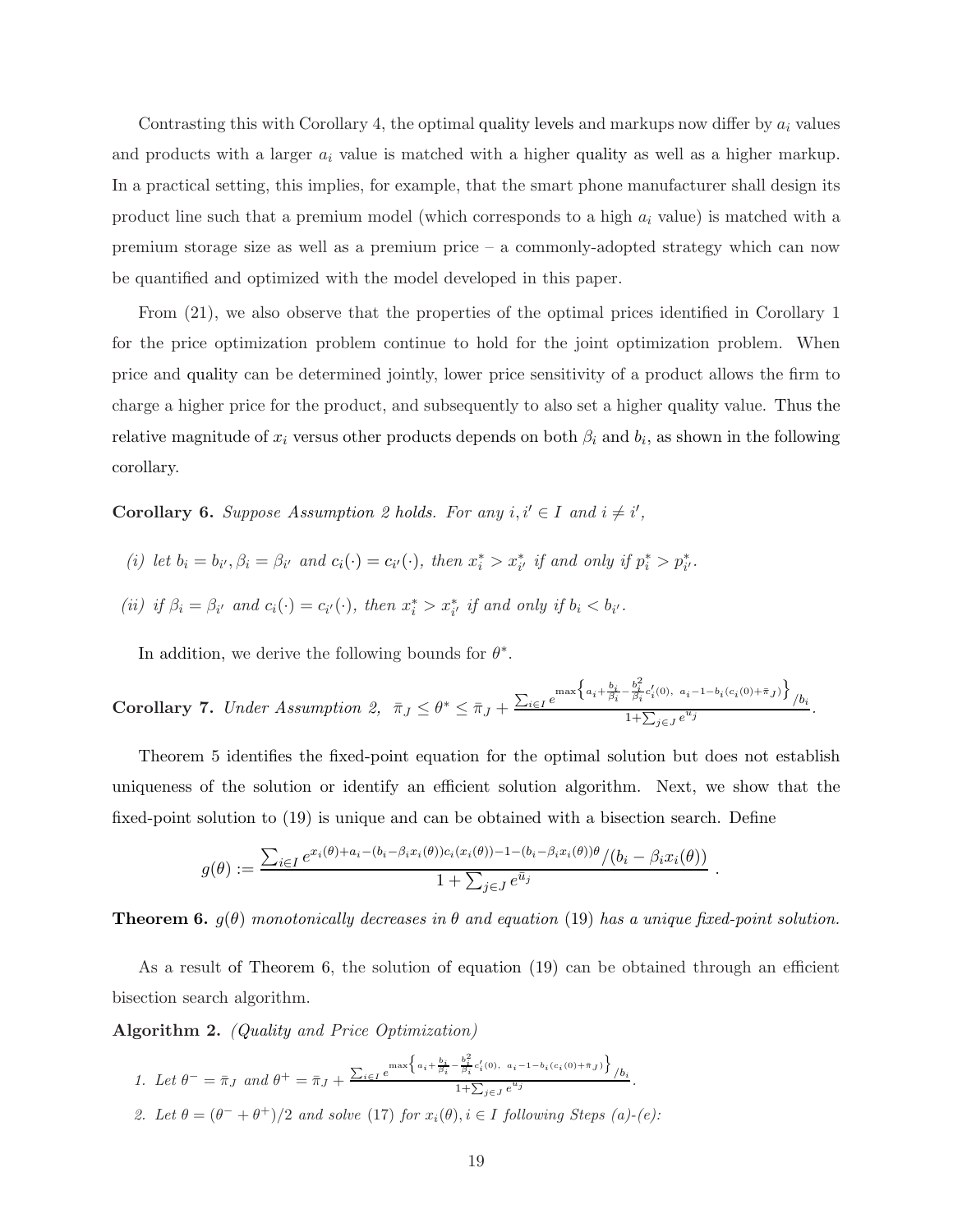- (a) Let  $y^- = 0$  and  $y^+ = x_i^+$ .
- (b) Let  $y = (y^- + y^+)/2$ .
- (c) Compute  $z = (b_i \beta_i x_i)c'_i(x_i) \beta_i\left(c_i(x_i) + \frac{1}{b_i \beta_i x_i}\right)$ .
- (d) If  $z > 1 + \beta_i \theta$ , let  $y^- = y$ ; if  $z < 1 + \beta_i \theta$ , let  $y^+ = y$ .
- (e) Repeat Steps (a)-(e) until  $z = \theta$  or  $y^+ = y^-$ . Then  $x_i(\theta) = y$ .
- 3. If, for the given  $\theta$  value, Steps (a)-(e) do not converge, then let  $\theta^+ = \theta$  and repeat Step 2. If no solution is found for  $\theta$  at its lowest value, then set  $x_i^* = x_i^+$ .
- 4. Let  $c_i(x_i) = c_i(x_i(\theta)), i \in I$  and compute  $f = \frac{\sum_{i \in I} e^{x_i + a_i (b_i \beta_i x_i)c_i(x_i) 1 (b_i \beta_i x_i)\theta} / (b_i \beta_i x_i)}{1 + \sum_{i \in I} e^{a_i}}$  $\frac{1+\sum_{j\in J}e^{\bar{u}_j}}{1+\sum_{j\in J}e^{\bar{u}_j}} + \bar{\pi}_J.$
- 5. If  $f > \theta$ , let  $\theta^- = \theta$ ; if  $f < \theta$ , let  $\theta^+ = \theta$ .
- 6. Repeat Steps 2-4 until  $f = \theta$ .

If, for a given cost function, Assumption 2 is not satisfied, then we cannot apply Algorithm 2. Instead, we note a special characteristic of the optimality condition in (17). That is, given the value of  $\theta$ , the left side of the equation does not depend on  $x_j, j \neq i$ . This implies that, given  $\theta$ , we can use a single-dimension search to find all stationary  $x_i$  values for all  $i \in I$ . For any given  $\theta$ , let  $x_i^k(\theta), k = 1, ..., K$  where  $K > 1$  be the multiple paths of solutions to equation (17). For any given path (defined by some selection rule when picking a solution to (17) from potentially multiple possibilities), we can show that  $g(\theta)$  is decreasing in  $\theta$  by applying Theorem 6 for this generalization. In other words, we have multiple g functions, i.e.,  $g^1(\theta), \ldots, g^K(\theta)$  which are decreasing in  $\theta$ . The function that yields the largest fixed-point solution to (19) yields the global maximum. Denote this function with  $g^*(\theta)$  and the global maximum with  $\theta^*$ .

Since each  $g^k(\theta)$  function decreases monotonically in  $\theta$ , it is easy to see that the global maximum must satisfy  $g^*(\theta^*) \geq g^k(\theta^*)$  for all  $k = 1, ..., K$ . Consequently, to locate the global maximum, it suffices to locate the fixed-point solution of  $\theta = g_{\text{max}}(\theta) + \bar{\pi}_J$  where  $g_{\text{max}}(\theta) := \max_k g^k(\theta)$ . Since  $g_{\text{max}}(\theta)$  must also be decreasing in  $\theta$ , we can apply bisection search to obtain the optimal value of  $\theta$ . Therefore, we propose the following algorithm for obtaining the optimal solution when Assumption 2 does not hold or cannot be verified.

Algorithm 3. (Quality and Price Optimization without Assumption 2)

1. Let 
$$
\theta^- = \bar{\pi}_J
$$
 and  $\theta^+ = \bar{\pi}_J + \frac{\sum_{i \in I} e^{x_i^+ + a_i - (b_i - \beta_i x_i^+) c_i(0) - 1 - (b_i - \beta_i x_i^+) \theta^-}}{1 + \sum_{j \in J} e^{\bar{u}_j}}$ .

- 2. Let  $\theta = (\theta^- + \theta^+)/2$ .
	- (a) Search in the range of  $[0, x_i^+]$  for all values of  $x_i$  that satisfy (17) and place them in set  $\mathcal{X}_i$ . In addition, place 0 and  $x_i^+$  in set  $\mathcal{X}_i$  if they are not already included.
	- (b) For each  $\mathbf{x} = (x_i)_{i \in I}$  where  $x_i \in \mathcal{X}_i$ , compute

$$
f(\boldsymbol{x}) = \frac{\sum_{i \in I} e^{x_i + a_i - (b_i - \beta_i x_i)c_i(x_i) - 1 - (b_i - \beta_i x_i)\theta} / (b_i - \beta_i x_i)}{1 + \sum_{j \in J} e^{\bar{u}_j}} + \bar{\pi}_J.
$$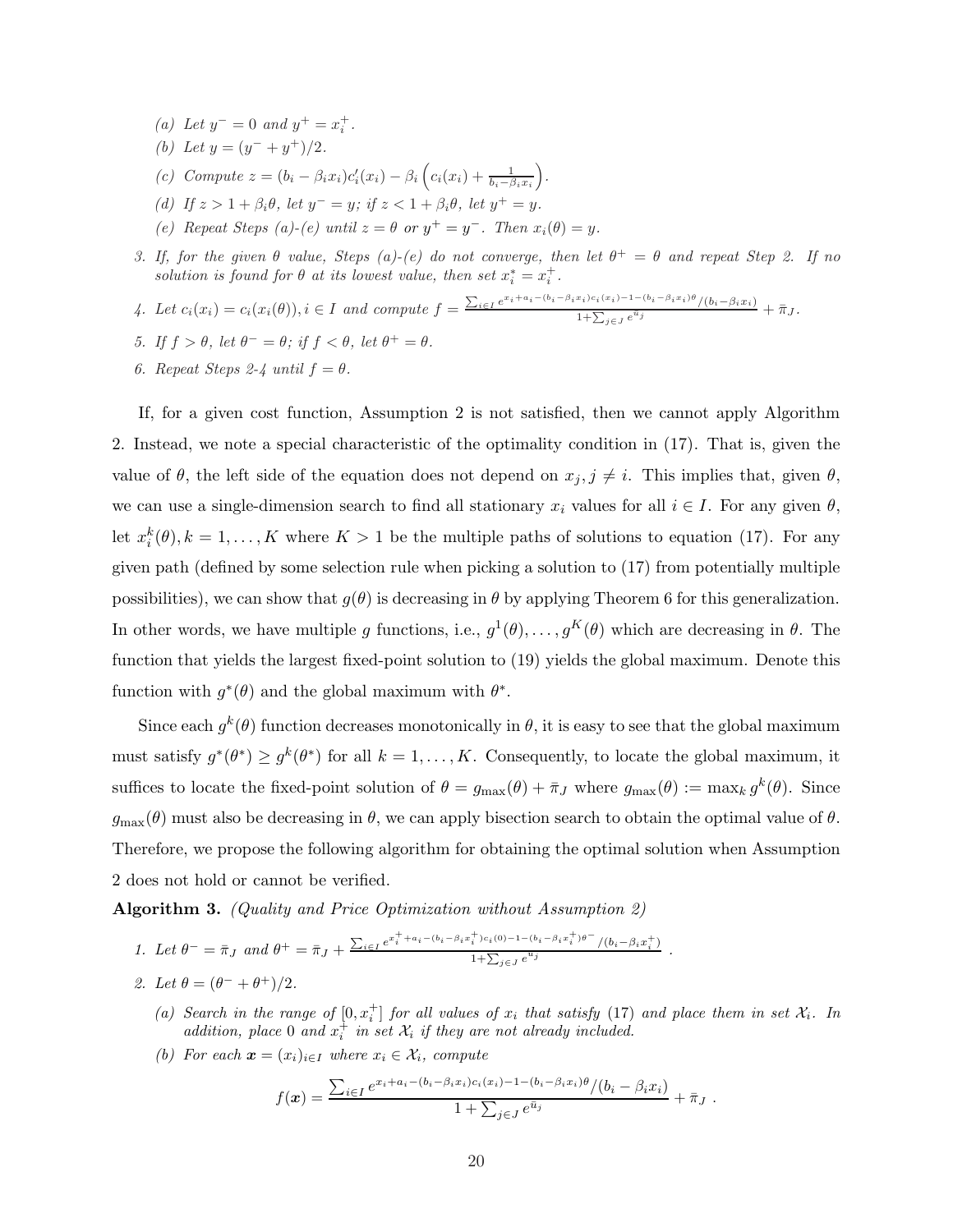- (c) Let  $f_{\text{max}} = \max_{x_i \in \mathcal{X}_i, i \in I} f(\boldsymbol{x}).$
- 3. If  $f_{\text{max}} > \theta$ , then let  $\theta^- = \theta$ ; if  $f_{\text{max}} < \theta$ , let  $\theta^+ = \theta$ .
- 4. Repeat Steps 2-3 until  $f_{\text{max}} = \theta$ .

We remark that the upper bound from Corollary 7 holds true only under Assumption 2. Therefore in Algorithm 3 we construct an upper bound based solely on  $x_i \in [0, x_i^+]$ .

#### Examples

Consider a manufacturer with the product cost function  $c_i(a_i, x_i) = 0.1a_i + 0.1e^{1.5x_i}$  where  $x_i \in [0, 4]$ . The manufacturer has an existing set of products with  $\{a_j\}_{j\in J} = [0, 5, 10]$ ,  $\{\bar{x}_j\}_{j\in J} = [0.5, 0.8, 1]$ ,  ${\bar{p}_j}_{j\in J} = [2, 3, 4]$ . It introduces three new products with  ${a_i}_{i\in I} = [0, 5, 10]$  and jointly optimizes prices and quality of the new products in the expanded product line. The values of b and  $\beta$  are the same across products and are given in Table 5. It can be verified that Assumptions 2 holds for all parameter combinations presented in the table. We apply Algorithm 2 to optimize both prices and quality (i.e.,  $p_i, x_i, i \in I$ ) of the new products and the results are recorded in Table 5.

Table 5: Jointly Optimization of Quality and Prices.

|                |     |      |         | Optimal Quality |         |       | Optimal Prices |                  |        |
|----------------|-----|------|---------|-----------------|---------|-------|----------------|------------------|--------|
| Instance       | b   |      | $x_4^*$ | $x_5$           | $x_6^*$ | $p_4$ | $p_5$          | $\overline{p}_6$ | profit |
|                | 3.0 | 0.35 | 1.08    | 1.15            | 1.22    | 2.85  | 3.41           | 3.97             | 1.96   |
| $\overline{2}$ | 3.0 | 0.40 | 1.17    | 1.25            | 1.32    | 3.03  | 3.60           | 4.17             | 2.05   |
| 3              | 3.0 | 0.45 | 1.27    | 1.35            | 1.42    | 3.22  | 3.81           | 4.40             | 2.14   |
| 4              | 3.5 | 0.35 | 0.84    | 0.92            | 0.99    | 2.01  | 2.56           | 3.11             | 1.35   |
| 5              | 3.5 | 0.40 | 0.91    | 0.99            | 1.07    | 2.11  | 2.66           | 3.22             | 1.40   |
| 6              | 3.5 | 0.45 | 0.98    | 1.07            | 1.15    | 2.22  | 2.78           | 3.35             | 1.45   |
|                | 4.0 | 0.35 | 0.66    | 0.75            | 0.82    | 1.52  | 2.05           | 2.59             | 0.98   |
| 8              | 4.0 | 0.40 | 0.71    | 0.80            | 0.89    | 1.57  | 2.11           | 2.66             | 1.01   |
| 9              | 4.0 | 0.45 | 0.77    | 0.86            | 0.95    | 1.62  | 2.18           | 2.73             | 1.03   |

Note that products 4-6 are differentiated only by their  $a_i$  value prior to the optimization. The optimized prices and quality follow a sequence matching that of  $a_i$ 's, as Corollary 5 implies.

Table 5 and Figure 1 illustrate that the optimal quality decreases with price sensitivity b: as customers become more price sensitive (equivalently, less willing to pay), the manufacturer lowers prices, which, due to the interaction of quality and price, leads to lower marginal utility of quality (equation (2)); this, consequently, drives the manufacturer to reduce quality. Managerially, with more price-sensitive customers, it is optimal for the firm to play the low-end strategy (i.e., setting lower quality and lower price).

Now consider the effect of  $\beta$ . Larger  $\beta$  implies higher marginal utility of x, creating incentive to increase quality; the increased quality in turn, reduces customers' marginal disutility of price and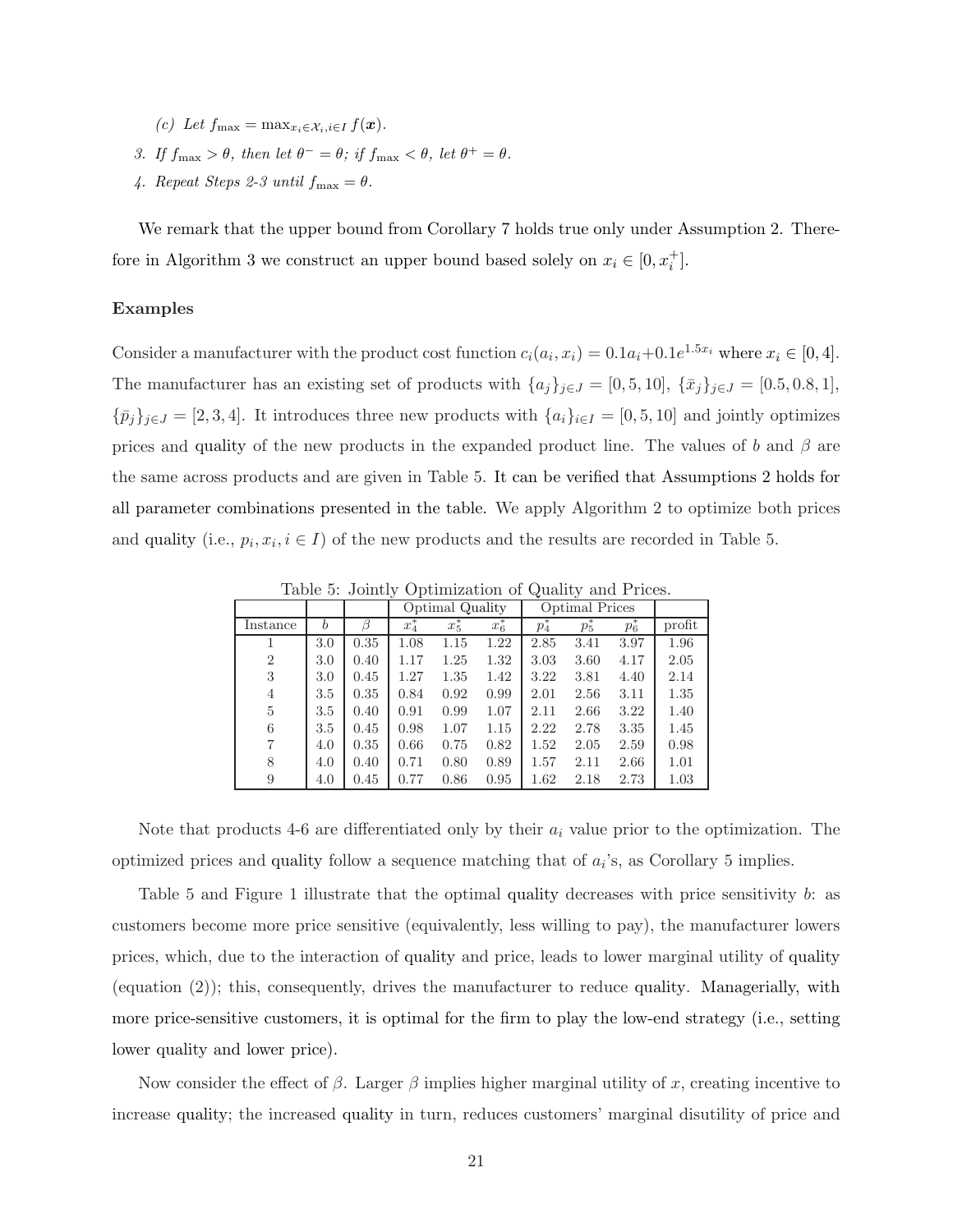

Figure 1: Optimal Quality Values vs. b and  $\beta$ 

thus drives up optimal prices, which in turn further increases the marginal utility of  $x$ . Due to such a reinforcement effect on the marginal utility, increasing  $\beta$  leads to both higher optimal quality and higher optimal prices. This discussion reveals a central role that the interaction effect plays in the joint optimization of quality and prices, i.e., it causes the optimal prices and quality to move in tandem, and as the interaction intensifies, both move upward. Recall that the interaction effect has been adopted to model the phenomenon that customers often use price as a cue for quality. Thus according to our findings, strong price-cue effect drives a firm more toward the high-end strategy (i.e., offering products with premium quality and high prices).

Joint optimization dominates price optimization alone and leads to higher profit. We illustrate such improvement with numerical experiments that consider multiple b and  $\beta$  parameter combinations. For each parameter combination, we generate 100 random problem instances by drawing the quality values of the new products from a uniform distribution on [0, 2] and perform price optimization for each instance. We then compute the percentage profit improvement of joint optimization over price optimization for each instance and average over these 100 instances; we also present the average profit under price optimization and that under joint optimization. See results in Table 6. As is shown, profit improvement with joint optimization can be substantial.

#### 3.3 Effect of Existing Products on Optimal Decision

In this section, we explore the impact of existing products on the optimal quality and price decisions of new products, as well as how the impact is modified by the price-quality interaction.

Recall that I is the set of new products and J is the set of existing products. Let  $\pi_{I\cup J}^*$  denote the total profit of the product line given the set of existing product  $J$  and that the price and quality of the new products in I are optimally determined via methods in Section 3.2. Let  $\pi_I^*$  denote the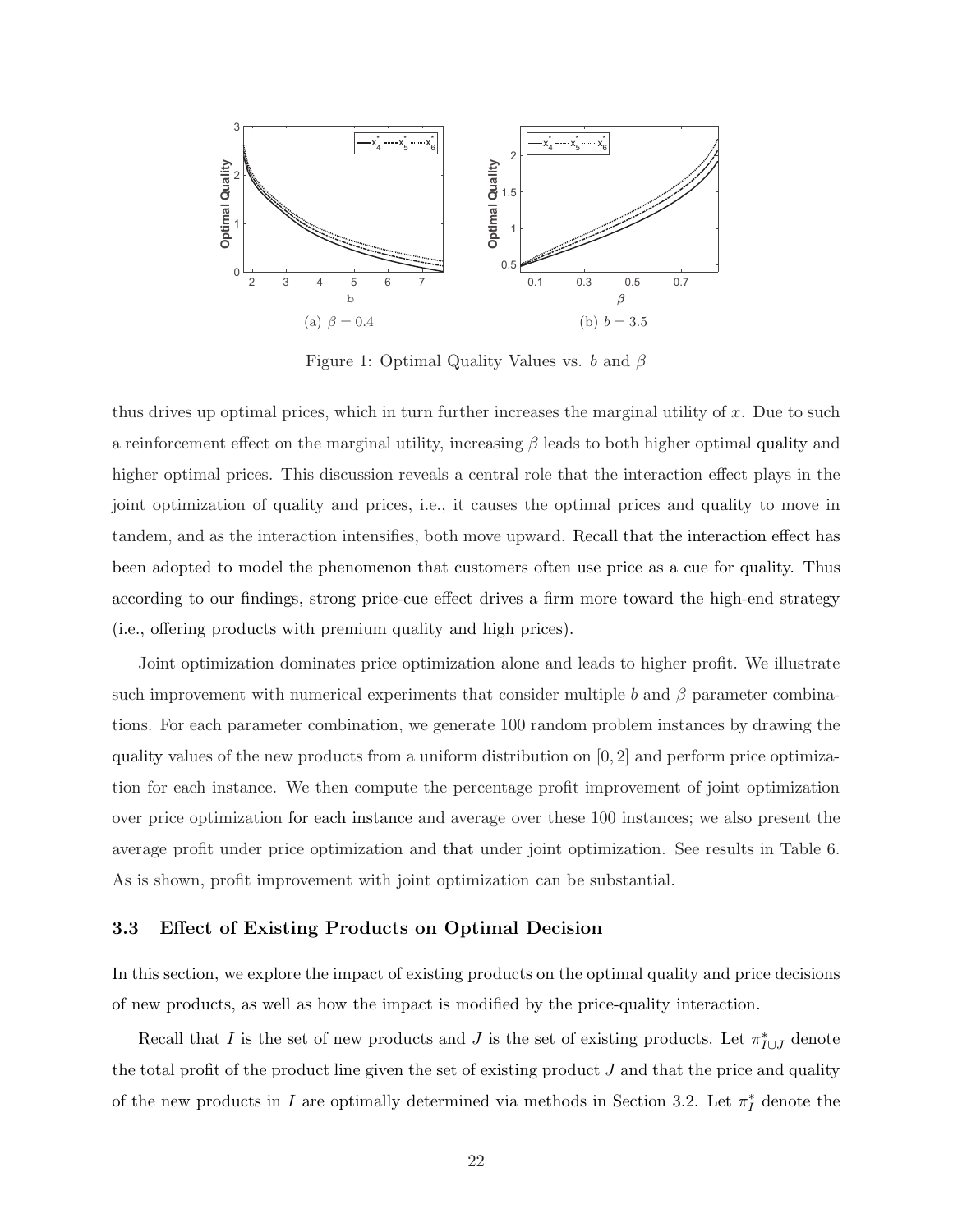|                |                  |      | Average Profit for | Profit for         | Average     |
|----------------|------------------|------|--------------------|--------------------|-------------|
| Combination    | $\boldsymbol{b}$ |      | Price Optimization | Joint Optimization | Improvement |
|                | 3.5              | 0.35 | 1.23               | 1.35               | 11.1\%      |
| $\overline{2}$ | 3.5              | 0.40 | 1.28               | 1.40               | 9.8%        |
| 3              | 3.5              | 0.45 | 1.34               | 1.45               | 8.9%        |
| $\overline{4}$ | 4.5              | 0.35 | 0.60               | 0.74               | 35.8%       |
| 5              | 4.5              | 0.40 | 0.62               | 0.76               | 31.8%       |
| 6              | 4.5              | 0.45 | 0.65               | 0.77               | 28.2%       |
|                | 5.5              | 0.35 | 0.31               | 0.43               | 91.0%       |
| 8              | 5.5              | 0.40 | 0.32               | 0.44               | 81.6%       |
| 9              | 5.5              | 0.45 | 0.33               | 0.45               | 73.2%       |
|                |                  |      |                    |                    |             |

Table 6: Profit Improvement (Joint vs. Price Optimization).

optimal profit with no existing product. Similarly, let  $\left(p^*_{i|I\cup J}, x^*_{i|I\cup J}\right)$  $\sum_{i\in I}$  and  $\left(p^*_{i|I}, x^*_{i|I}\right)$  $\det_{i \in I}$ the optimal decisions with and without the existing products.

The following corollaries show the effect of existing products on quality/price decisions with and without price-quality interaction. Corollary 8 follows directly from Theorem 4. Corollary 9 follows directly from Theorem 5 and the fact that the left-hand side of equation (17) is increasing in  $x_i$  under Assumption 2.

**Corollary 8.** Suppose  $\beta_i = 0$  for all  $i \in I$ . (i) The optimal quality of the new product  $x_i^*, i \in I$ is independent of price and quality of any existing product. (ii) If  $\pi_{I\cup J}^* > \pi_I^*$ , then the presence of existing products J causes the prices of new products to increase, i.e.,  $p_{i|I\cup J}^* > p_{i|I}^*$  for all  $i \in I$ ; otherwise, the opposite holds true.

**Corollary 9.** Suppose  $\beta_i > 0$  for all  $i \in I$  and Assumption 2 holds. If  $\pi_{I \cup J}^* > \pi_I^*$ , then the presence of existing products J causes both the quality and prices of new products to increase, i.e.,  $x_{i|I\cup J}^* > x_{i|I}^*$  and  $p_{i|I\cup J}^* > p_{i|I}^*$  for all  $i \in I$ ; otherwise, the opposite holds true.

The effect of existing products on the optimal price/quality decisions for new products is determined by the relationship between  $\pi_{I\cup J}^*$  and  $\pi_I^*$ . From a practical perspective, the existing products J that remain in the offer set at the time new products are introduced are such that  $\pi_{I\cup J}^* > \pi_I^*$ , i.e., if  $\pi_{I\cup J}^* < \pi_I^*$ , then one or more of the existing products should be dropped from the product line.

Without interaction, assuming that the firm has made the right decision for including products  $j \in J$ , the presence of existing products drives up the optimal prices of the new products, but does not affect the optimal quality of the new products. The independence of optimal quality from existing products is a consequence of zero price-quality interaction and is arguably unrealistic in most industry contexts. With interaction, the presence of existing products (assuming that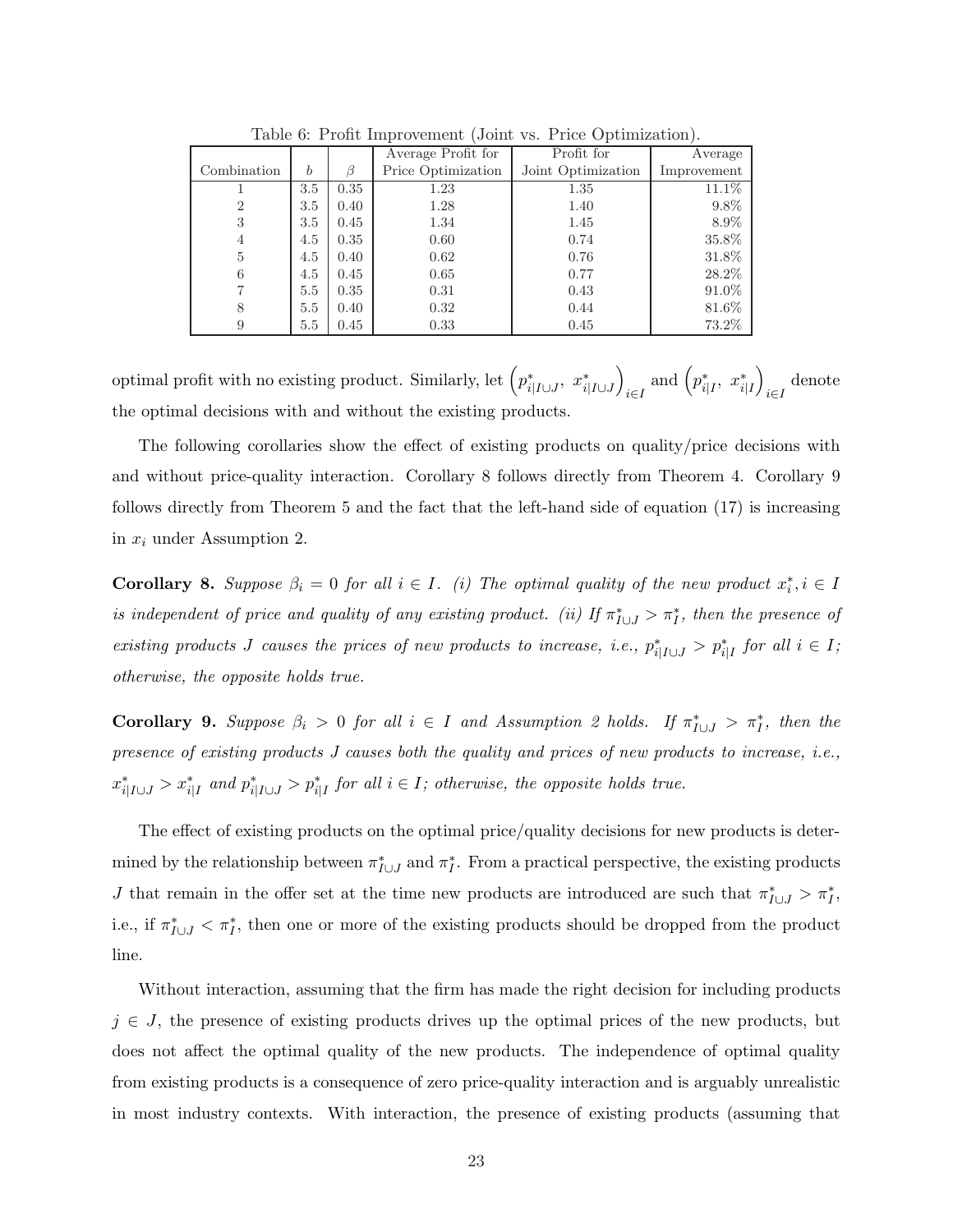inclusion is a good decision) ought to drive the firm to offer new products positioned higher in both quality and price. This resonates with practical observations. For example, the latest iPhone model X has been introduced in the presence of existing iPhone7 and iPhone8 products, priced at hefty \$999, \$1149, and \$1349 for 64GB, 256GB, and 512GB storage size respectively and a slew of other fancy high-end features (Apple Corporation Website,, 2018a). Had iPhone7 and iPhone8 not been included, Apple would probably not have aimed its new products at such extreme high-end target position.

## 4 Conclusion and Discussion

Constantly evolving product lines create challenges for product design. In this paper, we address this complex problem by formulating the pricing and quality decision problem using a MNL model with quality-price interaction. We consider two practical variations of the problem: (i) optimize prices of the new products in the presence of existing products in the product line and pre-determined product quality of the new products, and (ii) optimize both prices and quality of the new products in the presence of existing products. We characterize the profit function and the optimal solution, in particular, how the optimal prices and/or optimal quality vary across products and with the parameters. Our analysis yields efficient solution algorithms for each problem variation.

An important message that this paper brings forth is that the lack of realism in the linear utility of the MNL model and the resulting equal markup and equal quality properties can be addressed with an interaction term. This interaction term is a simple but powerful extension that is central to understanding the quality and price decision in product line design. With the interaction effect, the optimal quality and markup vary across products even under identical price sensitivity and cost function. Illustrative examples add further insights on how the optimal solution is affected by coefficients of the utility model and how the joint optimization improves the firm's profit beyond what is accomplished by price optimization alone.

This paper considers price and quality decisions when a firm adds to an existing product line but we note that the "clean-slate" version of the problem, i.e., when the firm can decide prices and/or quality of all products to be offered, is a special case of the model in this paper. This includes the case where the firm is starting a new product line (i.e., without any existing product), as well as the case in which the firm decides to re-optimize the price and quality of both existing and new products. In practice, a mixed optimization in which price and/or quality optimization may be performed on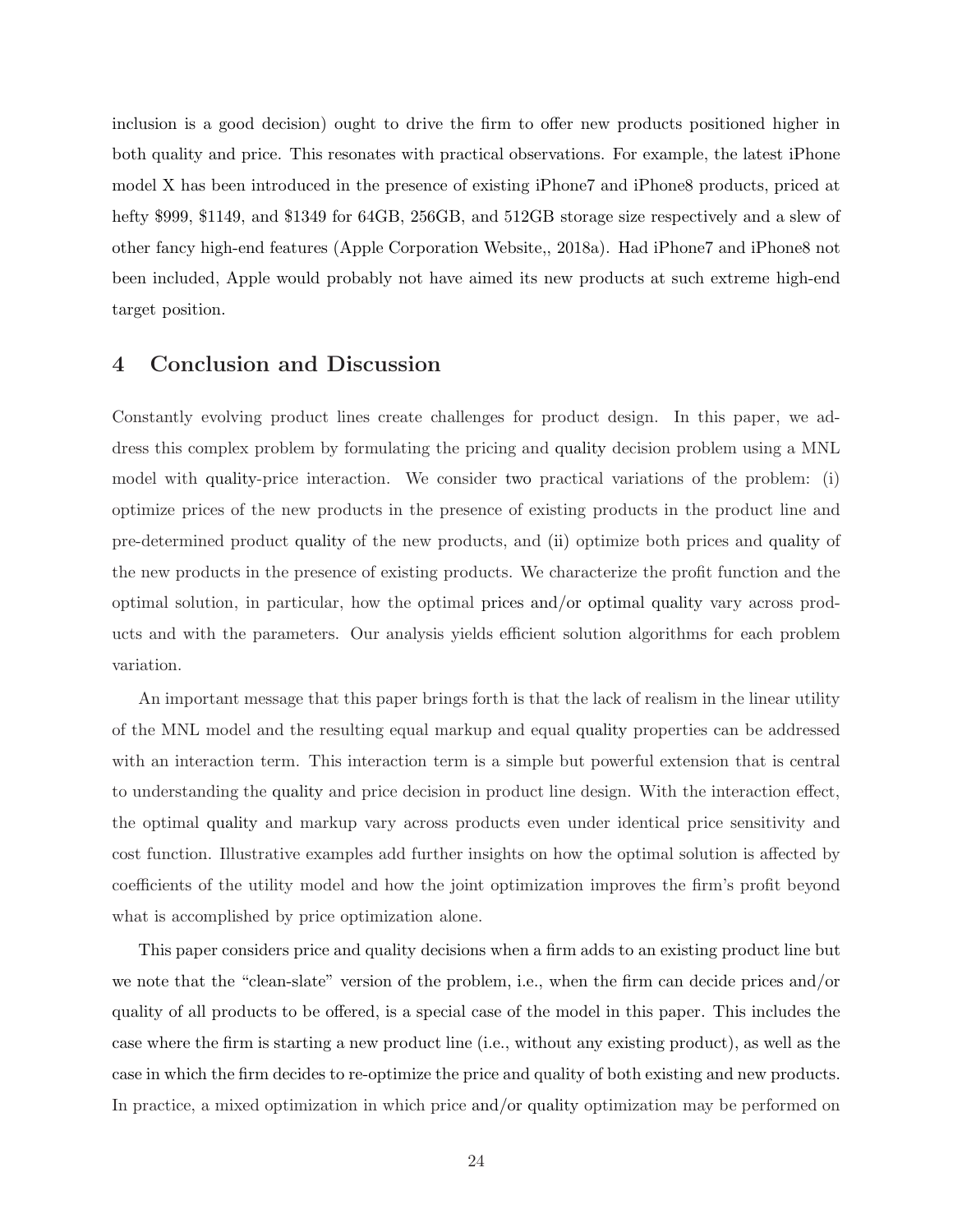different sets of products is also likely. For example, in some industries, the older version products are discounted when the new versions are introduced. In this case, the firm may decide to optimize prices of both new and old products but only optimize quality of the new products. This scenario is not modeled in the current two variations. However, it is straightforward to extend our model to accommodate such a scenario. Furthermore, in practice, new product introduction often involves the decision on the number of new products to introduce as well as product features. Cost as a function of the number of new products is generally complex and nonlinear (e.g., incorporating costs related to production setup and product roll-out, and diseconomy of scope). Our methods allow management to compare profits with the associated costs, thereby supporting a decision on the number of new products to introduce. In sum, the model and methods presented in this paper apply broadly to practical decision scenarios.

# References

- Ai, C., and E. C. Norton. 2003. Interaction terms in logit and probit models. Economics letters 80 (1): 123–129.
- Akçay, Y., H. P. Natarajan, and S. H. Xu. 2010. Joint dynamic pricing of multiple perishable products under consumer choice. Management Science 56 (8): 1345–1361.
- Allison, P. D. 1977. Testing for interaction in multiple regression. American Journal of Sociology 83 (1): 144–153.
- Alptekino˘glu, A., and J. H. Semple. 2016. The exponomial choice model: A new alternative for assortment and price optimization. Operations Research 64 (1): 79–93.
- Anderson, S. P., A. De Palma, and J. F. Thisse. 1992. Discrete choice theory of product differentiation. MIT press.
- Apple Corporation Website, accessed August 16, 2018b. iPhone Apple. Published Online https://www.apple.com/iphone/.
- Apple Corporation Website, accessed September 15, 2018a. Buy iPhone XS and iPhone XS Max Apple. Published Online https://www.apple.com/shop/buy–iphone/iphone–xs#00,20,30.
- Aydin, G., and E. L. Porteus. 2008. Joint inventory and pricing decisions for an assortment. Operations Research 56 (5): 1247–1255.
- Aydin, G., and J. K. Ryan. 2000. Product line selection and pricing under the multinomial logit choice model. In Proceedings of the 2000 MSOM conference.
- Belloni, A., R. Freund, M. Selove, and D. Simester. 2008. Optimizing product line designs: Efficient methods and comparisons. Management Science 54 (9): 1544–1552.
- Berry, S., J. Levinsohn, and A. Pakes. 1995. Automobile prices in market equilibrium. Econometrica 63 (4): 841–890.
- Berry, S. T. 1994. Estimating discrete-choice models of product differentiation. The RAND Journal of Economics:242–262.
- Bertsimas, D., and V. V. Mišić. 2016. Robust product line design. *Operations Research* 65 (1): 19–37.
- Cachon, G. P., and A. G. Kök. 2007. Category management and coordination in retail assortment planning in the presence of basket shopping consumers. Management Science 53 (6): 934–951.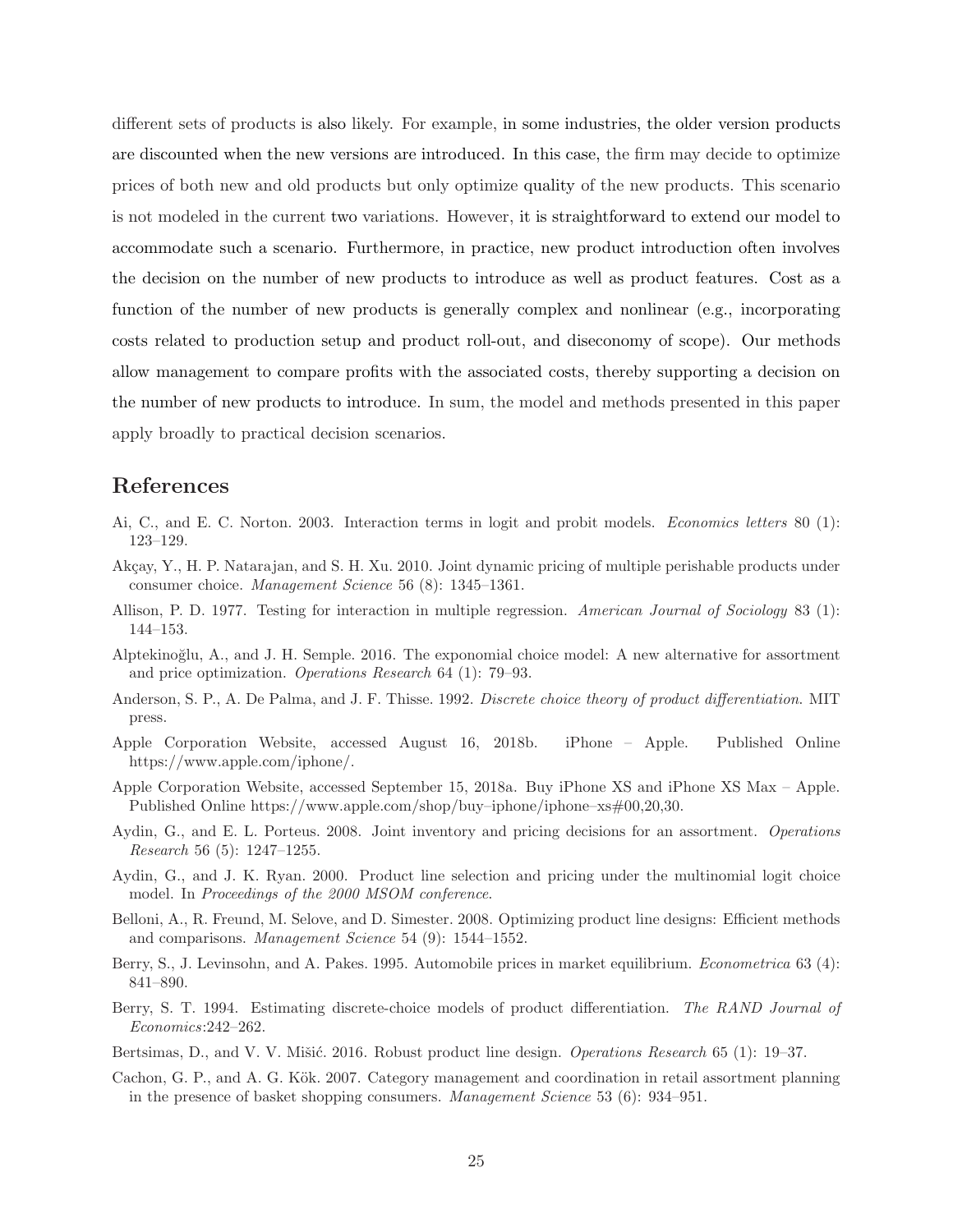- Cachon, G. P., C. Terwiesch, and Y. Xu. 2008. The impact of consumer search, firm entry and competition on assortment and pricing. Marketing Science 27 (3): 461–473.
- Carpenter, G. S., and D. R. Lehmann. 1985. A model of marketing mix, brand switching, and competition. Journal of Marketing Research:318–329.
- Chen, K. D., and W. H. Hausman. 2000. Mathematical properties of the optimal product line selection problem using choice-based conjoint analysis. Management Science 46 (2): 327–332.
- Crawford, G. S. 2012. Endogenous product choice: A progress report. International Journal of Industrial Organization 30 (3): 315–320.
- Crawford, G. S., O. Shcherbakov, and M. Shum. 2015. The welfare effects of endogenous quality choice in cable television markets.
- Dobson, G., and S. Kalish. 1988. Positioning and pricing a product line. Marketing Science 7 (2): 107–125.
- Dobson, G., and S. Kalish. 1993. Heuristics for pricing and positioning a product-line using conjoint and cost data. Management Science 39 (2): 160–175.
- Dong, L., P. Kouvelis, and Z. Tian. 2009. Dynamic pricing and inventory control of substitute products. Manufacturing & Service Operations Management 11 (2): 317–339.
- Feenstra, R. C., and J. A. Levinsohn. 1995. Estimating markups and market conduct with multidimensional product attributes. The review of economic studies 62 (1): 19–52.
- Gallego, G., and H. Topaloglu. 2014. Constrained assortment optimization for the nested logit model. Management Science 60 (10): 2583–2601.
- Gallego, G., and R. Wang. 2014. Multi-product price optimization and competition under the nested logit model with product-differentiated price sensitivities. Operations Research 62 (2): 450–461.
- Gerstner, E. 1985. Do higher prices signal higher quality? Journal of marketing research:209–215.
- Green, P. E., and A. M. Krieger. 1985. Models and heuristics for product line selection. Marketing Science 4  $(1): 1-19.$
- Green, P. E., and A. M. Krieger. 1993. Conjoint analysis with product-positioning applications. Handbooks in operations research and management science 5:467–515.
- Greene, D. L. 1991. Short-run pricing strategies to increase corporate average fuel economy. Economic *Inquiry* 29 (1):  $101-114$ .
- Greene, W. 2003. Econometric analysis. New Jersey: Prentice Hall.
- Guadagni, P. M., and J. D. Little. 1983. A logit model of brand choice calibrated on scanner data. Marketing science 2 (3): 203–238.
- Hagerty, M. R. 1978. Model testing techniques and price-quality tradeoffs. Journal of Consumer Research 5 (3): 194–205.
- Hanson, W., and K. Martin. 1996. Optimizing multinomial logit profit functions. Management Science 42 (7): 992–1003.
- Hopp, W. J., and X. Xu. 2005. Product line selection and pricing with modularity in design. Manufacturing & Service Operations Management 7 (3): 172–187.
- Intel Corporation Website, accessed August 16, 2018. Intel Core i7 Processors. Published Online https://www.intel.com/content/www/us/en/products/processors/core/i7-processors.html.
- Keeney, R. L. 1968. Quasi-separable utility functions. Naval Research Logistics Quarterly 15 (4): 551–566.
- Kim, K., and D. Chhajed. 2002. Product design with multiple quality-type attributes. Management Science 48 (11):  $1502-1511$ .
- Kohli, R., and R. Sukumar. 1990. Heuristics for product-line design using conjoint analysis. Management Science 36 (12): 1464–1478.
- Kök, A. G., and M. L. Fisher. 2007. Demand estimation and assortment optimization under substitution: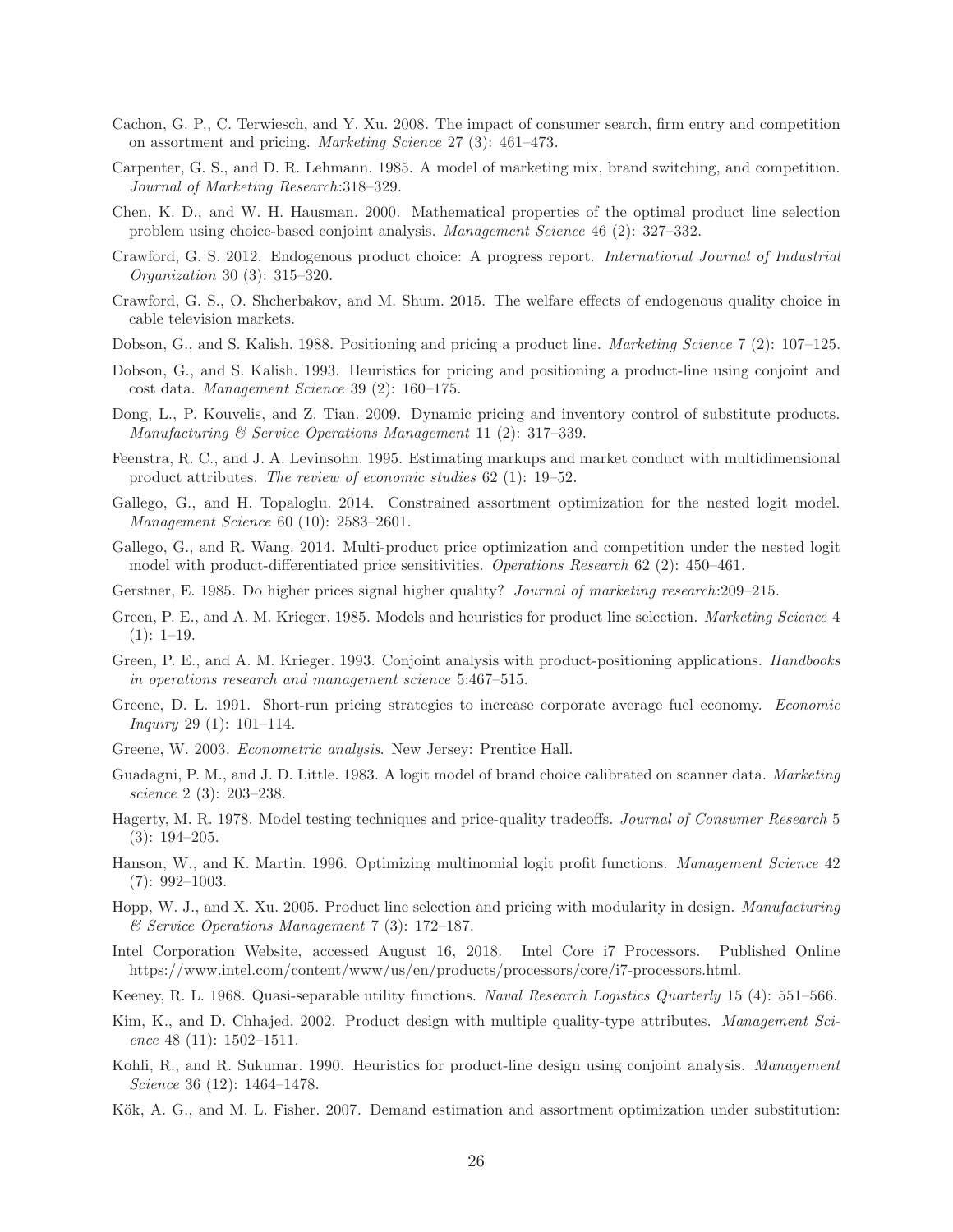Methodology and application. Operations Research 55 (6): 1001–1021.

- Kök, A. G., and Y. Xu. 2011. Optimal and competitive assortments with endogenous pricing under hierarchical consumer choice models. Management Science 57 (9): 1546–1563.
- Kraus, U. G., and C. A. Yano. 2003. Product line selection and pricing under a share-of-surplus choice model. European Journal of Operational Research 150 (3): 653–671.
- Lancaster, K. 1990. The economics of product variety: A survey. *Marketing science* 9 (3): 189–206.
- Li, G., P. Rusmevichientong, and H. Topaloglu. 2015. The d-level nested logit model: Assortment and price optimization problems. Operations Research forthcoming.
- Li, H., and W. T. Huh. 2011. Pricing multiple products with the multinomial logit and nested logit models: Concavity and implications. Manufacturing and Service Operations Management 13 (4): 549–563.
- Li, H., and S. Webster. 2017. Optimal pricing of correlated product options under the paired combinatorial logit model. Operations Research 65 (5): 1215–1230.
- Li, H., S. Webster, N. Mason, and K. Kempf. 2018. Winner 2017 M&SOM Practice–Based Research Competition – Product-line pricing under discrete Mixed Multinomial Logit demand. Manufacturing  $\mathcal{C}$ Service Operations Management.
- Luce, R. D. 1959. Individual choice behavior a theoretical analysis. John Wiley and sons.
- Luo, L., P. Kannan, and B. T. Ratchford. 2007. New product development under channel acceptance. Marketing Science 26 (2): 149–163.
- Maddah, B., and E. K. Bish. 2007. Joint pricing, assortment, and inventory decisions for a retailer's product line. Naval Research Logistics (NRL) 54 (3): 315–330.
- Marschak, J. et al. 1959. Binary choice constraints on random utility indicators. Technical report, Cowles Foundation for Research in Economics, Yale University.
- McBride, R. D., and F. S. Zufryden. 1988. An integer programming approach to the optimal product line selection problem. Marketing Science 7 (2): 126–140.
- McFadden, D. 1974. The measurement of urban travel demand. Journal of public economics 3 (4): 303–328.
- McFadden, D. 1978. Modelling the choice of residential location. In Spatial Interaction Theory and Planning Models, ed. A. Karlqvist, L. Lundqvist, F. Snickars, and J. Weibull, 75–96. North-Holland, Amsterdam.
- McFadden, D. 1980. Econometric models for probabilistic choice among products. *Journal of Business* 53 (3): S13–S29.
- McFadden, D. 1986. The choice theory approach to market research. Marketing science 5 (4): 275–297.
- McFadden, D. et al. 1973. Conditional logit analysis of qualitative choice behavior.
- Monroe, K. B., and R. Krishnan. 1985. The effect of price on subjective product evaluations. *Perceived* quality 1 (1): 209–2.
- Moorthy, K. S. 1984. Market segmentation, self-selection, and product line design. Marketing Science 3 (4): 288–307.
- Morris, R. T., and C. S. Bronson. 1969. The chaos of competition indicated by Consumer Reports. The Journal of Marketing:26–34.
- Mussa, M., and S. Rosen. 1978. Monopoly and product quality. Journal of Economic theory 18 (2): 301–317.
- Nagler, J. 1994. Scobit: an alternative estimator to logit and probit. American Journal of Political Science:230–255.
- Netessine, S., and T. A. Taylor. 2007. Product line design and production technology. Marketing Science 26  $(1): 101-117.$
- Oren, S., S. Smith, and R. Wilson. 1984. Pricing a product line. Journal of Business:S73–S99.
- Pan, X. A., and D. Honhon. 2012. Assortment planning for vertically differentiated products. Production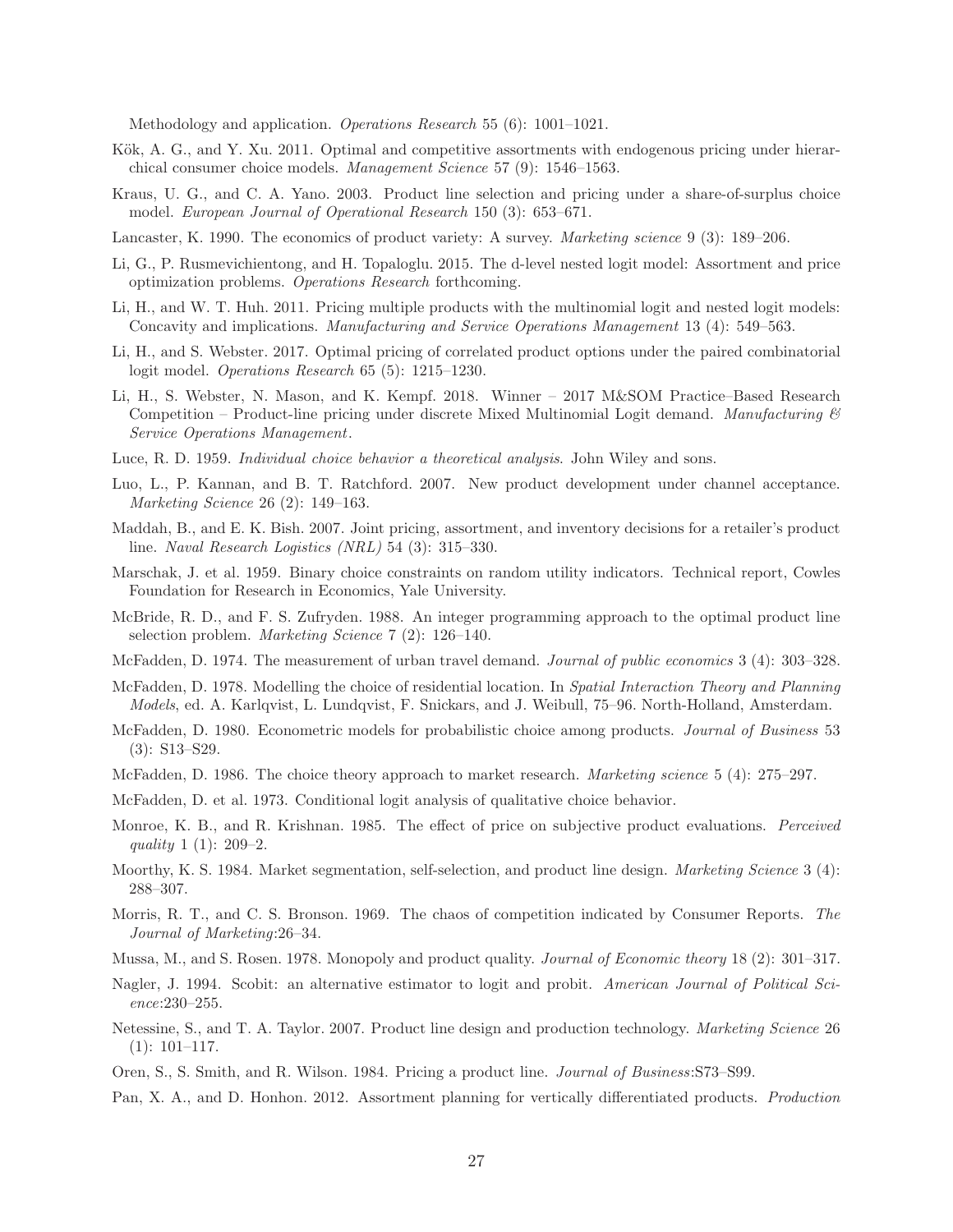and Operations Management 21 (2): 253–275.

- Rajan, R. G., and L. Zingales. 1998. Financial Dependence and Growth. The American Economic Review 88 (3): 559–586.
- Schön, C. 2010a. On the optimal product line selection problem with price discrimination. Management Science 56 (5): 896–902.
- Schön, C. 2010b. On the product line selection problem under attraction choice models of consumer behavior. European Journal of Operational Research 206 (1): 260–264.
- Siderelis, C., R. Moore, and J.-H. Lee. 2000. Incorporating users' perceptions of site quality in a recreation travel cost model. Journal of Leisure Research 32 (4): 406–414.
- Small, K. 1987. A discrete choice model for ordered alternatives. *Econometrica* 55 (2): 409–424.
- Song, J.-S., and Z. Xue. 2007. Demand management and inventory control for substitutable products. W orking paper .
- Spence, A. M. 1975. Monopoly, quality, and regulation. The Bell Journal of Economics: 417–429.
- Talluri, K., and G. van Ryzin. 2004. Revenue management under a general discrete choice model of consumer behavior. Management Science 50 (1): 15–33.
- Thurstone, L. L. 1927. A law of comparative judgment. Psychological review 34 (4): 273.
- Train, K. 2003. Discrete choice methods with simulation. Cambridge University Press.
- Train, K. E., D. L. McFadden, and M. Ben-Akiva. 1987. The demand for local telephone service: A fully discrete model of residential calling patterns and service choices. The RAND Journal of Economics:109– 123.
- Tversky, A., and D. Kahneman. 1981. The framing of decisions and the psychology of choice. Science 211 (4481): 453–458.
- Villas-Boas, J. M. 1998. Product line design for a distribution channel. Marketing Science 17 (2): 156–169.
- von Neumann, J., and O. Morgenstern. 1947. Theory of games and economic behavior. Princeton University Press.
- Vovsha, P. 1997. Cross-nested logit model: An application to mode choice in the Tel-Aviv metropolitan area. Transportation Research Board, 76th Annual Meeting, Washington DC, Paper 970387.
- Wang, R. 2012. Capacitated assortment and price optimization under the multinomial logit model. Operations Research Letters 40 (6): 492–497.
- Wang, R., and O. Sahin. 2017. The impact of consumer search cost on assortment planning and pricing. Management Science.
- Wang, X., J. D. Camm, and D. J. Curry. 2009. A branch-and-price approach to the share-of-choice product line design problem. Management Science 55 (10): 1718–1728.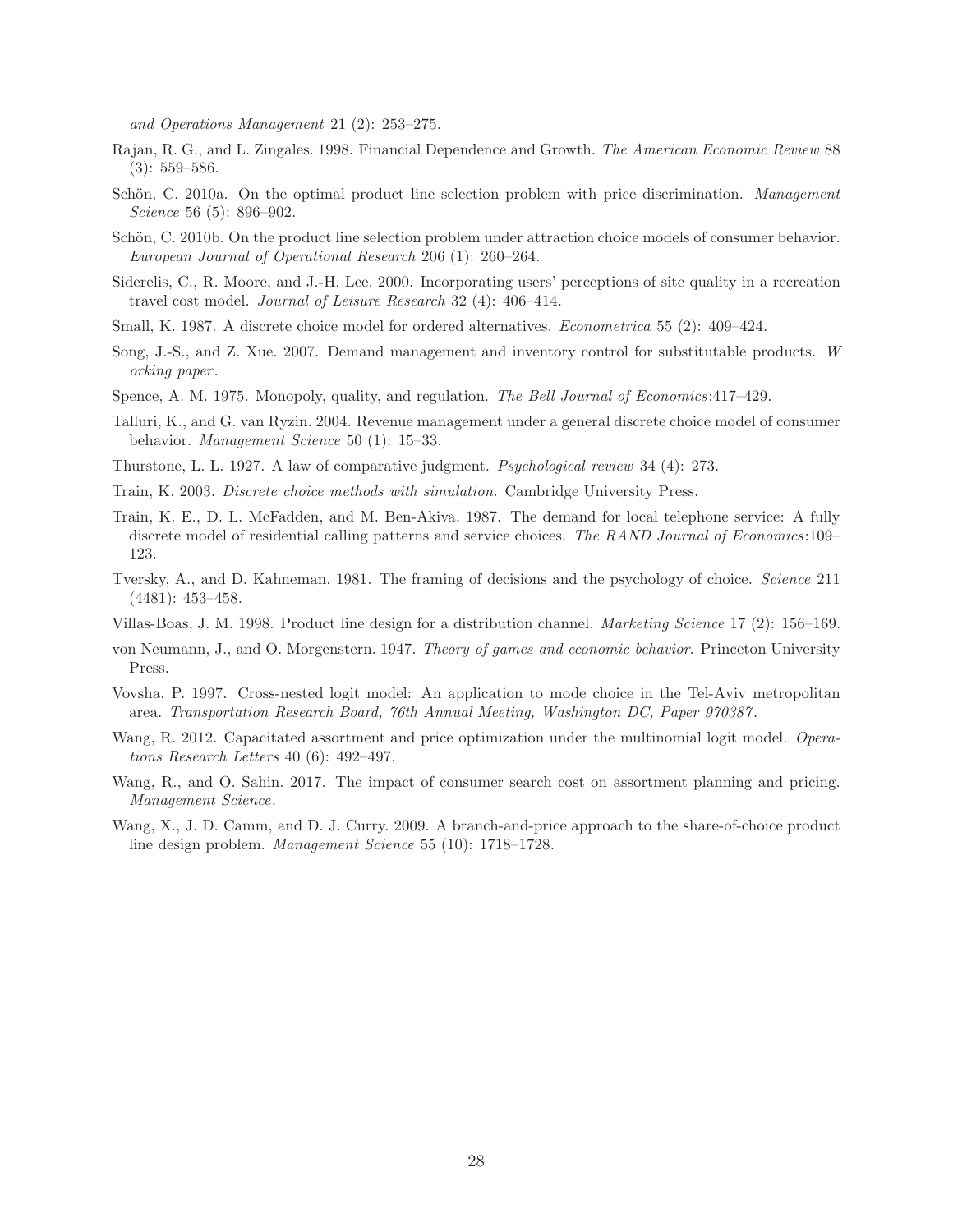# A Appendix

## A.1 Proof of Theorem 1

Proof. Substitute (6) and (7) into (9) to obtain

$$
\pi(\boldsymbol{q}) = \sum_{i \in I} \left( \frac{\bar{x}_i + a_i + \log q_0(\boldsymbol{q}) - \log q_i}{b_i - \beta_i \bar{x}_i} - c_i \right) q_i + \left( \sum_{j \in J} \bar{m}_j e^{\bar{u}_j} \right) q_0(\boldsymbol{q})
$$

$$
= \sum_{i \in I} \left( \frac{\bar{x}_i + a_i - \log(1 + \sum_{j \in J} e^{\bar{u}_j})}{b_i - \beta_i \bar{x}_i} - c_i \right) q_i + \left( \sum_{j \in J} \bar{m}_j e^{\bar{u}_j} \right) q_0(\boldsymbol{q})
$$

$$
- \sum_{i \in I} \frac{q_i \left[ \log q_i - \log(1 - \sum_{i \in I} q_i) \right]}{b_i - \beta_i \bar{x}_i}
$$

where the second equation follows from equation (8). The first and third terms are both linear in q (see equation (8)), thus if the term  $q_i \left[ \log q_i - \log(1 - \sum_{i \in I} q_i) \right]$  is convex in q, then the total profit is concave in q. From Lemma 2 in Li and Huh (2011),  $q_i$   $\left[\log q_i - \log(1 - \sum_{i \in I} q_i)\right]$  is jointly convex in  $q_i$  and  $\sum_{i\in I} q_i$ . Since  $\sum_{i\in I} q_i$  is an affine transformation of  $q$ , convexity is preserved. Thus the term  $q_i \left[ \log q_i - \log(1 - \sum_{i \in I} q_i) \right]$  is convex in  $q$ , which implies  $\pi(q)$  is concave in  $q$ .

### A.2 Proof of Theorem 2

*Proof.* Take the first order derivative of  $\hat{\pi}(q)$  in (9) with respect to  $q_i$  to obtain

$$
\frac{\partial \hat{\pi}(\mathbf{q})}{\partial q_i} = p_i - c_i + \sum_{i' \in I} \frac{\partial p_{i'}(\mathbf{q})}{\partial q_i} q_{i'} + \sum_{j \in J} \bar{m}_j \frac{\partial q_j(\mathbf{q})}{\partial q_i}
$$
\n
$$
= p_i - c_i + \frac{1}{b_i - \beta_i x_i} - \frac{\sum_{i' \in I} \frac{q_{i'}/q_0}{b_{i'} - \beta_{i'} x_{i'}} + \sum_{j \in J} \bar{m}_j e^{\bar{u}_j}}{1 + \sum_{j \in J} e^{\bar{u}_j}}
$$

where the second equality follows from  $(7)$  and  $(8)$ . Thus the first order condition becomes

$$
p_i - c_i - \frac{1}{b_i - \beta_i x_i} = \frac{\sum_{i' \in I} \frac{q_{i'}/q_0}{b_{i'} - \beta_{i'} x_{i'}} + \sum_{j \in J} \bar{m}_j e^{\bar{u}_j}}{1 + \sum_{j \in J} e^{\bar{u}_j}}.
$$

Since the right side of the above is independent of the subscript  $i$ , rewrite the above as

$$
p_i - c_i - \frac{1}{b_i - \beta_i x_i} = \theta \quad \forall i \in I
$$
\n
$$
(22)
$$

where

$$
\theta = \frac{\sum_{i' \in I} \frac{q_{i'}/q_0}{b_{i'} - \beta_{i'} x_{i'}} + \sum_{j \in J} \bar{m}_j e^{\bar{u}_j}}{1 + \sum_{j \in J} e^{\bar{u}_j}} \,. \tag{23}
$$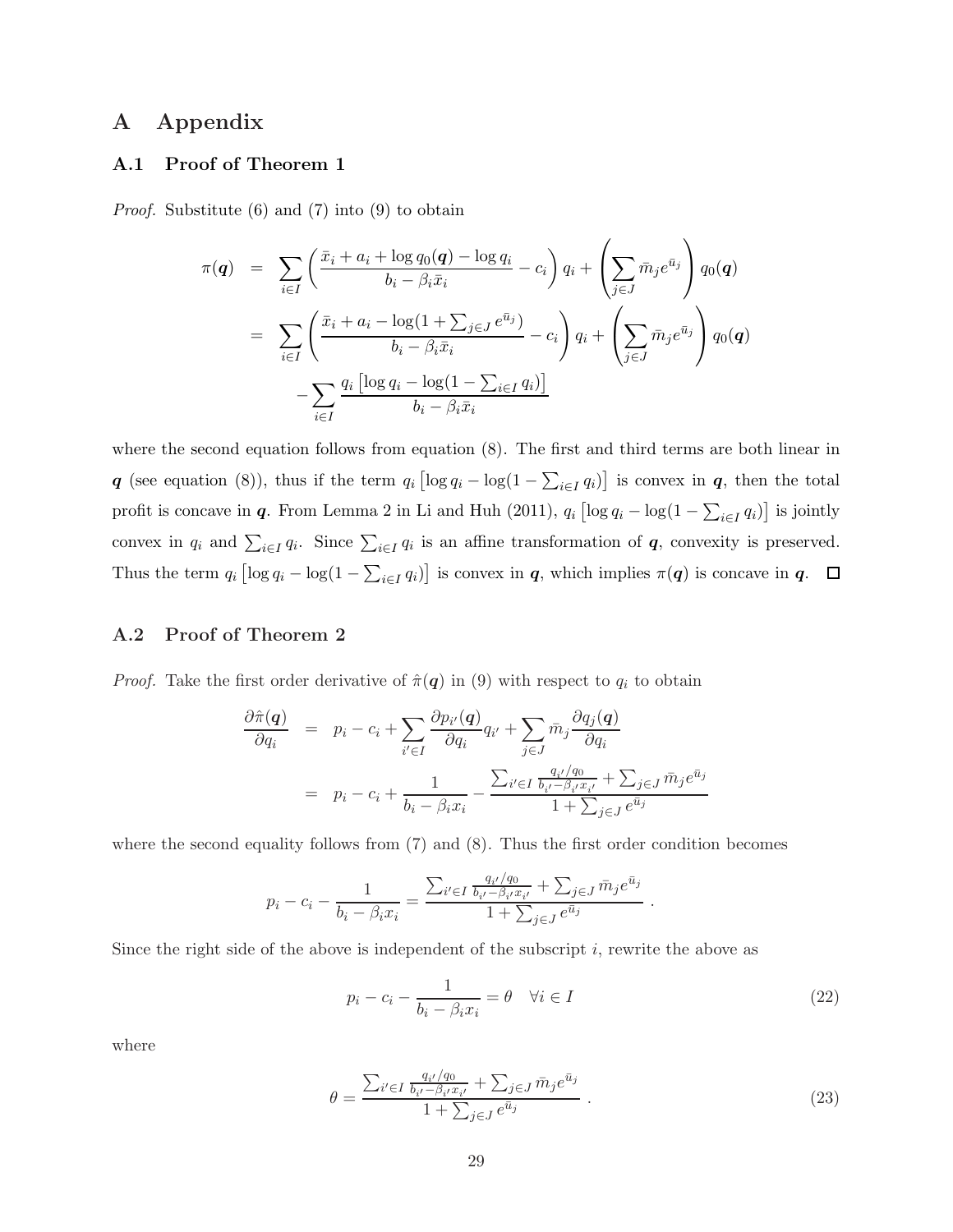From equations  $(5)$  and  $(22)$ ,

$$
q_{i'}/q_0 = e^{x_{i'} + a_{i'} - (b_{i'} - \beta_{i'} x_{i'}) p_{i'}} = e^{x_{i'} + a_{i'} - 1 - (b_{i'} - \beta_{i'} x_{i'})(c_i + \theta)}.
$$

Substitute this expression into (23) to obtain

$$
\theta = \frac{\sum_{i' \in I} \frac{e^{x_{i'}+a_{i'}-1-(b_{i'}-\beta_{i'}x_{i'})(c_i+\theta)}}{b_{i'}-\beta_{i'}x_{i'}} + \sum_{j \in J} \bar{m}_j e^{\bar{u}_j}}{1+\sum_{j \in J} e^{\bar{u}_j}}
$$

.

In addition, from (9),

$$
\pi^* = \sum_{i \in I} (\theta + \frac{1}{b_i - \beta_i x_i}) q_i + \sum_{j \in J} \bar{m}_j q_j = \sum_{i \in I} (\theta + \frac{1}{b_i - \beta_i x_i}) q_i + \sum_{j \in J} \bar{m}_j q_0 e^{\bar{u}_j}
$$
  
\n
$$
= \theta - \left(1 - \sum_{i \in I} q_i\right) \theta + q_0 \left(\sum_{i \in I} \frac{1}{b_i - \beta_i x_i} q_i / q_0 + \sum_{j \in J} \bar{m}_j e^{\bar{u}_j}\right)
$$
  
\n
$$
= \theta - \left(1 - \sum_{i \in I} q_i\right) \theta + q_0 \left(1 + \sum_{j \in J} e^{\bar{u}_j}\right) \theta
$$
  
\n
$$
= \theta - \left(1 - \sum_{i \in I} q_i\right) \theta + \frac{1 - \sum_{i \in I} q_i}{1 + \sum_{j \in J} e^{\bar{u}_j}} \left(1 + \sum_{j \in J} e^{\bar{u}_j}\right) \theta = \theta
$$

where the second equality follows from  $(6)$ , the fourth equality follows from  $(23)$ , and the secondto-last equality follows from (8).  $\Box$ 

#### A.3 Proof of Corollary 2

*Proof.* Since  $b_i = b$  and  $\beta_i = 0$ , equation (11) reduces to  $\theta = \bar{\pi}_J + \frac{(\sum_{i \in I} e^{\bar{x}_i + a_i - 1 - bc_i}/b)e^{-b\theta}}{1 + \sum_{i \in I} e^{\bar{x}_i}}$  $\frac{1+\sum_{j\in J}e^{\overline{u}_j}}{1+\sum_{j\in J}e^{\overline{u}_j}}$ , which is equivalent to  $b(\theta - \bar{\pi}_J) e^{b(\theta - \bar{\pi}_J)} = \frac{\sum_{i \in I} e^{\bar{x}_i + a_i - 1 - b(c_i + \bar{\pi}_J)}}{1 + \sum_{i \in I} e^{\bar{u}_i}}$  $\frac{e^{i\theta}+e^{-i\theta}}{1+\sum_{j\in J}e^{i\theta_j}}$ . By the definition of the Lambert W function, we have  $b(\theta - \bar{\pi}_J) = W\left(\frac{\sum_{i \in I} e^{\bar{x}_i + a_i - 1 - b(c_i + \bar{\pi}_J)}}{1 + \sum_{i \in I} a_{ij}}\right)$ ), hence  $\theta^* = \bar{\pi}_J + \frac{1}{b} W \left( \frac{\sum_{i \in I} e^{\bar{x}_i + a_i - 1 - b(c_i + \bar{\pi}_J)}}{1 + \sum_{i \in I} e^{u_j}} \right)$  $\Big)$ .  $1+\sum_{j\in J}e^{u_j}$  $1+\sum_{j\in J}e^{u_j}$  $\left(1+W\left(\frac{\sum_{i\in I}e^{\bar{x}_i+a_i-1-b(c_i+\bar{\pi}_J)}}{1+\sum_{i\in I}e^{\bar{u}_i}}\right)\right)$  $\frac{e^{\bar{x}_i + a_i - 1 - b(c_i + \bar{\pi}_J)}}{1 + \sum_{j \in J} e^{\bar{u}_j}} \Bigg) \Bigg)$ . From equation (10),  $p_i^* = c_i + \overline{\pi}_J + \frac{1}{b}$  $\Box$ b

### A.4 Proof of Theorem 3

Proof. The proof of concavity follows the same approach as in Theorem 1 and we omit the details here. We can derive the first order condition

$$
m_i - \frac{1}{b_i - \beta_i x_i} = \left(\sum_{i' \in I} \frac{q_{i'}}{b_{i'} - \beta_{i'} x_{i'}}\right) \frac{1}{1 - \sum_{i' \in I} q_{i'}} + \left(\sum_{j \in J} \bar{m}_j e^{\bar{u}_j}\right) \frac{1}{1 + \sum_{j \in J} e^{\bar{u}_j}}
$$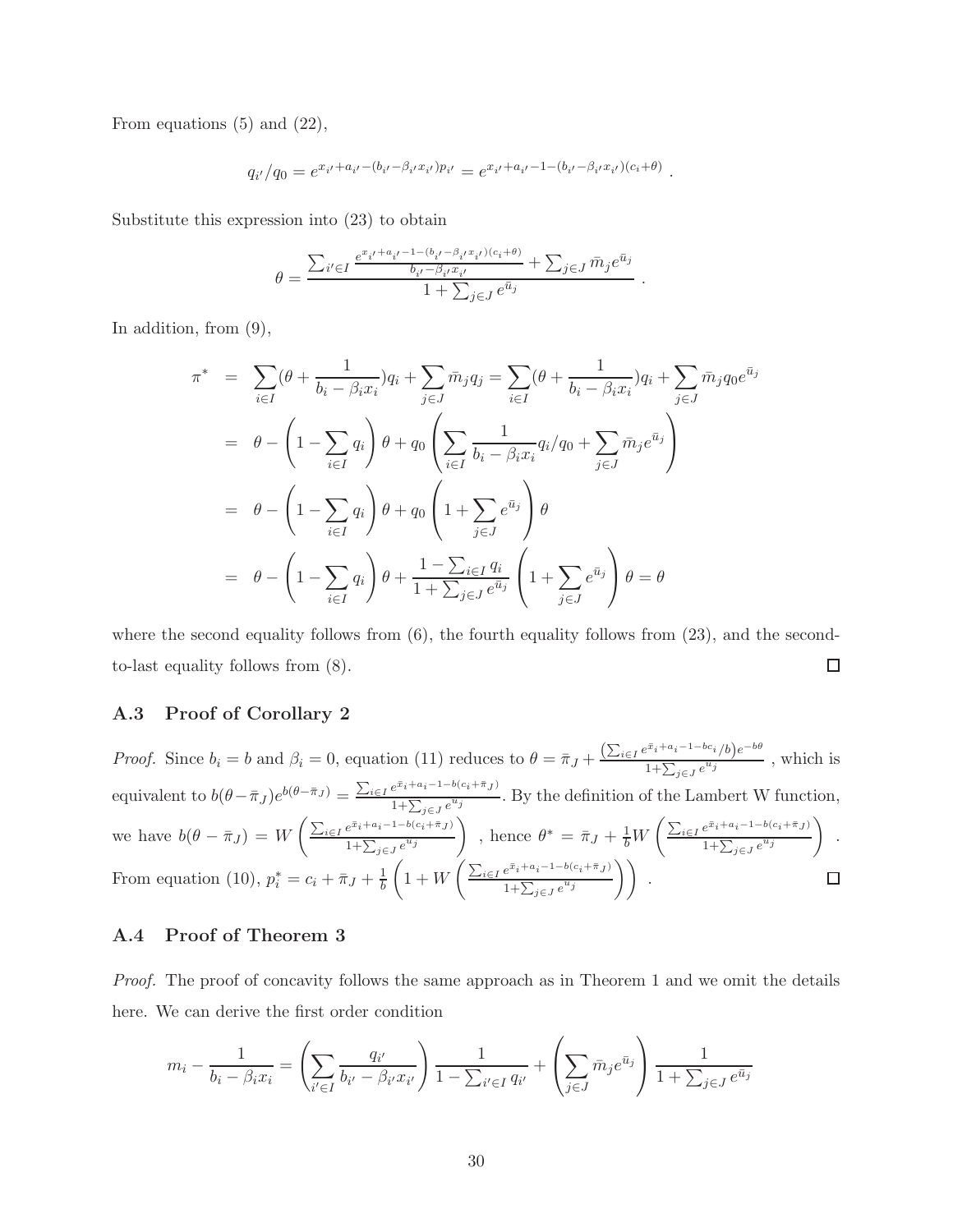with the right side independent of *i*. Let  $m_i - \frac{1}{b_i - \beta_i x_i} = \theta$ . Then at optimality,

$$
\left(1 - \sum_{i \in I} q_i\right)\theta = \left(\sum_{i \in I} \frac{q_i}{b_i - \beta_i x_i}\right) + \frac{\sum_{j \in J} \bar{m}_j e^{\bar{u}_j}}{1 + \sum_{j \in J} e^{\bar{u}_j}} \left(1 - \sum_{i \in I} q_i\right) . \tag{24}
$$

Since

$$
1 - \sum_{i \in I} q_i = \frac{1 + \sum_{j \in J} e^{\bar{u}_j}}{1 + \sum_{j \in J} e^{\bar{u}_j} + \sum_{i \in I} e^{x_i + a_i - (b_i - \beta_i x_i)c_i - (b_i - \beta_i x_i)m_i}}
$$

and  $m_i = 1/(b_i - \beta_i x_i) + \theta,$  the following holds:

$$
\theta = \frac{\left(\sum_{i\in I} \frac{e^{x_i + a_i - (b_i - \beta_i x_i)c_i - (b_i - \beta_i x_i)m_i}/(b_i - \beta_i x_i)}{1 + \sum_{j\in J} e^{\bar{u}_j} + \sum_{i\in I} e^{x_i + a_i - (b_i - \beta_i x_i)c_i - (b_i - \beta_i x_i)m_i}}\right)}{\left(\frac{1 + \sum_{j\in J} e^{\bar{u}_j} + \sum_{i\in I} e^{x_i + a_i - (b_i - \beta_i x_i)c_i - (b_i - \beta_i x_i)m_i}}{1 + \sum_{j\in J} e^{\bar{u}_j}}\right)} + \frac{\sum_{j\in J} \bar{m}_j e^{\bar{u}_j}}{1 + \sum_{j\in J} e^{\bar{u}_j}}}{1 + \sum_{j\in J} e^{\bar{u}_j}}
$$
\n
$$
= \frac{\sum_{i\in I} e^{x_i + a_i - (b_i - \beta_i x_i)c_i - (b_i - \beta_i x_i)m_i}/(b_i - \beta_i x_i)}{1 + \sum_{j\in J} e^{\bar{u}_j}} + \frac{\sum_{j\in J} \bar{m}_j e^{\bar{u}_j}}{1 + \sum_{j\in J} e^{\bar{u}_j}}
$$
\n
$$
= \frac{\sum_{i\in I} e^{x_i + a_i - (b_i - \beta_i x_i)c_i - 1 - (b_i - \beta_i x_i)\theta}/(b_i - \beta_i x_i)}{1 + \sum_{j\in J} e^{\bar{u}_j}} + \frac{\sum_{j\in J} \bar{m}_j e^{\bar{u}_j}}{1 + \sum_{j\in J} e^{\bar{u}_j}},
$$

which is an easy-to-solve single-variable equation (i.e., the left side increases in  $\theta$  and, for all feasible  $x_i \in [0, x_i^+]$ , the right side decreases in  $\theta$ ).  $\Box$ 

## A.5 Proof of Lemma 1

*Proof.* For brevity, we omit the argument  $x$  in the following derivation.

$$
\tilde{\pi} = \sum_{i \in I} m_i q_i + \sum_{j \in J} \bar{m}_j q_j = \sum_{i \in I} \left( \frac{1}{b_i - \beta_i x_i} + \theta \right) q_i + \sum_{j \in J} \bar{m}_j e^{\bar{u}_j} q_0
$$
\n
$$
= \sum_{i \in I} \frac{q_i}{b_i - \beta_i x_i} + \theta \sum_{i \in I} q_i + \sum_{j \in J} \bar{m}_j e^{\bar{u}_j} q_0
$$
\n
$$
= \left( 1 - \sum_{i \in I} q_i \right) \theta - \frac{\sum_{j \in J} \bar{m}_j e^{\bar{u}_j}}{1 + \sum_{j \in J} e^{\bar{u}_j}} \left( 1 - \sum_{i \in I} q_i \right) + \theta \sum_{i \in I} q_i + \sum_{j \in J} \bar{m}_j e^{\bar{u}_j} q_0
$$
\n
$$
= \theta - \frac{\sum_{j \in J} \bar{m}_j e^{\bar{u}_j}}{1 + \sum_{j \in J} e^{\bar{u}_j}} \left( 1 - \sum_{i \in I} q_i \right) + \sum_{j \in J} \bar{m}_j e^{\bar{u}_j} q_0
$$
\n
$$
= \theta - \sum_{j \in J} \bar{m}_j e^{\bar{u}_j} \left( \frac{1 - \sum_{i \in I} q_i}{1 + \sum_{j \in J} e^{\bar{u}_j}} - q_0 \right) = \theta
$$

where the second equality follows from  $(24)$  and the last equality is due to  $(8)$ .

 $\Box$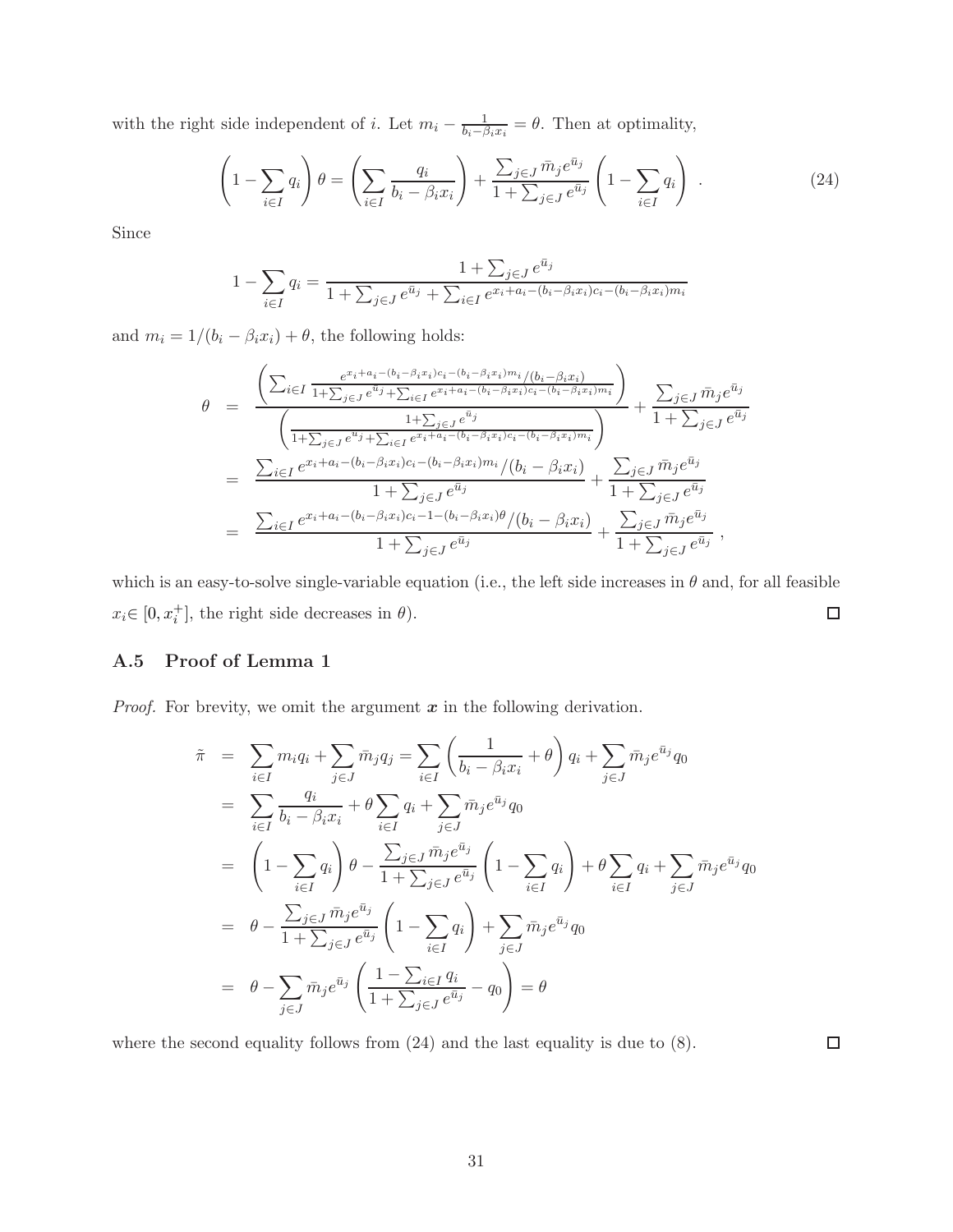### A.6 Proof of Theorem 4

*Proof.* Recall that  $\theta$  solves (12). Let  $\mathbf{y} = (y_i)_{i \in I}$  and  $y_i = x_i^* - b_i c_i(x_i^*)$ . Then (12) becomes:

$$
\theta = \frac{\sum_{i \in I} e^{y_i + a_i - 1 - b_i \theta} / b_i}{1 + \sum_{j \in J} e^{\bar{u}_j}} + \frac{\sum_{j \in J} \bar{m}_j e^{\bar{u}_j}}{1 + \sum_{j \in J} e^{\bar{u}_j}}.
$$
\n(25)

We implicitly differentiate  $(12)$  with respect to  $y_i$  to obtain

$$
\frac{\partial \theta(\mathbf{y})}{\partial y_i} = \frac{1}{1 + \sum_{j \in J} e^{\bar{u}_j}} \left[ \sum_{i' \in I} \frac{e^{y_{i'} + a_{i'} - 1 - b_{i'}\theta}}{b_{i'}} (-b_{i'}) \frac{\partial \theta(\mathbf{y})}{\partial y_i} \right] + \frac{e^{y_i + a_i - 1 - b_i\theta}/b_i}{1 + \sum_{j \in J} e^{\bar{u}_j}},
$$

which yields

$$
\frac{\partial \theta(\boldsymbol{y})}{\partial y_i} = \frac{e^{y_i + a_i - 1 - b_i \theta} / b_i}{1 + \sum_{j \in J} e^{\bar{u}_j} + \sum_{i' \in I} e^{y_{i'} + a_{i'} - 1 - b_{i'} \theta}} > 0.
$$

Thus  $\theta(\mathbf{y})$  strictly increases in  $y_i$  for all  $i \in I$ . Therefore, it suffices to maximizes  $y_i$  for all  $i \in I$ . Recall that  $y_i = x_i - b_i c_i(x_i)$ . Since  $c_i(x_i)$  is convex, the optimal quality satisfies

$$
c_i'(x_i) = \frac{1}{b_i} \tag{26}
$$

if  $c_i'^{-1}\big(\frac{1}{b_i}$  $\left(\frac{1}{b_i}\right) \in [0, x_i^+]$ ,  $x_i = 0$  if  $c_i'^{-1} \left(\frac{1}{b_i}\right)$  $\frac{1}{b_i}$  > 0, and  $x_i = x_i^+$  if  $c_i'^{-1}(\frac{1}{b_i})$  $\left(\frac{1}{b_i}\right) > x_i^+$  for all  $i \in I$ . Thus optimal  $x_i^*$  satisfies (13) and the optimal price  $p_i^*$  satisfies (14).  $\Box$ 

**Lemma 2.** Suppose Assumption 2 holds. Then, for any  $x_i^* \in (0, x_i^+]$ , that satisfies (17), the cost function  $c_i(\cdot)$  satisfies

$$
(b_i - \beta_i x_i^*) c_i''(x_i^*) > 2\beta_i c_i'(x_i^*) + \left(\frac{\beta_i}{b_i - \beta_i x_i^*}\right)^2.
$$

*Proof.* For any  $x_i \in \left[0, x_i^+\right]$ , that satisfies (17),

$$
(b_i - \beta_i x_i^*)c_i'(x_i^*) = 1 + \frac{\beta_i}{b_i - \beta_i x_i^*} + \beta_i(\theta + c_i(x_i^*)) > \frac{\beta_i}{b_i - \beta_i x_i^*}
$$

Thus

$$
\frac{2\beta_i}{b_i - \beta_i x_i^*} + \left(\frac{\beta_i}{b_i - \beta_i x_i^*}\right)^2 \frac{1}{(b_i - \beta_i x_i^*)c_i'(x_i^*)}
$$
\n
$$
< \frac{2\beta_i}{b_i - \beta_i x_i^*} + \left(\frac{\beta_i}{b_i - \beta_i x_i^*}\right)^2 \left(\frac{b_i - \beta_i x_i^*}{\beta_i}\right) = \frac{2\beta_i}{b_i - \beta_i x_i^*} + \left(\frac{\beta_i}{b_i - \beta_i x_i^*}\right) = \frac{3\beta_i}{b_i - \beta_i x_i^*}.
$$

From Assumption 2,

$$
\frac{c_i''(x_i^*)}{c_i'(x_i^*)} > \frac{2\beta_i}{b_i - \beta_i x_i^*} + \left(\frac{\beta_i}{b_i - \beta_i x_i^*}\right)^2 \frac{1}{(b_i - \beta_i x_i^*)c_i'(x_i^*)}
$$

Since  $c_i(x_i)$  is increasing, the above is equivalent to

$$
(b_i - \beta_i x_i^*) c_i''(x_i^*) > 2\beta_i c_i'(x_i^*) + \left(\frac{\beta_i}{b_i - \beta_i x_i^*}\right)^2.
$$

 $\Box$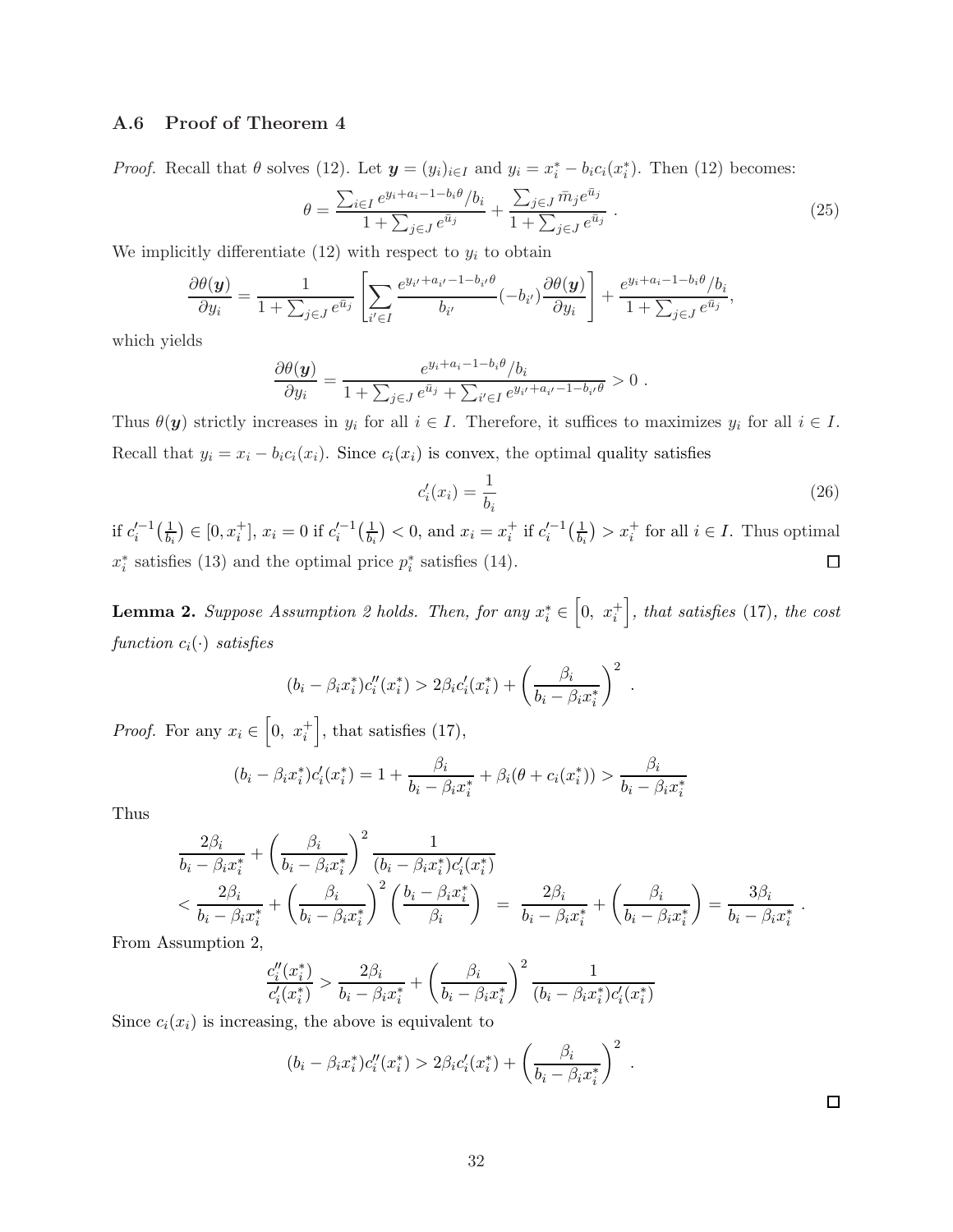### A.7 Proof of Theorem 5

*Proof.* Define  $f_i(x_i) = (b_i - \beta_i x_i)c'_i(x_i) - \beta_i (c_i(x_i) + \frac{1}{b_i - \beta_i x_i})$ . Take derivative of  $f_i(x_i)$  with respect to  $x_i$ ,

$$
f_i'(x_i) = (b_i - \beta_i x_i) c_i''(x_i) - 2\beta_i c_i'(x_i) - \left(\frac{\beta_i}{b_i - \beta_i x_i}\right)^2.
$$

From Lemma 2,  $f_i'(x_i) > 0$  for any  $x_i \in \left[0, x_i^+\right]$  that satisfies (17). Thus  $f_i(x_i)$  is monotonic in  $x_i$ . For any given  $\theta$ , the solution to (17) is unique, denoted with  $x(\theta)$ . It is possible that for certain  $θ$  values, equation (17) does not have a solution. Since  $θ(x)$  is unimodal in x<sub>i</sub> (note that under Assumption 2, for all  $x_i$  that satisfies (17),  $\frac{\partial^2 \theta}{\partial x^2}$  $\frac{\partial^2 \theta}{\partial x_i^2}$  < 0.), this could occur in one of the following two cases: (i) If  $1 - (b_i)c_i'(0) + \beta_i c_i(0) + \beta_i \theta + \frac{\beta_i}{b_i}$  $\frac{\beta_i}{b_i} < 0$ , then it is easy to see from (15) that  $\frac{\partial \theta(x)}{\partial x_i} < 0$ , hence we set  $x_i$  as small as possible, i.e., let  $x_i = 0$ . (ii) If  $1 - (b_i - \beta_i x_i^+) c'_i(x_i^+) + \beta_i c_i(x_i^+) + \beta_i \theta + \frac{\beta_i}{b_i - \beta_i}$  $\frac{\beta_i}{b_i-\beta_i x_i^+} > 0,$ then  $\frac{\partial \theta(x)}{\partial x_i} > 0$ , in which case the optimal solution is to set  $x_i$  as large as possible, i.e., at  $x_i^+$ . From (12), the optimal profit is given by the following fixed-point condition

$$
\theta = \frac{\sum_{i \in I} e^{x_i(\theta) + a_i - (b_i - \beta_i x_i(\theta))c_i(x_i(\theta)) - 1 - (b_i - \beta_i x_i(\theta))\theta} / (b_i - \beta_i x_i(\theta))}{1 + \sum_{j \in J} e^{\bar{u}_j}} + \frac{\sum_{j \in J} \bar{m}_j e^{\bar{u}_j}}{1 + \sum_{j \in J} e^{\bar{u}_j}}.
$$

From Theorem 4, we obtain the corresponding optimal quality and price values in (20) and (21).  $\Box$ 

#### A.8 Proof of Corollary 5

*Proof.* Since  $b_i = b$ ,  $\beta_i = \beta$ , equation (21) becomes  $m_i^* = \frac{1}{b - \beta x_i^*} + \theta^*$ . Hence,  $m_i^* \ge m_{i'}^*$  if and only if  $x_i^* \geq x_{i'}^*$ . Therefore, it suffices to show that  $x_i^* \geq x_{i'}^*$  if and only if  $a_i \geq a_{i'}$  for any  $i, i' \in I$ . Since  $c_i(x_i) = c_a(a_i) + c_x(x_i)$ , equation (17) becomes

$$
(b - \beta x_i)c'_x(x_i) - \beta \left(c_a(a_i) + c_x(x_i) + \frac{1}{b - \beta x_i}\right) = 1 + \beta \theta \quad \text{for all } i \in I,
$$

which is equivalent to

$$
(b - \beta x_i)c'_x(x_i) - \beta \left(c_x(x_i) + \frac{1}{b - \beta x_i}\right) = 1 + \beta \theta + \beta c_a(a_i) \text{ for all } i \in I.
$$

From Assumption 2, the left side of the above is monotonically increasing in  $x_i$ , thus the solution to this equation is non-decreasing in  $a_i$ . Therefore,  $x_i^* \geq x_{i'}^*$  if and only if  $a_i \geq a_{i'}$  for any  $i, i' \in I$ .

#### A.9 Proof of Corollary 6

*Proof.* (i) We note from equation (21) that, if  $b_i = b_{i'}, \beta_i = \beta_{i'}$  and  $c_i(\cdot) = c_{i'}(\cdot)$ , then  $x_i^* > x_{i'}^*$  if and only if  $p_i^* > p_{i'}^*$ . (ii) From equation (17),

$$
(b_i - \beta_i x_i^*)c_i'(x_i^*) - \beta_i \left( c_i(x_i^*) + \frac{1}{b_i - \beta_i x_i^*} \right) = 1 + \beta_i \theta^* \text{ for all } i \in I.
$$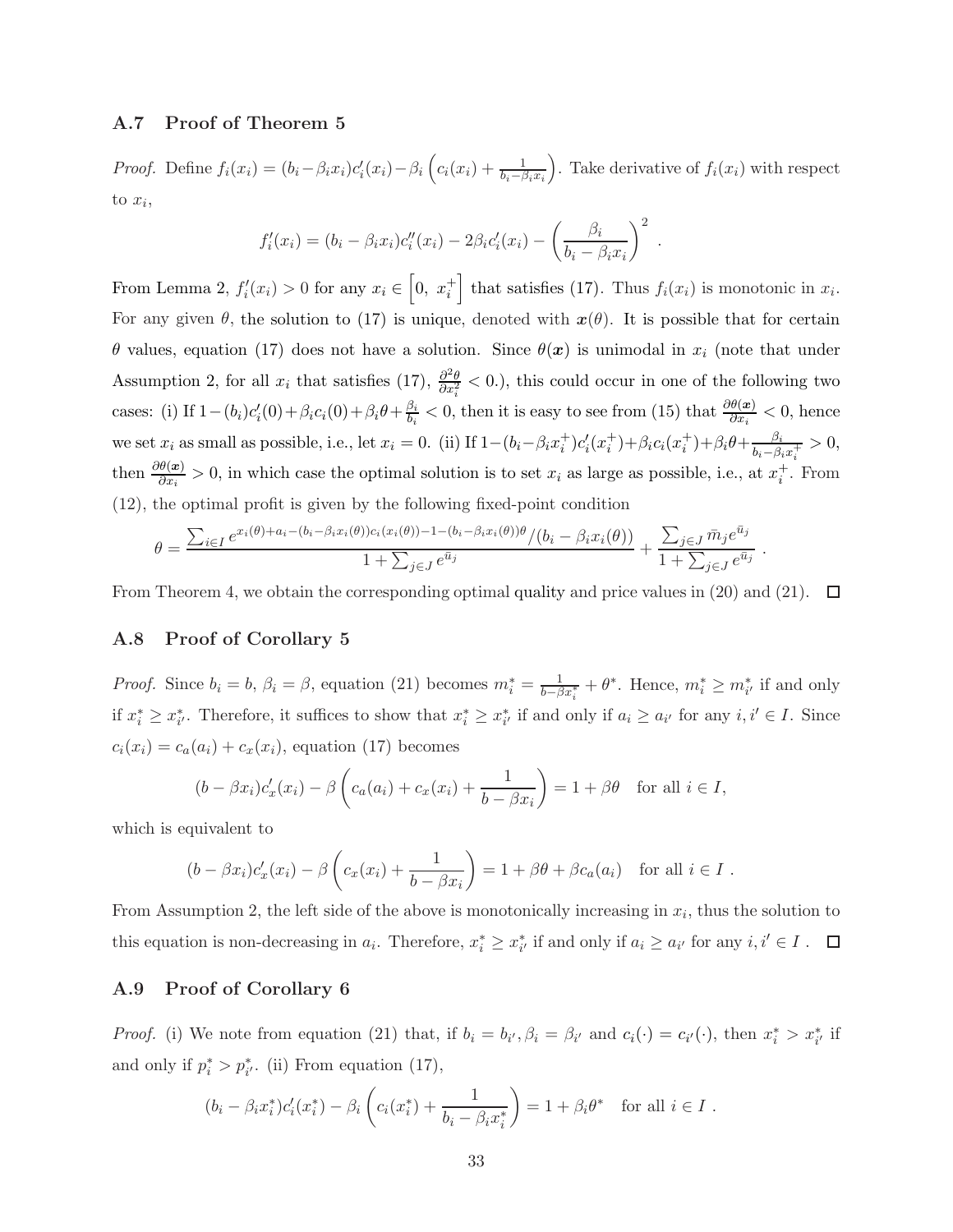The left side is increasing in  $x_i^*$  (by Assumption 2) and in  $b_i$ . Therefore, if  $\beta_i = \beta_{i'}$  and  $c_i(\cdot) = c_{i'}(\cdot)$ , then  $x_i^* > x_{i'}^*$  if and only if  $b_i < b_{i'}$ .  $\Box$ 

## A.10 Proof of Corollary 7

*Proof.* From Theorem 5,  $\theta^* \geq \bar{\pi}_J$  and that the optimal solution satisfies

$$
\theta^* + c_i(x_i^*) = \frac{b_i - \beta_i x_i^*}{\beta_i} c_i'(x_i^*) - \left(\frac{1}{\beta_i} + \frac{1}{b_i - \beta_i x_i^*}\right)
$$
(27)

or  $x_i^* = 0$  if  $\theta^* + c_i(0) < \frac{b_i}{\beta_i}$  $\frac{b_i}{\beta_i}c'_i(0)-\left(\frac{1}{\beta_i}\right)$  $\frac{1}{\beta_i} + \frac{1}{b_i}, x_i^* = x_i^+$  if  $\theta^* + c_i(x_i^+) > \frac{b_i - \beta_i x_i^+}{\beta_i} c_i'(x_i^+) - \left(\frac{1}{\beta_i}\right)$  $\frac{1}{\beta_i}+\frac{1}{b_i-\beta_ix_i^+}$  . Let  $I_0 \in I$  be the subset of products for which  $x_i^* = 0$  and  $\overline{I}_0 \in I$  be the subset for which  $x_i^* > 0$ .

Substitute the above into (19),

$$
\begin{split}\n&\left(1+\sum_{j\in J}e^{\bar{u}_j}\right)\left(\theta^* - \frac{\sum_{j\in J}\bar{m}_je^{\bar{u}_j}}{1+\sum_{j\in J}e^{\bar{u}_j}}\right) \\
&\leq \sum_{i\in \bar{I}_0}e^{x_i^*+a_i-1-(b_i-\beta_ix_i^*)\left[\frac{b_i-\beta_ix_i^*}{\beta_i}c_i'(x_i^*) - \left(\frac{1}{\beta_i}+\frac{1}{b_i-\beta_ix_i^*}\right)\right]}/(b_i-\beta_ix_i^*) + \sum_{i\in I_0}e^{a_i-1-b_i(c_i(0)+\bar{\pi}_J)}/b_i \\
&=\sum_{i\in \bar{I}_0}e^{a_i+\frac{b_i}{\beta_i}-\frac{(b_i-\beta_ix_i^*)^2}{\beta_i}c_i'(x_i^*)}/(b_i-\beta_ix_i^*) + \sum_{i\in I_0}e^{a_i-1-b_i(c_i(0)+\bar{\pi}_J)}/b_i \\
&=\sum_{i\in \bar{I}_0}\exp\left(a_i+\frac{b_i}{\beta_i}\right)\exp\left(-\log(b_i-\beta_ix_i^*) - \frac{(b_i-\beta_ix_i^*)^2}{\beta_i}c_i'(x_i^*)\right) + \sum_{i\in I_0}e^{a_i-1-b_i(c_i(0)+\bar{\pi}_J)}/b_i.\n\end{split}
$$

It can be shown that under Assumption 2, the term  $-\log(b_i - \beta_i x_i^*) - \frac{(b_i - \beta_i x_i^*)^2}{\beta_i}$  $\frac{\beta_i x_i^* \cdot \beta^2}{\beta_i} c_i'(x_i^*)$  is strictly decreasing in  $x_i^*$  (due to Lemma 2). Therefore,

$$
\left(1 + \sum_{j \in J} e^{\bar{u}_j}\right) \left(\theta^* - \frac{\sum_{j \in J} \bar{m}_j e^{\bar{u}_j}}{1 + \sum_{j \in J} e^{\bar{u}_j}}\right)
$$
\n
$$
\leq \sum_{i \in \bar{I}_0} \exp\left(a_i + \frac{b_i}{\beta_i}\right) \exp\left(-\log(b_i) - \frac{b_i^2}{\beta_i} c_i'(0)\right) + \sum_{i \in I_0} e^{a_i - 1 - b_i(c_i(0) + \bar{\pi}_J)} / b_i
$$
\n
$$
= \sum_{i \in \bar{I}_0} \frac{1}{b_i} \exp\left(a_i + \frac{b_i}{\beta_i} - \frac{b_i^2}{\beta_i} c_i'(0)\right) + \sum_{i \in I_0} e^{a_i - 1 - b_i(c_i(0) + \bar{\pi}_J)} / b_i
$$
\n
$$
\leq \sum_{i \in I} \frac{1}{b_i} \exp\left(\max\left\{a_i + \frac{b_i}{\beta_i} - \frac{b_i^2}{\beta_i} c_i'(0), a_i - 1 - b_i(c_i(0) + \bar{\pi}_J)\right\}\right).
$$

Equivalently,

$$
\theta^* \le \frac{\sum_{i \in I} \frac{1}{b_i} \exp \left( \max \left\{ a_i + \frac{b_i}{\beta_i} - \frac{b_i^2}{\beta_i} c_i'(0), \ a_i - 1 - b_i(c_i(0) + \bar{\pi}_J) \right\} \right)}{1 + \sum_{j \in J} e^{\bar{u}_j}} + \bar{\pi}_J
$$